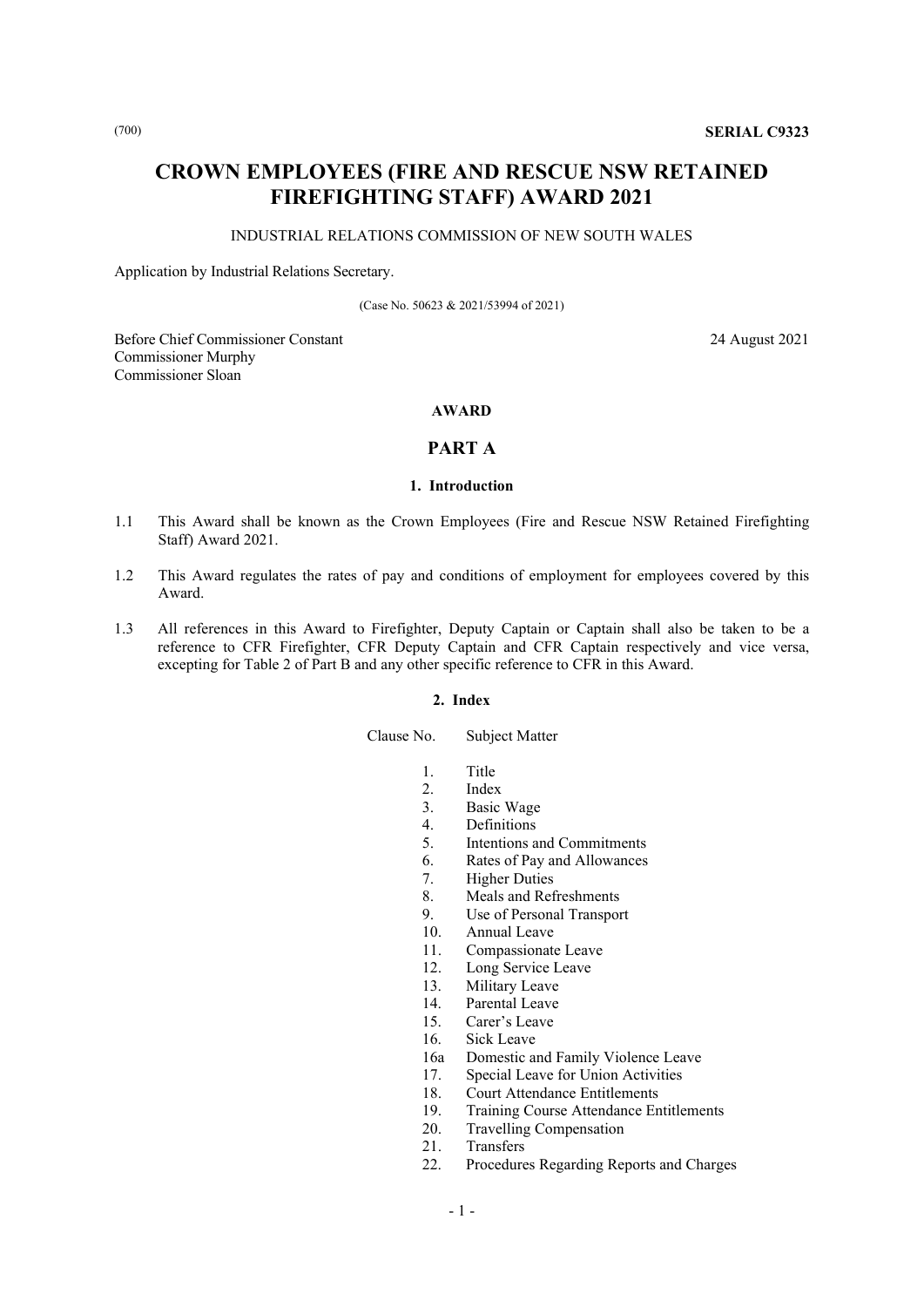- 23. Acknowledgment of Applications and Reports<br>24. Training and Staff Development
- Training and Staff Development
- 25. Protective Clothing and Uniforms<br>26. Disputes Avoidance Procedures
- Disputes Avoidance Procedures
- 27. Organisational Change under clause 27.2
- 28. Attendance and Availability Requirements<br>29. Attendance at Maior Emergencies
- Attendance at Major Emergencies
- 30. Alcohol and Other Drugs
- 31. Salary Packaging Arrangements, including Salary Sacrifice to Superannuation
- 32. Employees' Duties
- 33. Anti-Discrimination<br>34. No Extra Claims
- 34. No Extra Claims<br>35. Area, Incidence a
- Area, Incidence and Duration

# PART B

## MONETARY RATES

- Table 1 Retainers
- Table 2 Rates of Pay
- Table 3 Allowances
- Table 4 Authorised Duties
- Table 5 Travelling Compensation Allowances

#### **3. Basic Wage**

This Award, in so far as it fixes rates of pay, is made by reference and in relation to the adult basic wage currently in force under the said Clause 15 of Division 4 of Part 2 of Schedule 4, Savings, Transitional and other provisions, of the *Industrial Relations Act* 1996.

## **4. Definitions**

"Brigade" for the purposes of this Award means any individual brigade of Fire and Rescue NSW constituted under the *Fire and Rescue NSW Act* 1989.

"Commissioner" means Commissioner of the Department holding office as such under the *Government Sector Employment Act* 2013.

"CFR" means Community First Responder, the medical first response role performed by CFR firefighters as at 21 June 2012 in support (but not in lieu) of the Ambulance Service of NSW.

"CFR Brigade" means any Brigade that is designated as such by Fire & Rescue NSW from time to time and such designation may be attached or withdrawn following consultation with the Union.

"CFR firefighter" means an employee who is both attached to a CFR Brigade and who is qualified to undertake CFR duties. Any retained firefighter attached to a CFR Brigade may request CFR training and then shall be provided with such training as soon as practicable. Any CFR firefighter may at any time elect to relinquish their CFR qualification and classification.

"Department" means Fire and Rescue NSW established by the *Fire and Rescue NSW Act* 1989 and as a Public Service Executive Agency under Schedule 1 of the *Government Sector Employment Act* 2013.

"Domestic Violence" means domestic violence as defined in the Crimes (Domestic and Personal Violence) Act 2007.

"Emergency Meal" means a Long Life Meal Pack supplied when the provision of a Substantial Meal is not practicable, the basis of which shall be a self-heating 320g meal that is generally meat based (except for special diet packs such as vegetarian or vegan packs) and shall also include one dried fruit or fruit and nut mix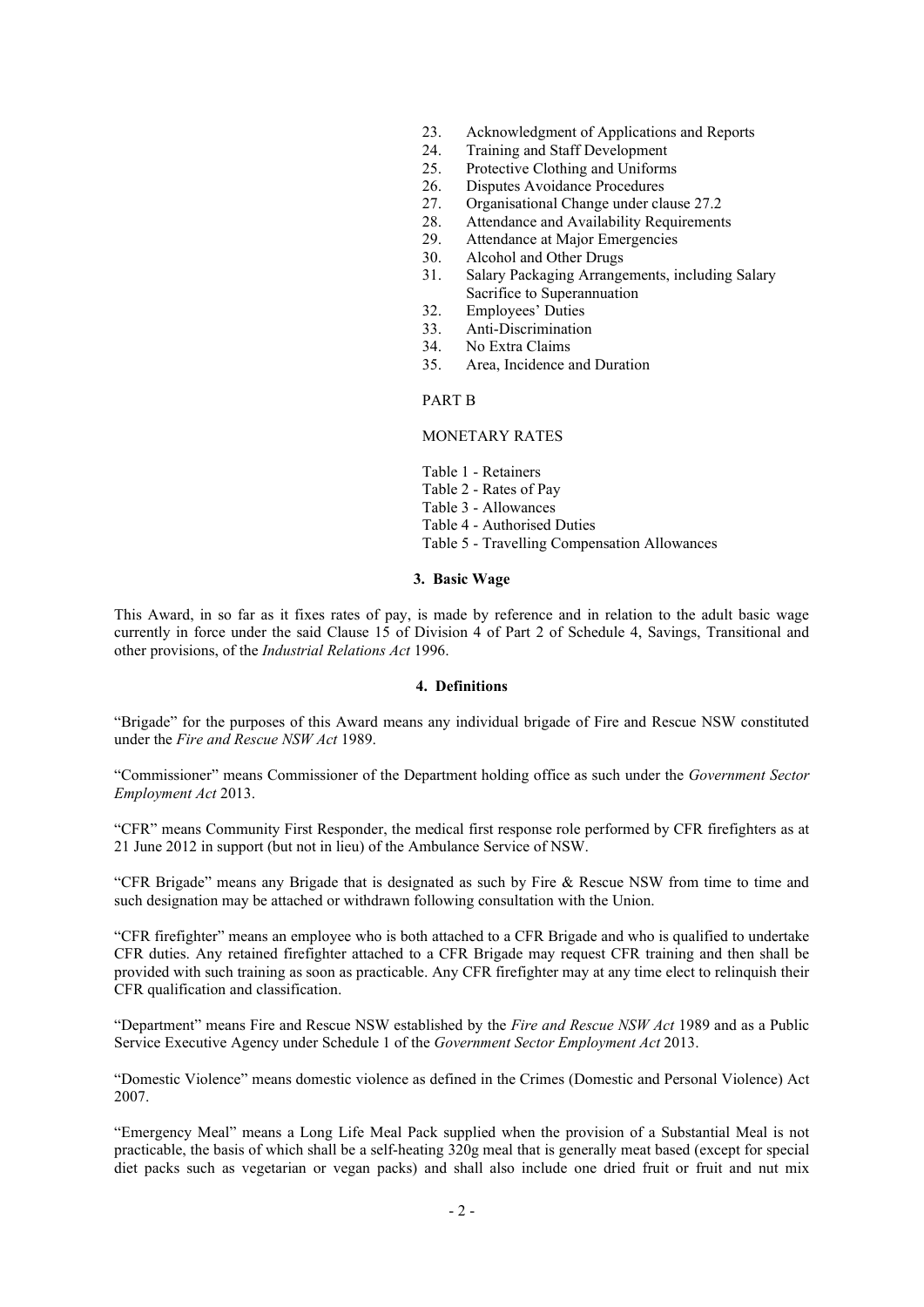(Sunbeam Fruit and Nut 40g, Fruit on the Go 50g, or similar) and one cheese and biscuits (Uncle Tobys Le Snak Cheddar Cheese 20g, or similar) or one fruit pack (Goulburn Valley no added sugar 220g, or similar) and one 100% fruit juice box (Just Juice 250 ml, or similar).

"Employee" means a person classified by the Department as a Retained Firefighter and appointed as a Firefighter pursuant to the provisions of the *Fire and Rescue NSW Act* 1989.

"Fire District" has the same meaning as in the *Fire and Rescue NSW Act* 1989.

"GSA" (Greater Sydney Area) means within the area bounded by the Local Government areas of Northern Beaches, Hornsby, Baulkham Hills, Hawkesbury, Penrith, Liverpool, Wollondilly, Campbelltown and Sutherland.

"Incident" means a fire call or any other emergency incident attended by Fire and Rescue NSW.

"Merit selection" means a fair, transparent, impartial process that assesses the merit of all applicants so that the employee selected is the applicant who is the most suitable to perform the duties of the vacant position.

"Refreshments" means tea bags, instant coffee, boiling water, sugar, long life milk, two biscuits and one cereal bar (any bar from the following list: K Time Twists 37 g bar, All-Bran Baked Bars 40g bar, Uncle Tobys Crunchy Muesli Bars Apricot, Uncle Tobys Fruit Twist – Apple and Pear, or similar) or one Goulburn Valley or similar fruit pack 220 g (no added sugar) and one liquid meal drink (any drink from the following list: Sustagen Sport 250 ml, Up and Go 250 ml, or similar) or one carbohydrate/electrolyte beverage (Sqwincher Qwik Serv 42g sachet, or similar).

"Retainer" means the relevant amount set out at the Entitlement Codes at subclause 6.3.1.1 that is paid per fortnight to employees in accordance with their classification, less the fortnightly equivalent of any contribution required pursuant to the Crown Employees (NSW Fire Brigades Firefighting Staff Death and Disability) Award 2012 or its successors.

"Service" for the purposes of determining leave entitlements, means continuous service.

"Special Leave Without Pay" means a period of approved unpaid leave during which the employee's retainer shall be unaffected.

"Substantial Meal" means a meal identified in the Department's Incident Ground Meals Guide, as published at the date of the making of this Award, or a meal of a similar nutritional and sensory quality standard.

"Union" means the Fire Brigade Employees' Union of New South Wales.

# **5. Intentions and Commitments**

- 5.1 The intention of this Award is to regulate the rates of pay and conditions of employment for employees covered by this Award.
- 5.2 The specific commitment in relation to this Award is for the parties to jointly investigate, agree upon and ensure the introduction of a software application that shall be used by all employees in receipt of the RTAAS Allowance to declare their compulsory availability and, if they elect, any additional availability that they may wish to declare, and to monitor their brigade's availability on both a projected and realtime basis.

# **6. Rates of Pay and Allowances**

- 6.1 Rates of pay and Retainers shall be paid in accordance with the Entitlement Codes for an employee's classification, as prescribed in subclause 6.3.1. The monetary amounts corresponding to the Entitlement Codes are as set out in Tables 1 and 2 of Part B, Monetary Rates.
- 6.2 The Retainers are paid in recognition of and compensation for the attendances and periods of declared availability required of employees by Clause 28, and include a loading in compensation for: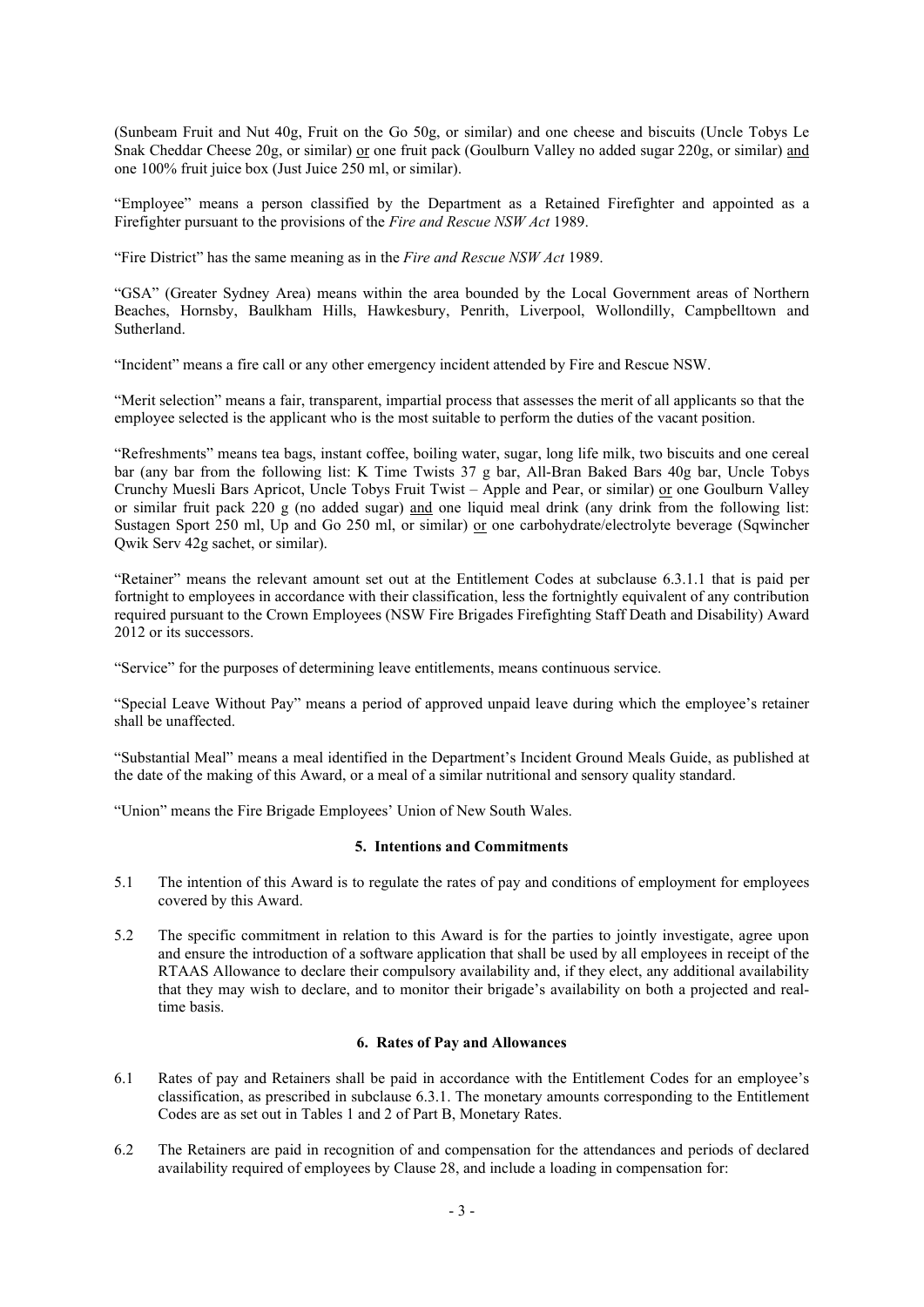- 6.2.1 Annual leave loading.
- 6.2.2 The driving and operating of all vehicles operated by appropriately qualified employees as at 30 September 1999 and rescue and hazmat vehicles outside the GSA and the Newcastle, Lake Macquarie, Wollongong, Shellharbour, Central Coast and Blue Mountains Local Government Areas. The operation of any other vehicles shall be by agreement between the Union and the Department.
- 6.2.3 Rescue, Cordage, Hazmat & Unit Trainer capabilities and CBT qualifications required to be held under subclause 6.3.
- 6.3 Retainers, Rates of Pay and Classifications
	- 6.3.1 Entitlement Codes

|  | 6.3.1.1 Firefighter Retainers |  |
|--|-------------------------------|--|
|--|-------------------------------|--|

|                        | <b>Retainer Level</b>                                                        | Compulsory availability per week | <b>Entitlement Code</b> |  |
|------------------------|------------------------------------------------------------------------------|----------------------------------|-------------------------|--|
|                        | Standard Retainers (anytime, any day of the week)                            |                                  |                         |  |
|                        | <b>Base</b>                                                                  | 24 hours                         | A                       |  |
| Recruit Firefighter,   | 50%                                                                          | 48 hours                         | в                       |  |
| Firefighter and        | 75%                                                                          | 72 hours                         |                         |  |
| <b>CFR</b> Firefighter | 100%                                                                         | 96 hours                         |                         |  |
|                        | Weekday Retainers (between 0600 hours and 1800 hours, Monday to Friday only) |                                  |                         |  |
|                        | 50%                                                                          | 30 hours                         | в                       |  |
|                        | 75%                                                                          | 40 hours                         |                         |  |
|                        | 100%                                                                         | 50 hours                         |                         |  |

#### 6.3.1.2 Deputy Captain Retainers

|                                  | <b>Retainer Level</b>                                                        | Compulsory availability per week | <b>Entitlement Code</b> |  |
|----------------------------------|------------------------------------------------------------------------------|----------------------------------|-------------------------|--|
|                                  | Standard Retainers (anytime, any day of the week)                            |                                  |                         |  |
|                                  | <b>Base</b>                                                                  | 24 hours                         | E                       |  |
| <b>Deputy Captain</b>            | 50%                                                                          | 48 hours                         | F                       |  |
| and<br><b>CFR Deputy Captain</b> | 75%                                                                          | 72 hours                         | G                       |  |
|                                  | 100%                                                                         | 96 hours                         | Н                       |  |
|                                  | Weekday Retainers (between 0600 hours and 1800 hours, Monday to Friday only) |                                  |                         |  |
|                                  | 50%                                                                          | 30 hours                         |                         |  |
|                                  | 75%                                                                          | 40 hours                         | G                       |  |
|                                  | 100%                                                                         | 50 hours                         | H                       |  |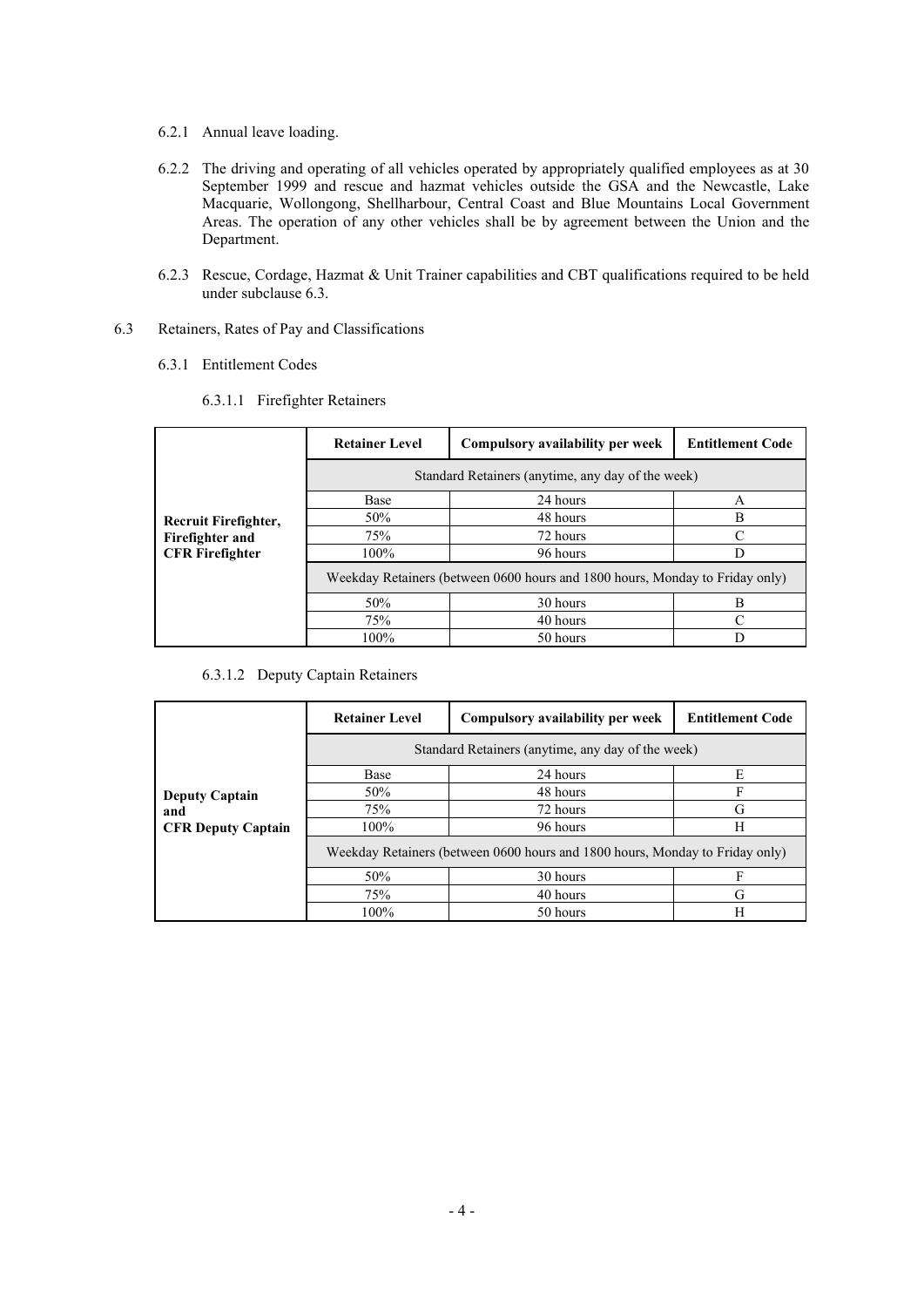## 6.3.1.3 Captain Retainers

|                    | <b>Retainer Level</b>                             | Compulsory availability per week                                             | <b>Entitlement Code</b> |
|--------------------|---------------------------------------------------|------------------------------------------------------------------------------|-------------------------|
|                    | Standard Retainers (anytime, any day of the week) |                                                                              |                         |
|                    | Base                                              | 24 hours                                                                     |                         |
| Captain            | 50%                                               | 48 hours                                                                     |                         |
| and                | 75%                                               | 72 hours                                                                     | K                       |
| <b>CFR Captain</b> | 100%                                              | 96 hours                                                                     |                         |
|                    |                                                   | Weekday Retainers (between 0600 hours and 1800 hours, Monday to Friday only) |                         |
|                    | 50%                                               | 30 hours                                                                     |                         |
|                    | 75%                                               | 40 hours                                                                     | K                       |
|                    | 100%                                              | 50 hours                                                                     |                         |

6.3.1.4 Hourly Rates

| <b>Classification</b> | 1 <sup>st</sup> Hour | Each subsequent half-hour<br>or part thereof |
|-----------------------|----------------------|----------------------------------------------|
| Recruit Firefighter   | М                    |                                              |
| Firefighter           |                      |                                              |
| CFR Firefighter       |                      |                                              |
| Deputy Captain        |                      | ᠇᠇                                           |
| CFR Deputy Captain    |                      |                                              |
| Captain               | W                    |                                              |
| CFR Captain           |                      |                                              |

6.3.2

Transitional arrangements

- 6.3.2.1 Employees who on 29 May 2014 held the classification of Firefighter C and who commenced employment on or after 1 January 2014 shall on and from 30 May 2014 be re-classified as Recruit Firefighter.
- 6.3.2.2 Employees who on 29 May 2014 held the classification of Firefighter C and who commenced employment prior to 1 January 2014 shall on and from 30 May 2014 be re-classified as Firefighter.
- 6.3.2.3 Employees who on 29 May 2014 held the classification of Firefighter A or Firefighter B or CFR Firefighter A, CFR Firefighter B or CFR Firefighter C shall on and from 30 May 2014 be re-classified as Firefighter or CFR Firefighter respectively.
- 6.3.2.4 Employees who on 29 May 2014 held the classification of Deputy Captain A or B or CFR Deputy Captain A or B shall on and from 30 May 2014 be re-classified as Deputy Captain or CFR Deputy Captain respectively.
- 6.3.2.5 Employees who on 29 May 2014 held the classification of Captain A or B or CFR Captain A or B shall on and from 30 May 2014 be re-classified as Captain or CFR Captain respectively.
- 6.3.2.6 Once re-classified, all employees shall commence on the Base level of the Standard Retainer for their classification.
- 6.3.3 All new employees shall commence employment in the classification of Recruit Firefighter and on the Base level of the Standard Retainer, and shall not progress to a higher and/or Weekday Retainer other than in accordance with subclause 6.3.6.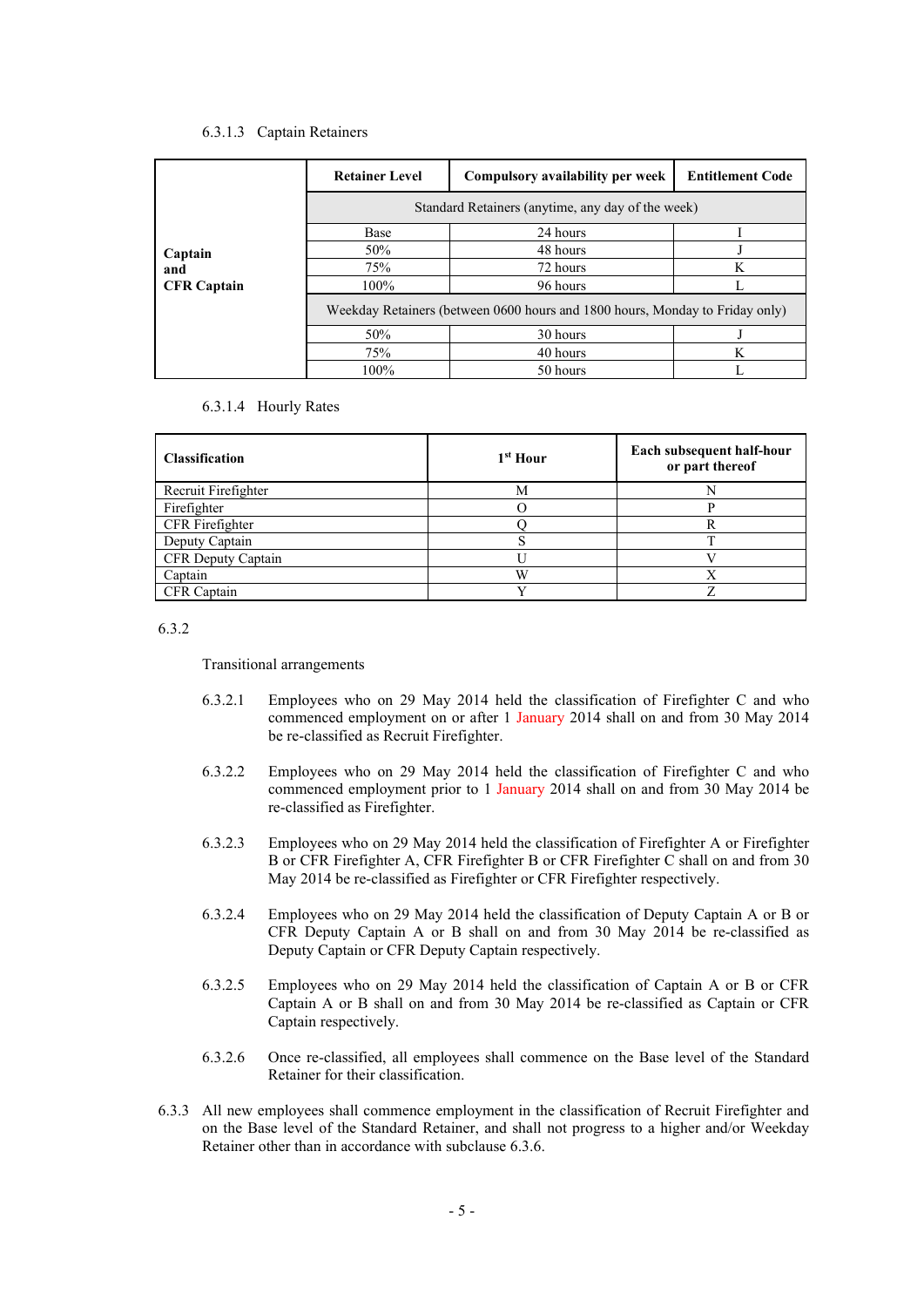- 6.3.4 Progression from Recruit Firefighter to Firefighter shall be subject to six (6) months service from the date of commencement as a Recruit Firefighter and to the satisfactory completion of the training and/or training competencies specified, by the Commissioner on the advice of the Training Review Committee, for progression to Firefighter.
	- 6.3.4.1 Failure to achieve progression to Firefighter within a reasonable time, will result in the employee being considered unsuitable for continued employment, and the employment of such an employee will be terminated accordingly. In such circumstances, the Department will advise the Union that the services of the employee are to be terminated.
	- 6.3.4.2 The reference to "reasonable time" in subclause 6.3.4.1 means a period in excess of six (6) months. The excess time to be allowed shall be determined by the Commissioner after taking into account all the circumstances of the case of the employee concerned.
- 6.3.5 Progression from Firefighter to Deputy Captain or Captain, or from Deputy Captain to Captain shall in each case be subject to a vacancy and shall be determined solely on the basis of merit selection.
- 6.3.6 Progression from one Standard Retainer to any higher Standard Retainer, or from one Standard Retainer to any Weekday Retainer, or from one Weekday Retainer to any higher Weekday Retainer shall be subject to the occurrence of a vacancy and shall be determined solely on the basis of merit selection. The number of higher and/or Weekday Retainers available at any brigade (if any) will remain solely at the Department's discretion and subject to expansion or reduction pursuant to subclause 6.3.7.

6.3.7

- 6.3.7.1 An employee who applies for and is subsequently appointed to a higher Standard Retainer and/or a Weekday Retainer may be transferred to a lower Retainer, either Standard or Weekday, without the employee's consent provided; firstly, that the Department provides the employee(s) concerned with at least one month's written notice of such transfer; and secondly, that such transfers are applied as equitably within the brigade as reasonably possible in the circumstances; and thirdly, that the employee's transfer is not a consequence of disciplinary action, in which case neither of the preceding requirements will apply and the transfer may be affected immediately.
- 6.3.7.2 An employee's Retainer (Standard or Weekday) and Level (Base, 50%, 75% or 100%) shall remain unaffected by a change in the employee's classification. By way of example, a Firefighter on a Weekday 50% Retainer under subclause 6.3.1.1 at the time of their appointment to Deputy Captain would continue on a 50% Weekday Retainer under subclause 6.3.1.2 until transferred to a higher Retainer pursuant to subclause 6.3.6, or to a lower Retainer pursuant to subclause 6.3.7.1.
- 6.3.8 Progression of employees to their corresponding CFR classification (Firefighter, Deputy Captain or Captain, whichever applies) shall be subject to:
	- 6.3.8.1 attachment to a CFR Brigade; and
	- 6.3.8.2 the satisfactory completion of the training and/or training competencies specified for CFR duties.
- 6.4 Employees appointed as Unit Trainers shall receive payment at the rates prescribed at Items W and X when delivering training at regular station drills, for the duration of the drill.
- 6.5 Calculation of Payment for Duties Performed
	- 6.5.1 Employees shall be paid, subject to the provisions of subclauses 6.5.2 and 6.5.3, for the total period of time spent performing duties, which shall be calculated as follows: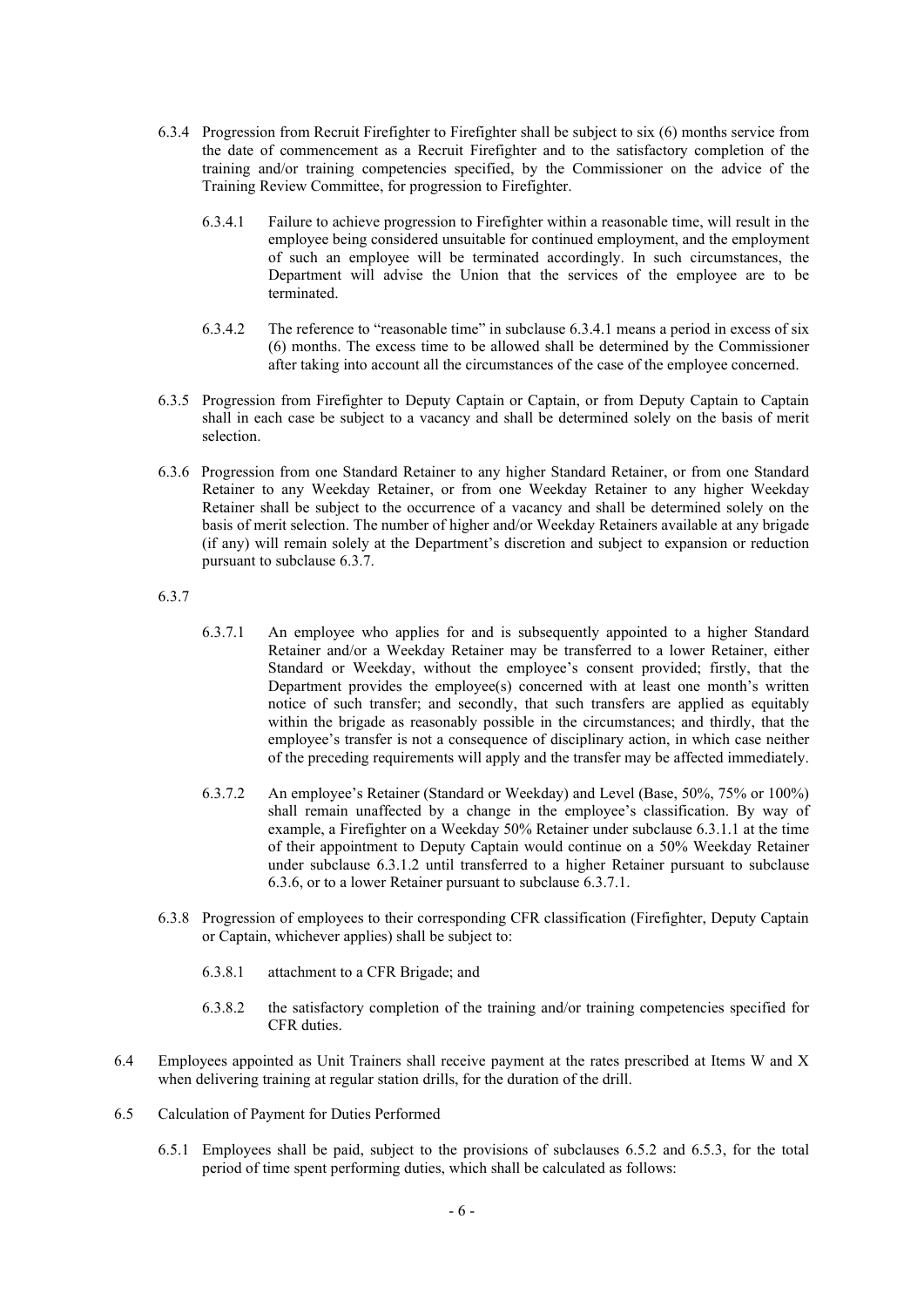- 6.5.1.1 Attendance at Scheduled Weekend Training courses the period of attendance shall be equivalent to the scheduled training hours. For the avoidance of doubt, a 'training course' does not include a station drill or station program training exercise.
- 6.5.1.2 Major Emergencies Periods of attendance for the purpose of calculating payment shall be calculated having regard to the provisions of subclause 29.5.
- 6.5.1.3 Attendance at Zone Conferences the period of attendance shall be equivalent to the scheduled hours of the conference.
- 6.5.1.4 Royal Easter Show and ComSafe periods of attendance for the purpose of calculating payment shall be calculated having regard to the provisions of subclause 6.8.2
- 6.5.1.5 In all other instances employees shall be paid for the period that elapses from the time the employee signed on in the occurrence book at the employee's station, until the time such employee signs off in the occurrence book at the employee's station.
- 6.5.2 The minimum periods of payment shall be as follows:
	- 6.5.2.1 Attendance at an incident, hazard reduction, and unit training a minimum payment of one hour. All subsequent time thereafter shall be paid to the half hour.
	- 6.5.2.2 Regular drills (of which there shall be two per station, per month) a minimum payment of two hours.
	- 6.5.2.3 All other authorised duties (excepting Travelling Time) a minimum payment of one hour. All subsequent time to be paid to the minute.
	- 6.5.2.4 Travelling time where an employee is entitled to travelling time in terms of this Award, all such time shall be paid to the minute.
	- 6.5.2.5 Relief Duties where an employee performs relief duties in accordance with subclause 6.7 for three hours or less, such employee shall receive a minimum payment of three hours for each such relief. All subsequent time thereafter shall be paid to the minute.
	- 6.5.2.6 Attendance at scheduled weekend training courses and zone conferences a minimum payment of eight hours per day spent in attendance.
	- 6.5.2.7 Royal Easter Show and ComSafe where an employee performs duties in accordance with subclauses 6.8 or 6.8a for three hours or less, such employee shall receive a minimum payment of three hours. All subsequent time shall be paid to the minute.
	- 6.5.2.8 Except in the case of regular drills and authorised duties, where the purpose for which an employee was required to report for duty is completed, the employee shall be released.
- 6.5.3 An employee who attends either the station or the incident within 30 minutes of notification shall for each such attendance be entitled to payment pursuant to subclause 6.5.2.1 unless the employee was already performing duty at the time of the notification (for example, the employee had returned from a previous incident but had not signed off in the occurrence book prior to notification of the subsequent incident).
- 6.5.4 If the non-availability of retained firefighting staff at any brigade requires the Department to maintain minimum staffing with a FRNSW firefighter not belonging to that station, then only those employees who had declared their availability shall be responded until such time as the minimum staffing by that brigade's employees is restored and the firefighter performing relief duties has been released, whereupon the ordinary notification and response of employees attached to the brigade shall resume.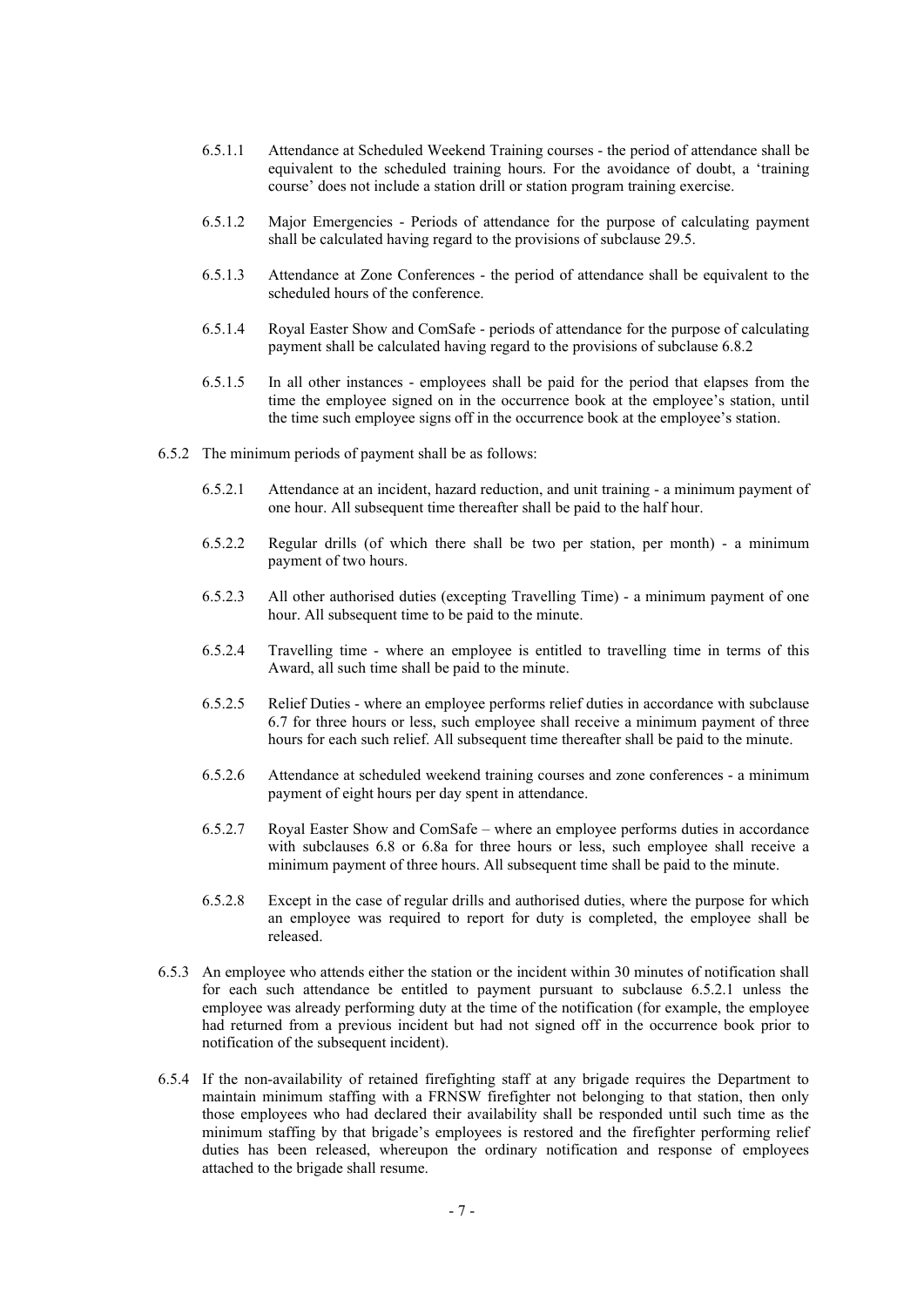# 6.6 Authorised Duties

- 6.6.1 Where an employee is required to attend meetings or to perform other authorised duties, payment shall be made at the appropriate rate of pay for the employee's classification pursuant to subclause 6.5.1.5. Such authorised duties include, but are not limited to, those duties that are set out in Table 4 - Authorised Duties, of Part B, Monetary Rates.
- 6.6.2 Employees seeking to attend meetings and/or perform duties in accordance with subclause 6.6.1 which are not referred to in the said Table 4 must receive authorisation from the relevant Captain, Inspector or higher ranking officer prior to the performance of such duties.
- 6.6.3 Each station shall be allowed not less than:
	- 6.6.3.1 26 hours per month of station-based duties; and
	- 6.6.3.2 1.5 hours per week, per vehicle of Engine Keeper duties; and
	- 6.6.3.3 2 hours per week, per vehicle of Station Inventory Management System (SIMS) duties; and
	- 6.6.3.4 16 hours per annum of attendance at station open days and local shows; and
	- 6.6.3.5 in the case of any and all other authorised duties:
		- 6.6.3.5.1 14 hours per month if attending 100 incidents or less per year.
		- 6.6.3.5.2 19 hours per month if attending more than 100 but less than 200 incidents per year.
		- 6.6.3.5.3 24 hours per month if attending 200 or more incidents per year.
- 6.7 Relief Duties
- 6.7.1 Where an employee is required to maintain minimum staffing due to the non-availability of retained or permanent firefighting staff at another station, or permanent firefighting staff at the employee's own station, such employee shall be paid the amount prescribed at Entitlement Code "RD3" of Table 2 of Part B for the first three hours, or part thereof, and at the rate prescribed at Entitlement Code "RDH" of Table 2 of Part B for any period thereafter which elapses from the time the employee signed on in the occurrence book of the relief station, until the time such employee signs off in the occurrence book of the relief station. Provided that employees who perform relief duties in accordance with this subclause shall not attract additional payment under this Clause for attendance at incidents or performing authorised duties or drills during the period of the relief.
	- 6.7.2 Employees who relieve at a station other than their own shall be paid the appropriate rate per hour prescribed for the employee's classification for the duration of the forward and return journeys between the employee's station and the location of the relief. All such time shall be paid to the minute.
	- 6.7.3 Where it is necessary for an employee to use the employee's private vehicle to perform relief duties, such employee shall be paid the rate per kilometre prescribed at Entitlement Code "KM" of Table 3 of Part B for the forward and return journeys between their residence and their station, and the forward and return journeys between their station and the location of the relief.
- 6.8 Attendance at the Royal Easter Show
	- 6.8.1 The following hourly rates shall be paid to employees working at the Royal Easter Show: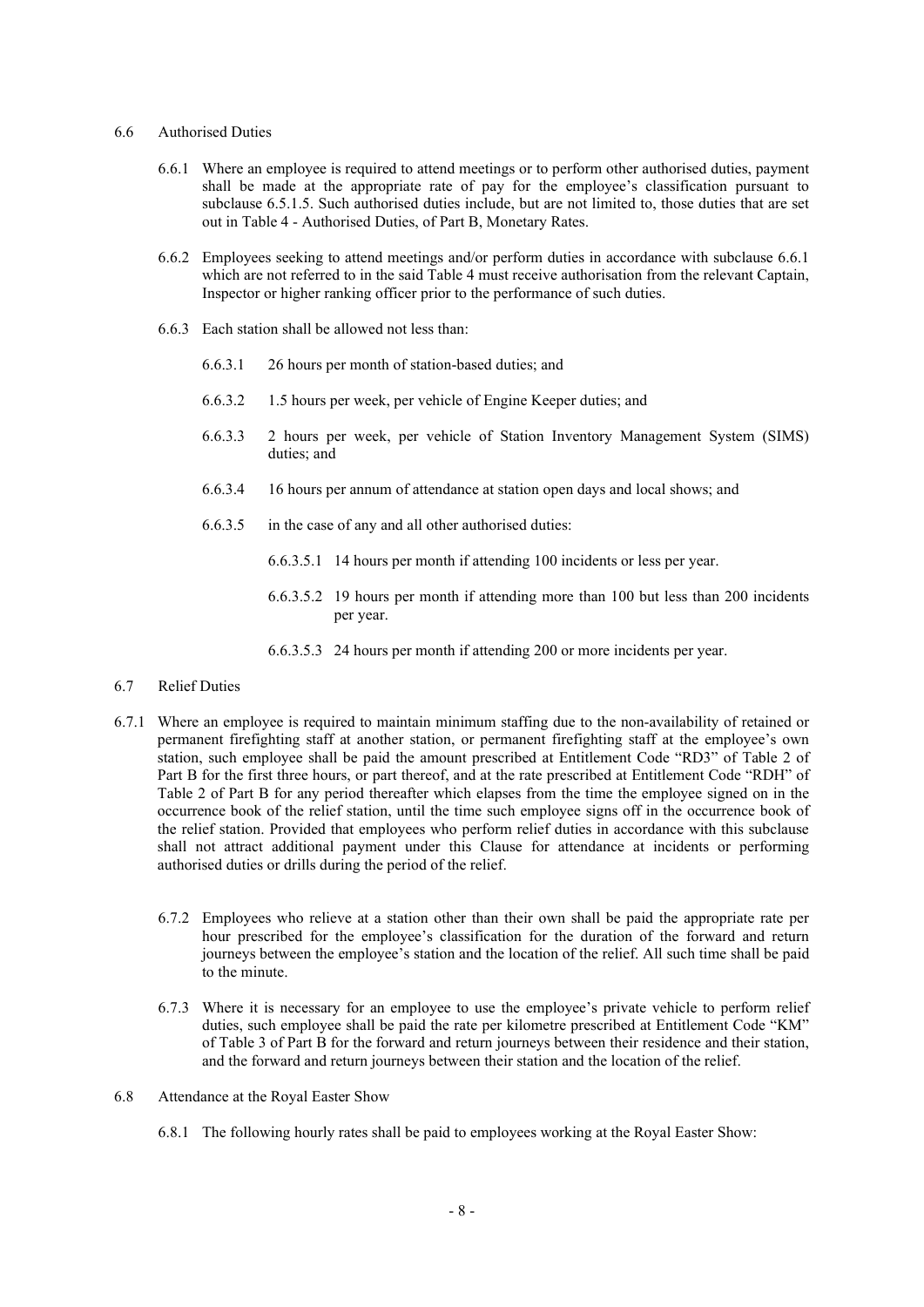- 6.8.1.1 For Recruit Firefighter and Firefighter, the rate prescribed at Entitlement Code "RASF" of Table 2 of Part B of this Award.
- 6.8.1.2 For Deputy Captain, the rate prescribed at Entitlement Code "RASDC" of Table 2 of Part B of this Award.
- 6.8.1.3 For Captain, rate prescribed at Entitlement Code "RASC" of Table 2 of Part B of this Award.
- 6.8a Performance of ComSafe duties
	- 6.8a.1 Employees who perform Comsafe duties shall be paid the hourly rate prescribed at Entitlement Code "CSD" of Table 2 of Part B of this Award.
	- 6.8.2 The rates prescribed in subclauses 6.8.1 and 6.8a.1 are all incidence of employment rates and, notwithstanding anything else prescribed in this Award, employees receiving such rates shall:
		- 6.8.2.1 only be entitled to be paid for the hours actually worked, subject to continuous payment for work performed on any calendar day. Provided that, if an employee cannot attend for duty at the Royal Easter Show (only) due to illness or incapacity and provides a medical certificate pursuant to subclause 16.3 then the employee shall be entitled to be paid for the hours that would have otherwise been worked.
		- 6.8.2.2 not be entitled to any payment or compensation for travelling time or travelling costs in connection with the work performed;
		- 6.8.2.3 not be entitled to any payment or compensation with respect to either meals (except as provided for by subclause 6.8.4) and/or accommodation (except as provided for by subclause 6.8.2.6) in connection with the work performed;
		- 6.8.2.4 not be entitled to the payment of overtime in connection with the work performed;
		- 6.8.2.5 not be entitled to payment of downtime in connection with attendance at the Royal Easter Show;
		- 6.8.2.6 be paid the accommodation allowance set at Item 4 of Table 5 of Part B for each day that the distance travelled between the employee's residence and the furthest location where the ComSafe work is performed exceeds 100 kms and the employee resides away from home (evidence of which may be required prior to payment).
	- 6.8.3 All payments made under this subclause shall count for the purpose of any paid leave.
	- 6.8.4 In the event that the employees attend an incident while working at the Royal Easter Show such employees shall be entitled to the provisions of Clause 8 - Meals and Refreshments.
	- 6.8.5 Attendance at the Royal Easter Show and/or the performance of ComSafe duties shall be treated as a period of authorised absence for the purposes of subclause 28.2.
	- 6.8.6 It is expressly provided that attendance at the Royal Easter Show and/or the performance of ComSafe duties are not performed as Authorised Duties.

# 6.9 RTAAS Allowance

6.9.1 The Retained Telephone Alerting and Availability System Allowance prescribed at Entitlement Code "RTAAS" of Table 3 of Part B of this Award shall be paid to employees who provide the Department with a valid telephone number in compensation for the maintenance of that primary contact number and the use of an agreed software application to declare their compulsory availability and, if they elect, any additional availability that they may wish to declare, and to monitor their brigade's availability on both a projected and real-time basis.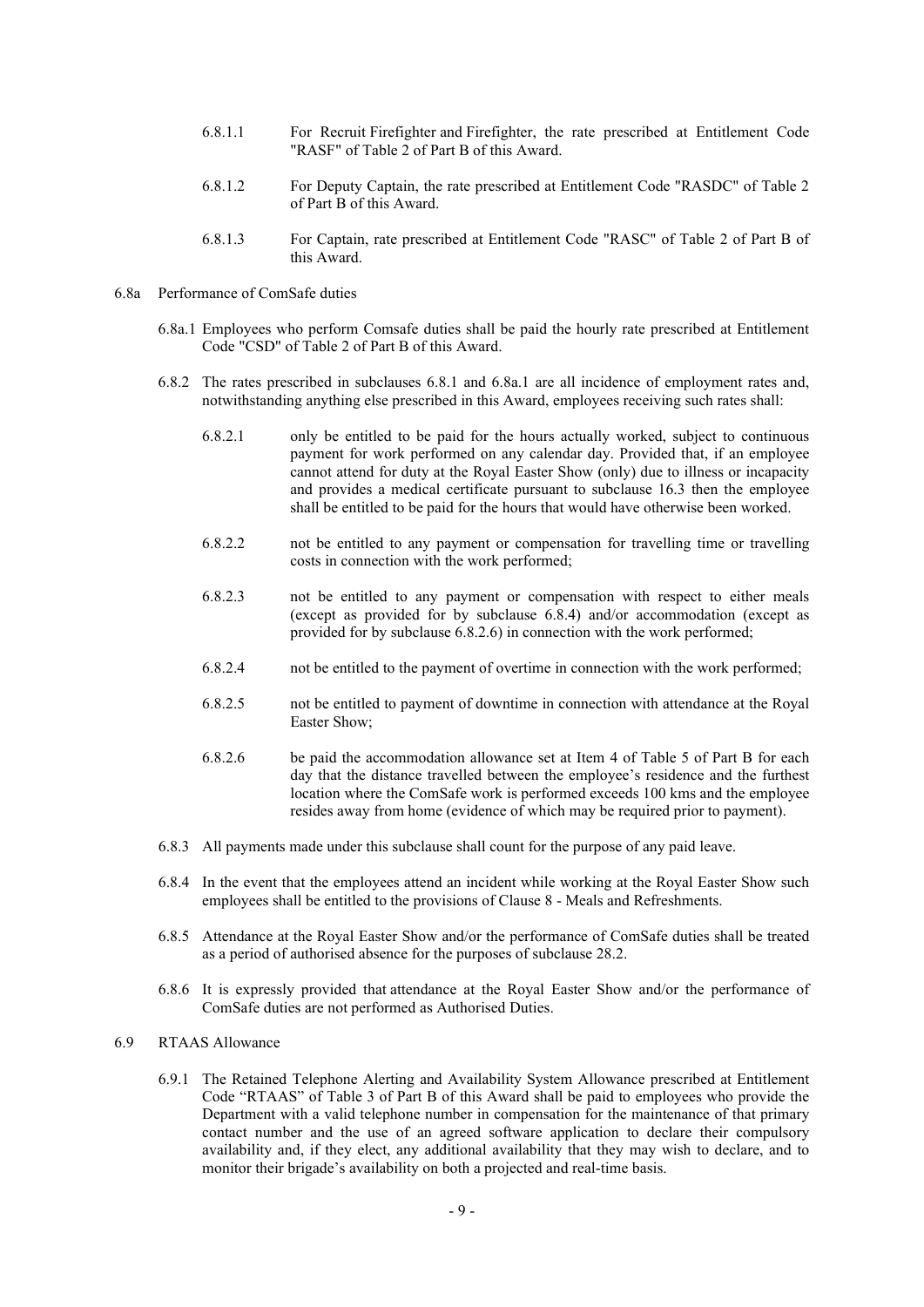#### 6.10 Overtime

- 6.10.1 Where an employee works in excess of ten (10) consecutive hours, such employee shall be paid at overtime rates for the hours worked in excess of ten (10). Provided that the provisions of this subclause shall not apply to employees receiving payment under eitherClause 29, Attendance at Major Emergencies,subclause 6.7, Relief Dutiesor subclause 6.8, Attendance at the Royal Easter Show.
- 6.10.2 Overtime shall be paid for at the rate of time and one half for the first two (2) hours and at the rate of double time thereafter, for the rate(s) prescribed for the employee's classification, provided that all overtime shall be paid to the half hour in accordance with subclause 6.5.2.1.
- 6.10.3 Employees who work on Easter Sunday or on any additional public holiday that is Gazetted or otherwise confirmed by the NSW Government shall be paid at overtime rates for all hours worked on each such day. For the purposes of this subclause, additional public holidays shall not include local public holidays.

#### 6.11 Overpayments

- 6.11.1 In cases where an employee has been overpaid, the Department shall be entitled to recover such overpayment in full. Unless the employee agrees otherwise, the maximum rate at which the overpayment can be recovered is an amount calculated on a per fortnight basis, equivalent to 10% of the employee's gross fortnightly remuneration.
- 6.11.2 In all cases where overpayments have occurred, the Department shall as soon as possible advise the employee concerned of both the circumstances surrounding the overpayment and the amount involved. The Department will also advise the employee of the pay period from which the recovery of the overpayment is to commence.
- 6.11.3 The recovery rate of 10% of an employee's gross fortnightly remuneration referred to in subclause 6.11.1, may be reduced by approval of the Commissioner if the Commissioner is satisfied that such a rate of recovery would cause undue hardship to the employee concerned.
- 6.11.4 Where an employee's remaining period of service does not permit the full recovery of any overpayment to be achieved on the fortnightly basis prescribed in subclause 6.11.1, the Department shall have the right to deduct any balance of such overpayment from any monies owing to the employee on the employee's date of termination, resignation or retirement, as the case may be.

#### 6.12 Payment of Monies

- 6.12.1 Employees shall be paid fortnightly.
- 6.12.2 Payments shall be made into a bank account specified by the employee, or other financial institutions acceptable to the Department and Union.
- 6.12.3 Employees shall be paid within two pay periods of the date of any work performed under this Award.
- 6.13 Payroll Deductions
	- 6.13.1 Except as provided for in subclause 6.13.2, all salary deductions shall be made in accordance with Treasury Guidelines.
	- 6.13.2 Upon application by an employee, the Department shall make deductions from the employee's pay for Union subscriptions and shall forward the amount so deducted to the Union as soon as possible thereafter.
- 6.14 Method of Calculation of any Future Adjustment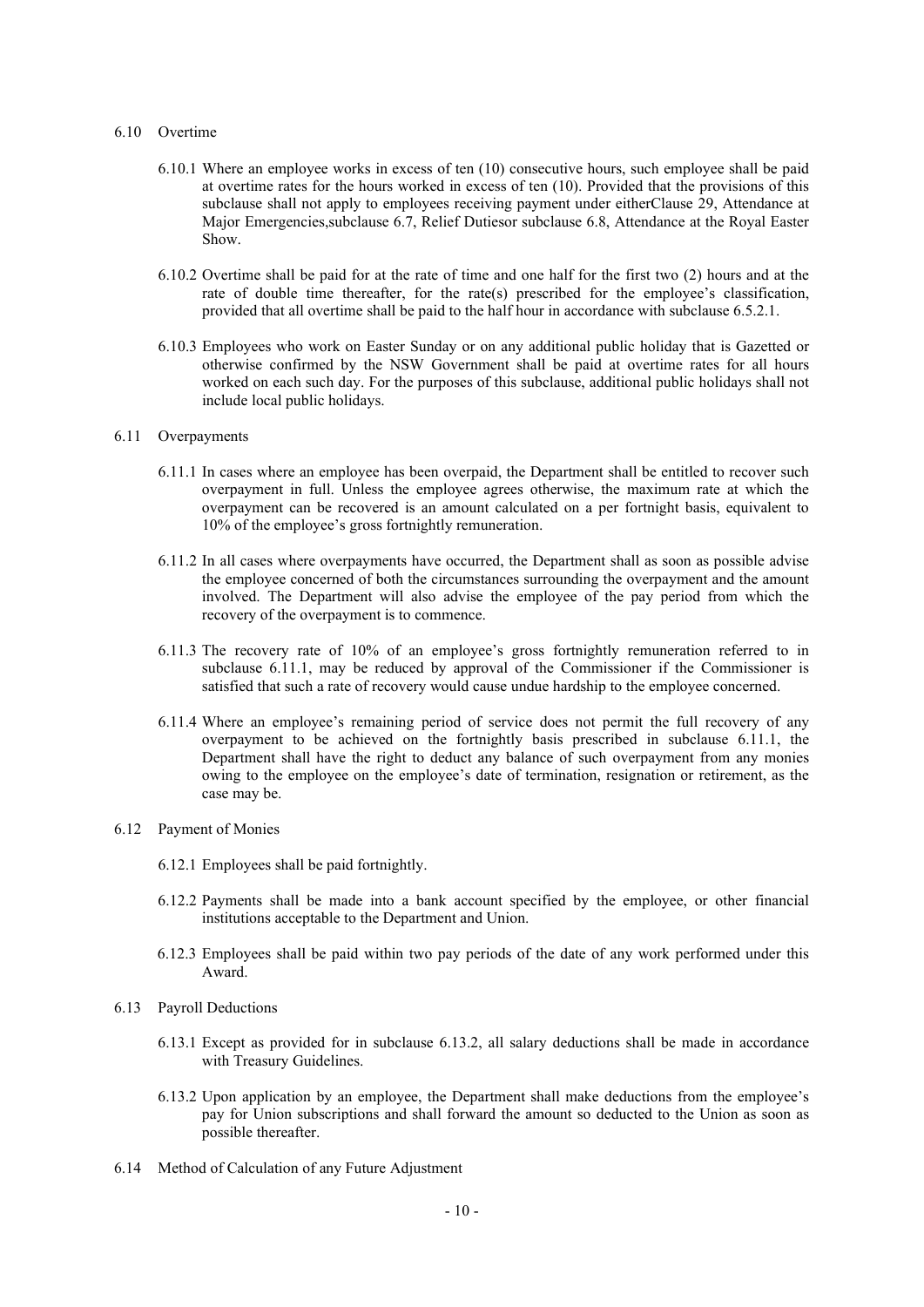- 6.14.1 The Retainers at Table 1 of Part B shall in future be adjusted by calculating the increase for each 100% Level Retainer to the nearest cent and then calculating the remaining Levels for each classification by the corresponding percentage, with the Base Level Retainer at subclause 6.3.1.1 to be calculated at 25% and the Base Level Retainers at subclauses 6.3.1.2 and 6.3.1.3 to be calculated at 37.5%.
- 6.14.2 The Rates of Pay for Entitlement Codes M to Z inclusive at Table 2 of Part B shall in future be adjusted:
	- 6.14.2.1 firstly, by calculating the increase for the Deputy Captain classification to the nearest cent to arrive at a new 1<sup>st</sup> hour, 100% rate and:
	- 6.14.2.2 secondly, by then mutiplying the new 100% rate by 80%, by 90% and by 112% and rounding each result to the nearest cent to arrive at the new rate for the Recruit Firefighter, Firefighter and Captain classifications respectively, and
	- 6.14.2.3 thirdly, by then mutiplying the new 100% rate and each of the new rates produced by subclause 6.14.2.2 by 107% and then rounding each result to the nearest cent to arrive at the new rates for the corresponding CFR classifications, and
	- 6.14.2.4 finally, by then dividing each of the new  $1<sup>st</sup>$  hour rates produced by this subclause by two and then rounding to the nearest cent in order to arrive at the corresponding new half hour rate for each classification.
- 6.14.3 The Rates of Pay for Entitlement Codes RASF, RASDC and RASC at Table 2 of Part B shall in future be adjusted:
	- 6.14.3.1 firstly, by calculating the increase for the Firefighter rate at Entitlement Code RASF to the nearest cent, and
	- 6.14.3.2 secondly, by then subtracting the new Firefighter rate at Entitlement Code O from the new Royal Easter Show firefighter rate at Entitlement Code RASF, and
	- 6.14.3.3 thirdly, by then adding the amount produced at subclause 6.14.3.2 to the new Deputy Captain rate at Entitlement Code S and to the new Captain rate at Entitlement Code W to arrive at the new Royal Easter Show rates for the Deputy Captain and Captain classifications at Enititlement Codes RASDC and RASC respectively.

# **7. Higher Duties**

- 7.1 In selecting Firefighters to perform Higher Duties at the Deputy Captain classification, or Deputy Captains (including Acting Deputy Captains) to perform Higher Duties at the Captain classification, a merit based selection process need not be applied provided, firstly, that in making such appointments the Department shall have regard to the principles of equitably sharing career development opportunities, and secondly, that as soon as it becomes known that the duration of the relief may last for two months or more then expressions of interest are to be called for from employees holding the relevant classification and determined on the basis of merit selection.
- 7.2 An employee shall not be entitled to perform Higher Duties unless the employee is qualified to perform such duties.
- 7.3 An employee performing Higher Duties shall be paid for the period of relief, the difference between the employee's usual hourly rates of pay and the hourly rates of pay for the classification in which the Higher Duties are performed. Provided that:
	- 7.3.1 The difference between the employee's Retainer payment and the Retainer payment for the classification in which the Higher Duties are performed shall not be paid unless the Higher Duties are performed for a continuous period of seven days or more; and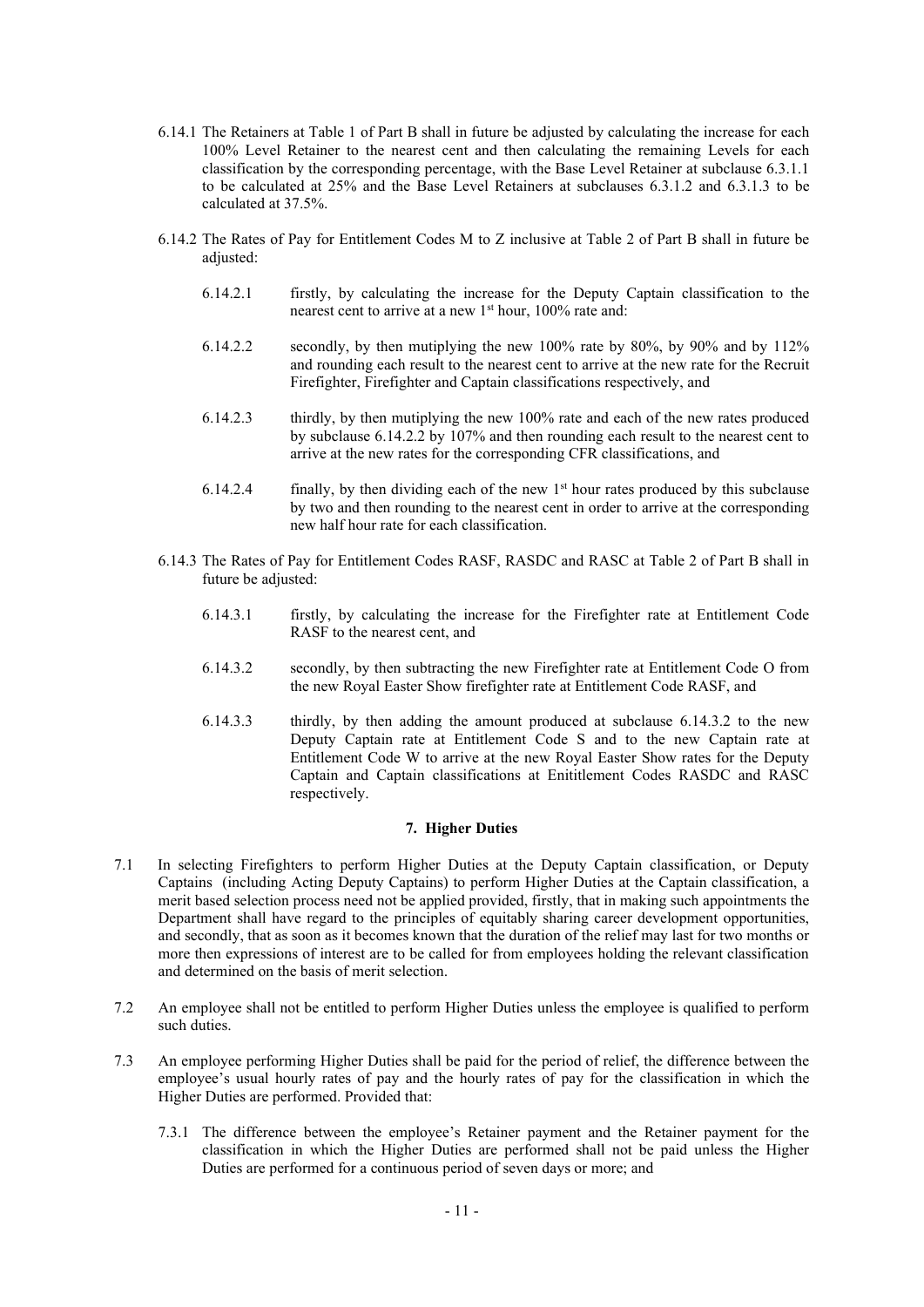- 7.3.2 The employee shall do so at their ordinary Retainer Level (eg, Base, 50%, 75% or 100%) and not at the Level of the employee into whose position they are acting unless the employee who is performing the Higher Duties agrees otherwise.
- 7.4 Attendance at an Incident
	- 7.4.1 Any Higher Duties entitlement in terms of this clause which was actually being paid, or which should have been paid, during a period immediately prior to an incident, shall not be diminished as a consequence of the incident.
	- 7.4.2 Except as provided for in 7.4.1, the only other circumstances under which a Higher Duties payment is to be made during an incident is in a case where neither the Captain nor the Deputy Captain of that Brigade attends the incident. In such cases, only one employee shall be entitled to a Higher Duties payment at the Deputy Captain hourly rate of pay and that employee shall be the employee who was in charge of the Brigade for the majority of the time. To avoid doubt, in the case of attendance by multiple Retained Brigades, a Higher Duties payment shall be made to the relevant employee from each Brigade whose Captain and Deputy Captains(s) do not attend the incident.
	- 7.4.3 For the purposes of 7.4.2, the term "Captain" and "Deputy Captain" shall also mean "Acting Captain" and "Acting Deputy Captain" in cases where an employee was, during the period immediately prior to the incident, the Acting Captain or Acting Deputy Captain in terms of this clause.

# **8. Meals and Refreshments**

- 8.1 Attendance at an Incident
	- 8.1.1 For the purposes of this clause, an "incident" also includes hazard reduction.
	- 8.1.2 Where an employee attends an incident which extends for two hours or more Refreshments shall be provided no later than two hours after the start of the incident.
	- 8.1.3 Where such an incident extends for four hours or more, the employee shall be provided with a Substantial Meal. After every subsequent four hours of attendance at such an incident, a further Substantial Meal shall be provided.
- 8.2 Payment in Lieu of the Provision of Refreshments/Meals
	- 8.2.1 Where Refreshments are not provided in terms of subclause 8.1.2, the Refreshment Allowance set at Entitlement Code "RA" of Table 3 of Part B, shall be paid.
	- 8.2.2 Where an Emergency Meal is supplied in lieu of a Substantial Meal, the Refreshment Allowance set at Entitlement Code "RA" of Table 3 of Part B, shall be paid.
	- 8.2.3 Where a Substantial Meal or Emergency Meal is not provided in terms of subclause 8.1.3, the Meal Allowance set at Entitlement Code "MA" of Table 3 of Part B, shall be paid.
- 8.3 Calculation of Future Adjustments to Refreshments/Meal Allowances
	- 8.3.1 The allowances referred to in this clause shall be calculated as follows:
		- 8.3.1.1 The Meal Allowance at Entitlement Code "MA" of Table 3 of Part B, is the average, rounded to the nearest five cents, of the amounts prescribed for the overtime meal allowances for breakfast, lunch and dinner at Item 19 of Table 1 Part B of the Crown Employees (Public Service Conditions of Employment) Award 2002 as subsequently adjusted pursuant to subclause 8.3.1.3.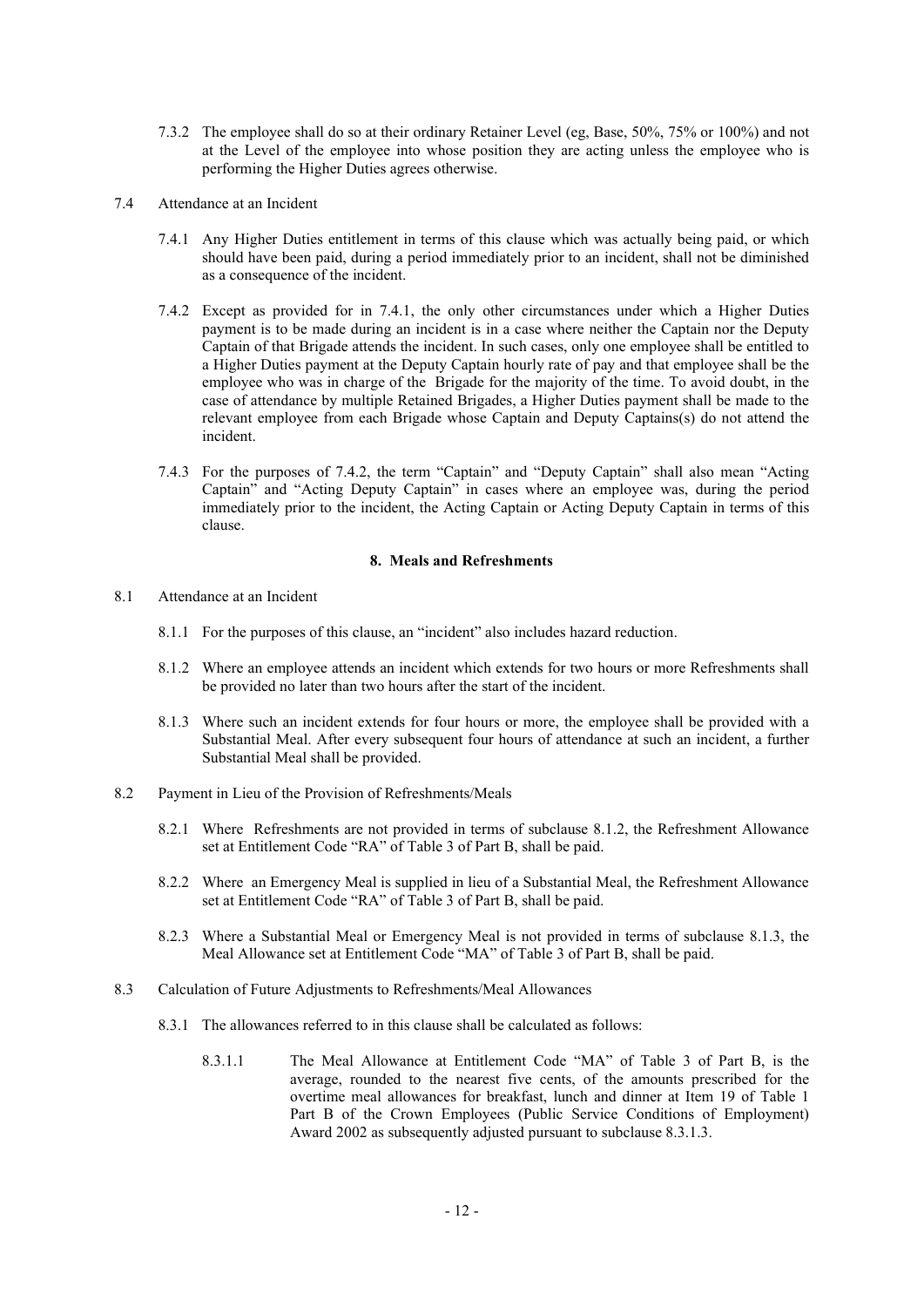- 8.3.1.2 The Refreshment Allowance at Entitlement Code "RA" of Table 3 of Part B, is half, rounded to the nearest five cents, of the amount at Entitlement Code "MA" of Table 3 of Part B.
- 8.3.1.3 The amounts specified in subclauses 8.3.1.1 and 8.3.1.2 shall be adjusted on 1 July in line with the corresponding reasonable allowance amount for overtime meals for the appropriate financial year as published by the Australian Taxation Office (ATO).

#### **9. Use of Personal Transport**

- 9.1 Attendance at an incident
	- 9.1.1 Where it is necessary for an employee to use the employee's private vehicle to attend an incident, the employee shall be paid at the rate prescribed at Entitlement Code "KM" of Table 3 of Part B, per kilometre, as follows:
		- 9.1.1.1 The return distance from the employee's residence to the station or the distance actually travelled on the forward and return journeys to the station, which ever is the lesser, provided that payment shall be limited in all instances to a return distance of 14 kilometres; and
		- 9.1.1.2 The return distance from the station to the incident, if it is necessary for the employee to use the employee's private vehicle to travel from the station to the incident.
- 9.2 Attendance at Authorised Meetings and Other Duties
	- 9.2.1 Where an employee is required to use the employee's private vehicle to attend such meetings or to perform such other authorised duties as prescribed in subclause 6.6, the employee shall be paid the rate prescribed at Entitlement Code "KM" of Table 3 of Part B, of this Award per kilometre for the actual distance necessarily and reasonably travelled for that purpose.
		- 9.2.1.1 Provided that where an employee is authorised to, and does, use his or her own private vehicle and the principal purpose of the journey is, or is as a consequence of, the transportation of the Department's equipment and/or appliances from one location to another, then such employee shall be paid the appropriate rate per hour prescribed for the employee's classification in addition to the rate per kilometre prescribed at Entitlement Code "KM" of Table 3 of Part B. Provided further that, for the purposes of this subclause:
			- 9.2.1.1.1 An employee's turnout gear shall not be regarded as equipment.
			- 9.2.1.1.2 The hourly rate shall be paid on a basis similar to travelling time. That is, no minimum period of payment and all time to be paid to the minute.
			- 9.2.1.1.3 Where the reason for the journey is to attend an incident, the normal provisions of this Award shall apply in lieu of the provisions of this subclause.
	- 9.2.2 The provisions of this clause shall not apply where transport is provided by the Department.
	- 9.2.3 Employees who are required to attend such meetings or perform such authorised duties, but do not use their private vehicle and are therefore not entitled to claim the rate prescribed at Entitlement Code "KM" of Table 3 of Part B, shall be entitled to claim travelling time and/or travelling expenses in accordance with clause 19, Travelling Compensation.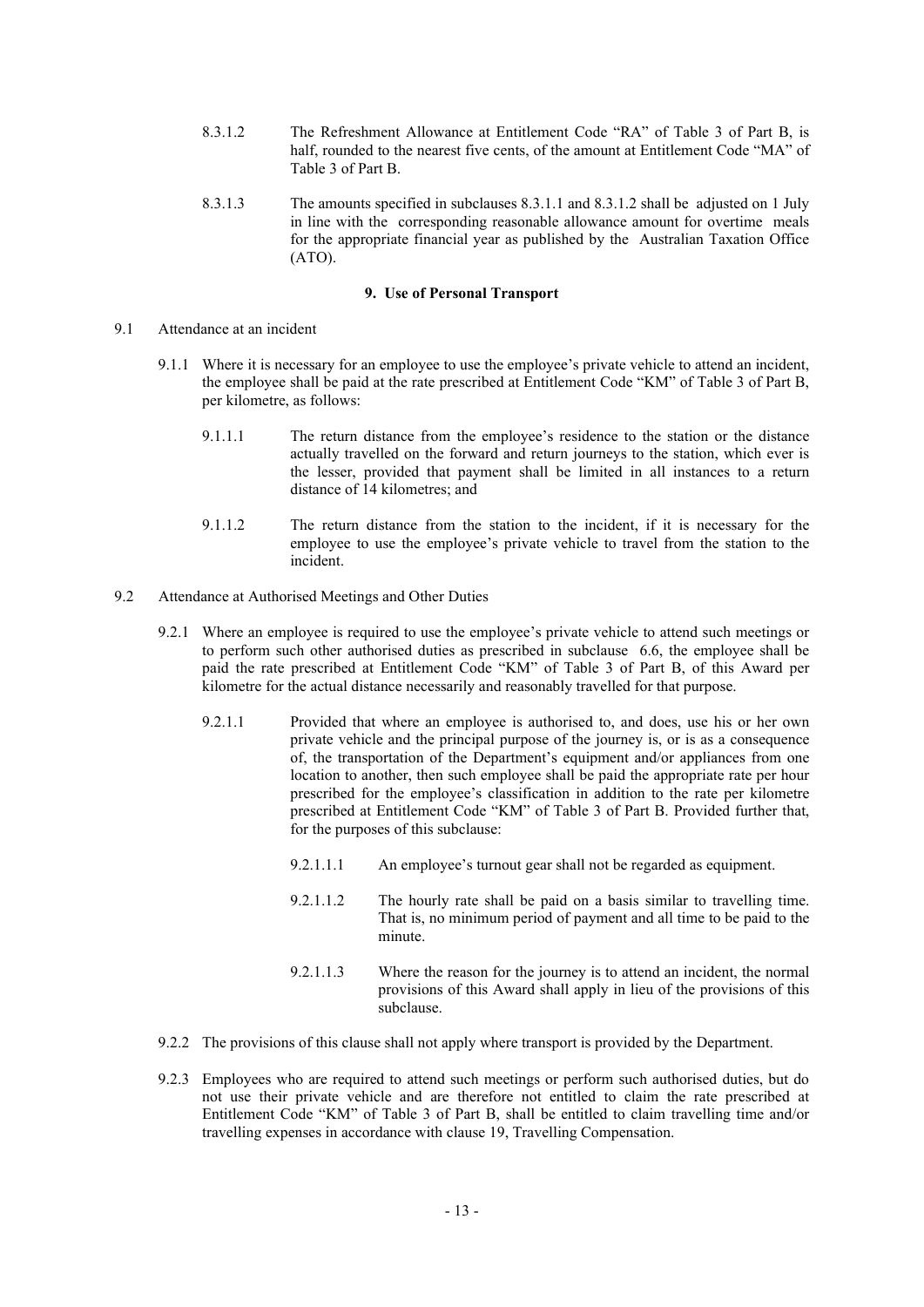# **10. Annual Leave**

- 10.1 On each anniversary of an employee's appointment to the Brigade, an employee shall be entitled to annual leave. Such annual leave shall accrue at the rate of four weeks for each completed year of service and shall be taken in multiple periods of not less than 3 consecutive days, or in single-day periods, so long as the single-day periods do not exceed ten days in any calendar year.
- 10.2 An employee with less than twelve months service may, subject to approval by the Department and the requirements of subclause 10.1, take in advance leave which has accrued.
- 10.3 Wherever possible, annual leave shall be taken within six months of the date on which the leave becomes due. Provided that, in all cases, annual leave must be granted and taken within twelve months of the date on which it becomes due.
- 10.4 As far as possible, annual leave shall be granted to coincide with the employee's leave period from the employee's primary form of employment.
- 10.5 Payment for annual leave shall be calculated on the weekly average of the total amount paid by the Department to the employee for the twelve months immediately prior to the date on which leave is commenced excluding any periods of Special Leave Without Pay, unpaid leave and/or suspension. For the purposes of this subclause, "total amount" shall include all payments made to the employee by the Department, excluding the RTAS Allowance and payments made as compensation or reimbursement for expenses (eg. payments for meals, accommodation and for kilometres travelled).
- 10.6 An employee who is directed to return to duty in the case of an emergency whilst on annual leave, shall have any day or part thereof recredited.
- 10.7 An employee shall be paid in advance for a period of approved annual leave, providing such employee has given a minimum of six weeks written notice of the date on which the leave is to commence.

# **11. Compassionate Leave**

- 11.1 An employee, other than a casual employee, shall be entitled to up to two days compassionate leave without deduction of pay, on each occasion of the death of a person as prescribed in subclause 11.3 of this clause.
- 11.2 The employee must notify the employer as soon as practicable of the intention to take compassionate leave and will, if required by the employer, provide to the satisfaction of the employer proof of death.
- 11.3 Compassionate leave shall be available to the employee in respect to the death of a person prescribed for the purposes of Carer's Leave as set out in subparagraph 15.1.3.2 of clause 15, Carer's Leave, provided that, for the purpose of compassionate leave, the employee need not have been responsible for the care of the person concerned.
- 11.4 An employee shall not be entitled to compassionate leave under this clause during any period in respect of which the employee has been granted other leave.
- 11.5 Compassionate leave may be taken in conjunction with other leave available under subclauses 15.2 and 15.3 of clause 15. In determining such a request, the employer will give consideration to the circumstances of the employee and the reasonable operational requirements of the Department.

## **12. Long Service Leave**

- 12.1 Subject also to the provisions of subclause 12.9, an employee shall be entitled to long service leave calculated on the following bases:
	- 12.1.1 For all continuous service prior to 1 April 1963, and provided that such previous service is also continuous with the employee's current service, at the rate of three months, for twenty years of service.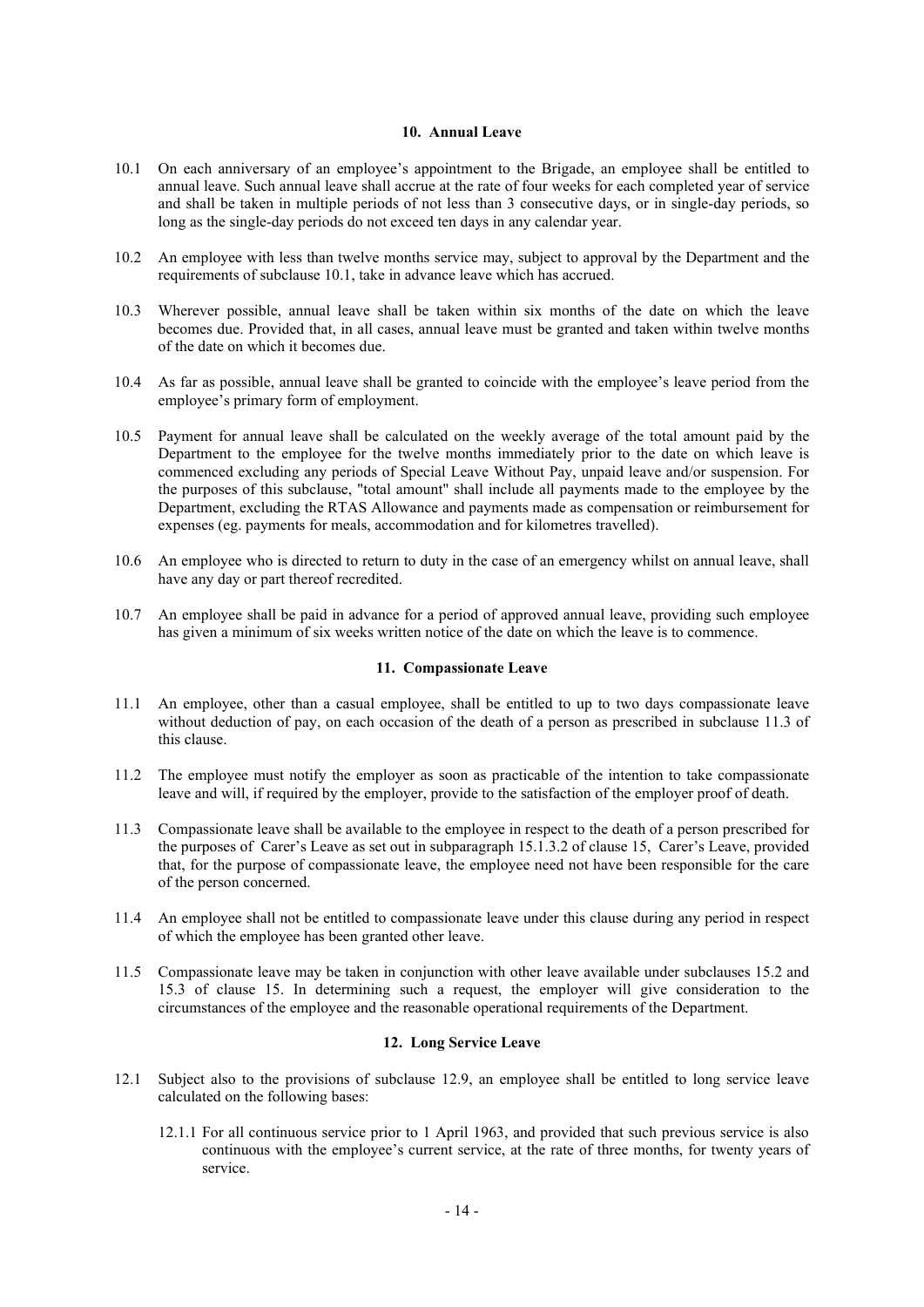- 12.1.2 For all continuous service on and subsequent to 1 April 1963, in the case of an employee who has completed ten years service, two months long service leave and for each five years completed service thereafter, a further one month long service leave.
- 12.2 On termination of services, in respect of the number of years service with the Department since the employee last became entitled to an amount of long service leave, a proportionate amount on the basis of two months for ten years service.
- 12.3 In the case of an employee who has completed at least seven years service and whose services are terminated or cease for any reason, such employee shall be paid a proportionate amount calculated at the rate of two months for ten years service.
- 12.4 In the case of an employee who has completed at least five years but less than seven years service and whose services are terminated by the Department for any reason, other than serious and wilful misconduct, or by the employee on account of illness, incapacity or domestic or other pressing necessity, or by reason of the death of the employee, such employee (or in the event of the death of the employee, the employee's estate) shall be paid a proportionate amount calculated at the rate of two months for ten years service.
- 12.5 Long service leave shall be granted subject to the convenience of the Department, as and when such leave becomes due (i.e. after seven (7) years) or any time thereafter. Provided that an employee shall give at least twenty (20) days notice in writing of the intention to take such leave.
- 12.6 Long service leave shall be paid at the rate of full pay which, for the purposes of this clause, shall mean the greater average monthly remuneration received by the employee calculated over either the preceding twelve months or five years excluding any periods of Special Leave Without Pay, unpaid leave and/or suspension. The averages referred to in this subclause shall be calculated up to and including the end of the month immediately prior to the month during which the long service leave is taken or commences, as the case may be.
- 12.7 The term "remuneration" referred to in subclause 12.6 shall include all payments made to the employee by , excluding the RTAS Allowance and payments made as compensation or reimbursement for expenses (e.g., payments for meals, accommodation and for kilometres travelled).
- 12.8 An employee who is directed to return to duty in the case of an emergency while on long service leave shall have any day or part thereof recredited.
- 12.9 Notwithstanding anything elsewhere provided by this clause, effective on and from the date of operation of this Award:
	- 12.9.1 employees may apply to take pro-rata Long Service leave after the completion of seven (7) years of service. Additionally employees with such service shall be entitled to pro-rata Long Service leave on resignation or termination.
	- 12.9.2 employees may apply to take a period of Long Service leave at double pay provided that:
		- 12.9.2.1 The additional payment will be made as a non-superable taxable allowance payable for the period of the absence from work.
		- 12.9.2.2 The employee's leave balance will be debited for the actual period of the absence from work and an equivalent number of days as are necessary to pay the allowance.
		- 12.9.2.3 Other leave entitlements, e.g., recreation leave, sick leave and Long Service leave will accrue at the single time rate where an employee takes Long Service leave at double time.
		- 12.9.2.4 Superannuation contributions will only be made on the basis of the actual absence from work, i.e., at the single time rate.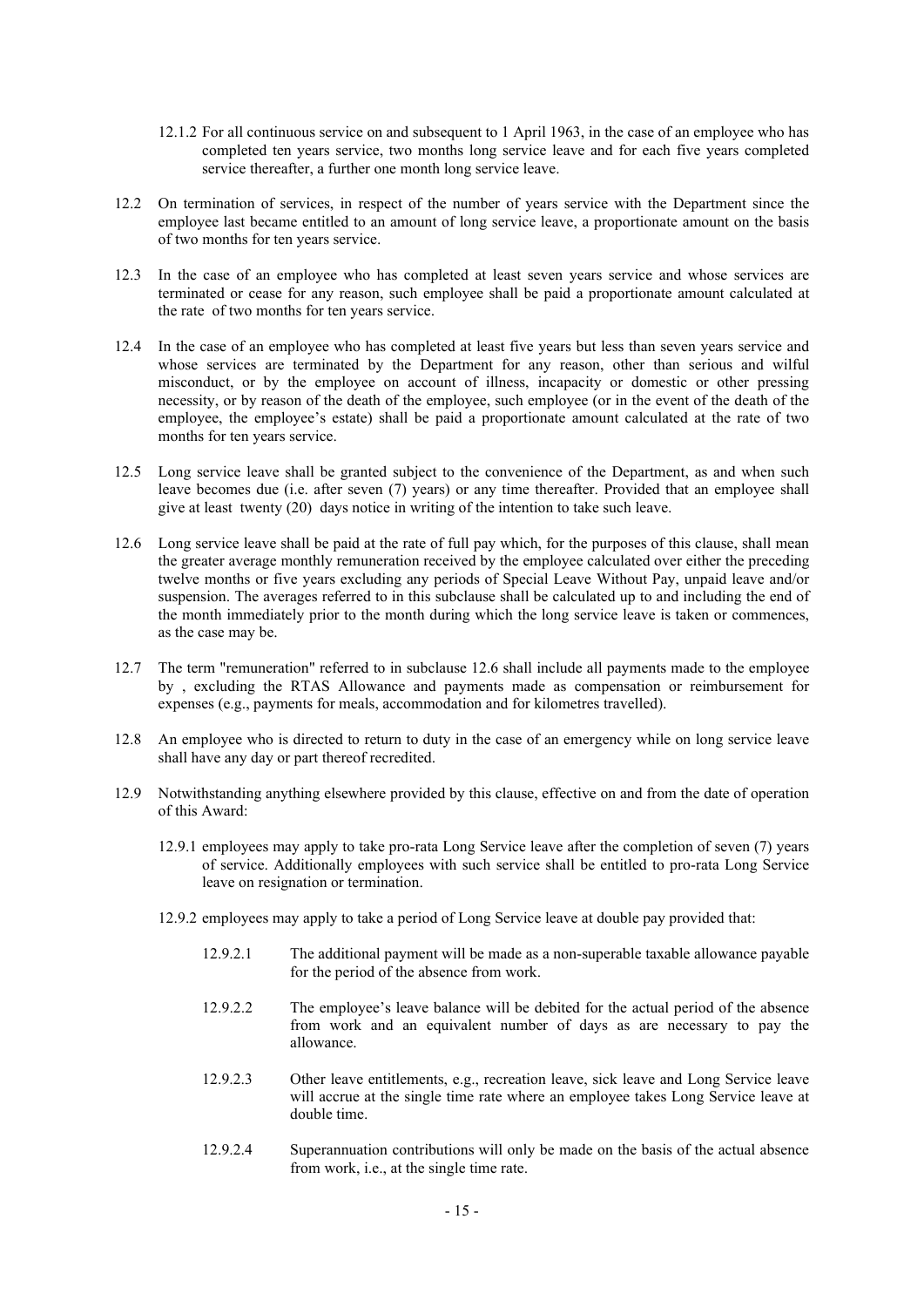- 12.9.2.5 Where an employee elects to take Long Service leave at double pay, the minimum period of actual absence should be not less than one (1) week.
- 12.9.3 where a public holiday falls during a period of Long Service leave the employee shall be paid for that day and additionally it shall not be deducted from the period of the leave.
	- 12.9.3.1 In respect of public holidays that fall during a period of double pay Long Service leave an employee will not be debited in respect of the leave on a public holiday. The employees leave balance will however be reduced by an additional day to fund the non-superable taxable allowance.

#### **13. Military Leave**

- 13.1 Military leave may be granted to employees who are volunteer part-time members of the Defence Forces Reserves.
- 13.2 Such leave shall be available in accordance with the following provisions on a twelve month to twelve month basis, commencing on 1 July each year:
	- 13.2.1 For members of the Navy Reserve thirteen calendar days for the purpose of annual training and thirteen calendar days for the purposes of attending a school, class or course of instruction, including in a teaching capacity.
	- 13.2.2 For members of the Army Reserve fourteen calendar days for the purpose of annual training and fourteen calendar days for the purposes of attending a school, class or course of instruction, including in a teaching capacity.
	- 13.2.3 For members of the Air Force Reserve sixteen calendar days for the purpose of annual training and sixteen calendar days for the purposes of attending a school, class or course of instruction, including in a teaching capacity.
- 13.3 Where a Commanding Officer certifies in writing that it is obligatory for a member of the Reserves to attend training for a period that exceeds the leave granted under subclause 13.2, the Commissioner may grant further Military Leave up to four calendar days in any one Military Leave year.
- 13.4 Periods of approved Military Leave shall be regarded as Special Leave Without Pay.

# **14. Parental Leave**

- 14.1 Definition of Parental Leave
	- 14.1.1 For the purposes of this clause, Parental Leave is Maternity Leave, Other Parent Leave or Adoption Leave.
	- 14.1.2 Maternity Leave is leave taken by a female employee in connection with the pregnancy or the birth of a child of the employee. Maternity Leave consists of an unbroken period of leave.
	- 14.1.3 Other Parent Leave is leave taken by an employee who becomes a parent but is ineligible to be granted either Maternity Leave or Adoption Leave, but is to be the primary care giver of a child or who wishes to share the child caring duties with their partner.
	- 14.1.4 Adoption Leave is leave taken by a female or male employee in connection with the adoption by the employee of a child under the age of five years (other than a child who has previously lived continuously with the employee for a period of at least six months or who is a child or step-child of the employee or of the employee's spouse).
	- 14.1.5 For the purposes of this clause, "spouse" includes a de facto spouse and a former spouse.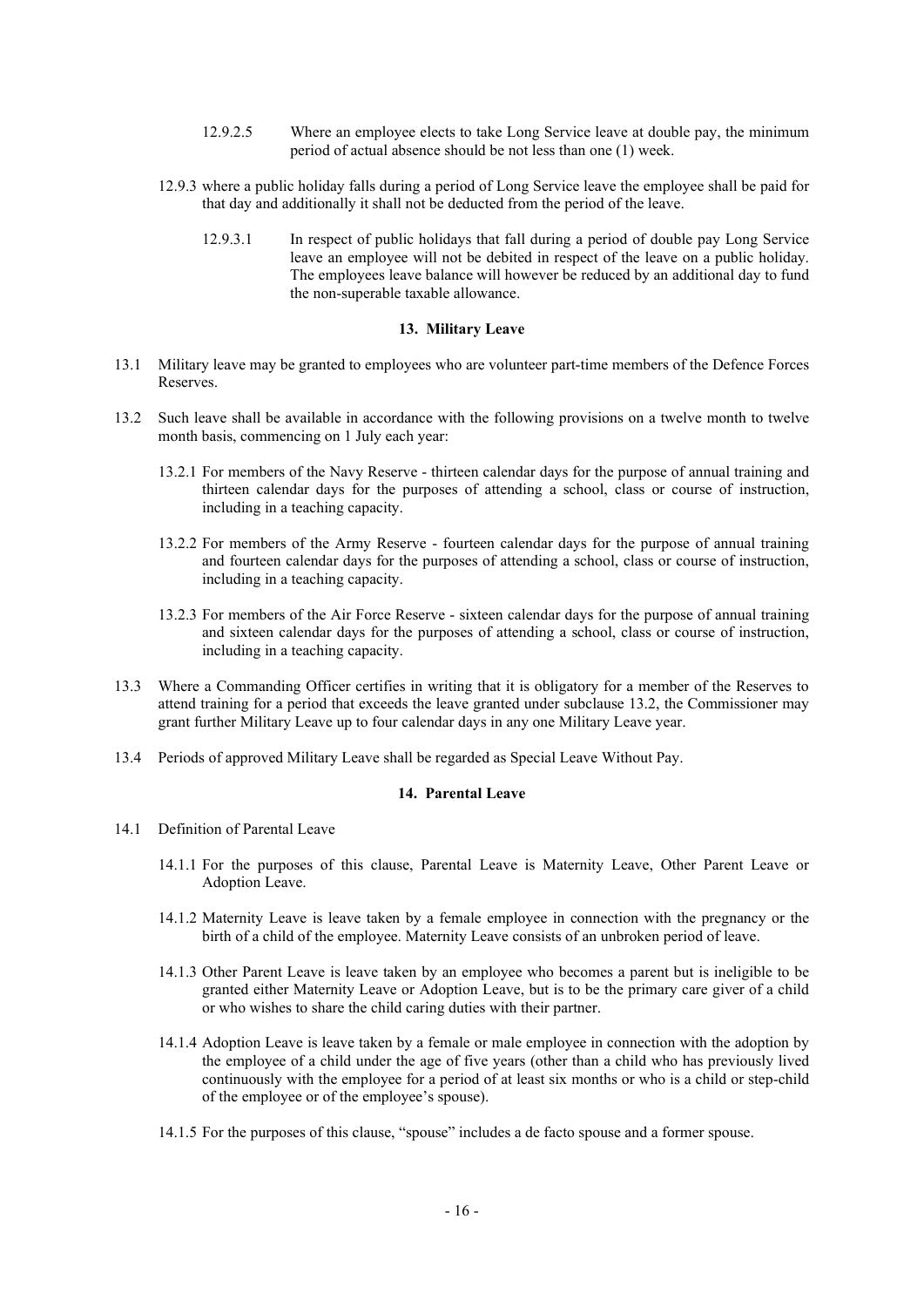- 14.2 Entitlement to Parental Leave
	- 14.2.1 An employee is entitled to parental leave, as provided by this clause, in connection with the birth or adoption of a child.
	- 14.2.2 Maternity Leave all female employees who do not have the necessary service as prescribed in subclause 14.3.1 for paid Maternity Leave, shall be entitled to unpaid Maternity Leave of up to fourteen (14) weeks before the expected date of birth of the child.
	- 14.2.3 Paid Maternity Leave may be granted to a female employee subject to the following conditions:
		- 14.2.3.1 The female employee has applied for Maternity Leave within such time and in such manner as herein set out.
		- 14.2.3.2 Before the expected date of birth has completed not less than forty weeks' continuous service. Paid Maternity Leave shall be for a period of fourteen (14) weeks at full pay or twenty-eight (28) weeks at half pay from the date Maternity Leave commences.
		- 14.2.3.3 In addition to the unpaid or paid Maternity leave referred to in 14.2.2 & 14.2.3.2 respectively, all female employees shall be entitled to a further period of unpaid Maternity leave, provided that the total period of absence on Maternity leave shall not exceed sixty-one (61) weeks.
		- 14.2.3.4 The period over which Annual and/or Long Service Leave combined with unpaid Maternity Leave, shall not exceed a total period of two years from the date of birth of the child.
	- 14.2.4 Short Adoption Leave is an unbroken period of fourteen (14) weeks of unpaid leave, taken by an employee who does not have the necessary service for paid Adoption Leave as prescribed in subclause 14.3.1, from the time of placement of the child.
	- 14.2.5 Paid Adoption Leave may be granted to an employee adopting a child subject to the following conditions:
		- 14.2.5.1 The employee has applied for Adoption Leave within such time and in such manner as herein set out.
		- 14.2.5.2 Before the commencement of Adoption Leave the employee has completed not less than forty weeks' continuous service.
		- 14.2.5.3 The employee is to be the primary care giver of the child.
		- 14.2.5.4 Paid Adoption Leave shall be for a period of fourteen (14) weeks at full pay or twenty-eight (28) weeks at half pay of Adoption Leave or the period of Adoption Leave taken, whichever is the lesser period.
		- 14.2.5.5 In addition to the unpaid or paid Adoption leave referred to in 14.2.4 & 14.2.5.4 of this subclause respectively, all employees shall be entitled to a further period of unpaid Adoption leave, provided that the total period of absence on Adoption leave shall not exceed sixty-one (61) weeks.
	- 14.2.6 Other Parent Leave is a period of up to a maximum of fifty-two (52) weeks of either unpaid or a combination of paid and unpaid parental leave taken from the date of birth of the child, or other termination of the pregnancy. Application for such leave must be made within such time and in such manner as herein set out. Other Parent leave shall consist of:
		- 14.2.6.1 an unbroken period of up to one (1) week unpaid leave at the time of the birth of the child, or other termination of the pregnancy (short Other Parent leave) an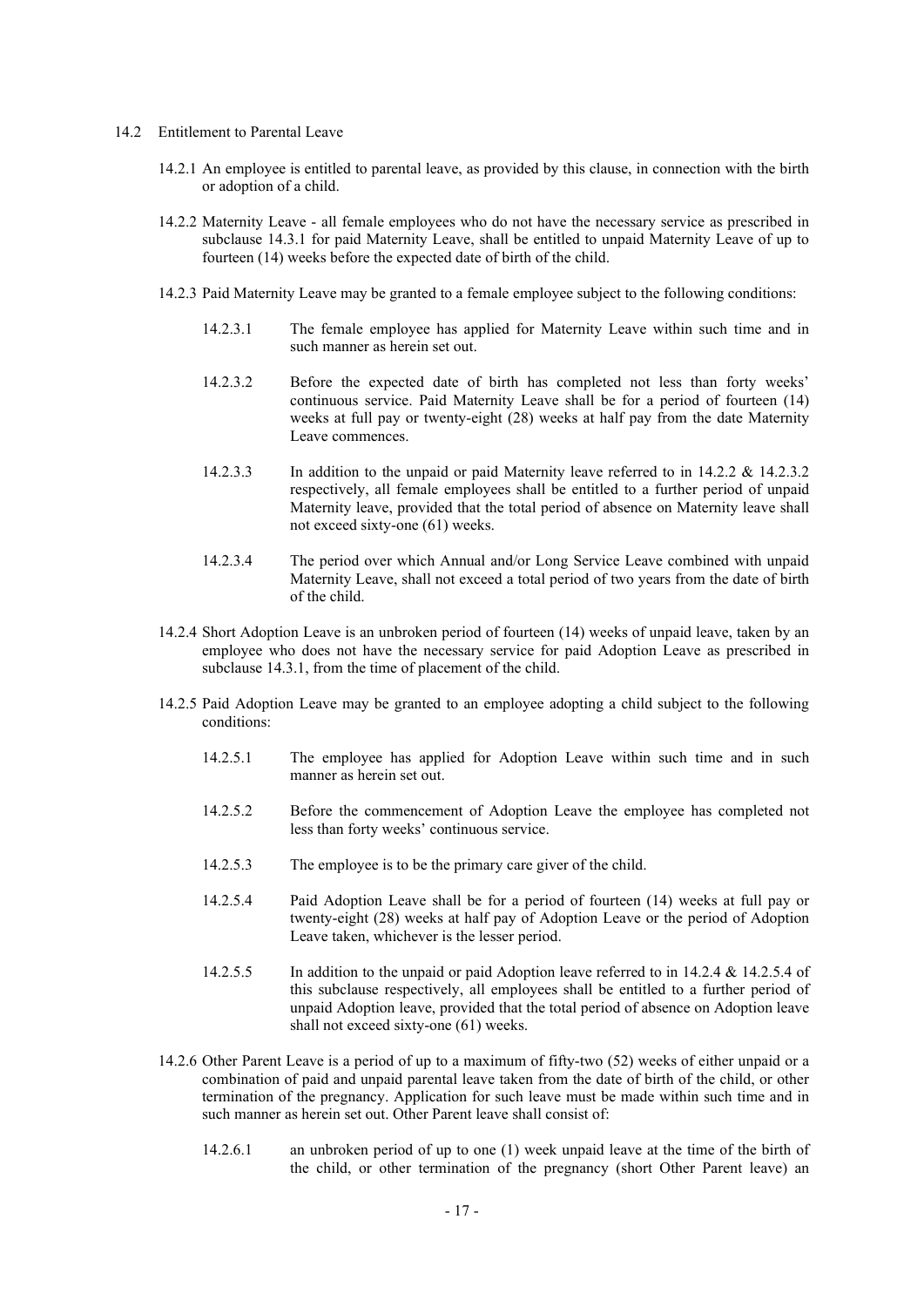unbroken period of up to one (1) week on full pay or two (2) weeks on half pay at the time of the birth of the child, or other termination of the pregnancy provided that at such time the employee has completed not less than forty (40) weeks continuous service

- 14.2.6.2 In addition to the unpaid or paid Other Parent leave referred to in 14.2.6.1, employees shall be entitled to a further period of unpaid Other Parent leave in order to be the primary care-giver of the child (extended Other Parent leave), provided that the total period of absence on Other Parent leave shall not exceed fifty-two (52) weeks.
- 14.2.7 Except as provided for in subclause 14.2.3 and 14.2.5, Parental Leave shall not extend beyond a period of one year after the child was born or adopted.
- 14.3 Length of Service for Eligibility
	- 14.3.1 A female employee is entitled to paid Maternity Leave or, in the case of both male and female employees, paid Other Parent or Adoption Leave only if the employee has had at least forty weeks' continuous service.
	- 14.3.2 There is no minimum period of employment for eligibility for unpaid Parental Leave.
	- 14.3.3 Continuous service is service under one or more unbroken contracts of employment, including:
		- 14.3.3.1 Any period of authorised leave or absence.
		- 14.3.3.2 Any period of part-time work.
		- 14.3.3.3 Full or part-time service within the public sector.
- 14.4 Notices and Documents required to be given to the Commissioner
	- 14.4.1 Maternity Leave The notices and documents to be given to the Commissioner for the purposes of taking Maternity Leave are as follows:
		- 14.4.1.1 The female employee should give at least eight weeks' written or oral notice of the intention to take the leave (unless it is not reasonably practicable to do so in the circumstances).
		- 14.4.1.2 The female employee must, at least four weeks before proceeding on leave, give written notice of the dates on which the employee proposes to start and end the period of leave.
		- 14.4.1.3 The female employee must, before the start of leave, provide a certificate from a medical practitioner confirming that the employee is pregnant and the expected date of birth.
	- 14.4.2 Other Parent Leave The notices and documents to be given to the Commissioner for the purposes of taking Other Parent Leave are as follows:
		- 14.4.2.1 In the case of extended Other Parent Leave, the employee should give at least ten weeks written or oral notice of the intention to take the leave (unless it is not reasonably practicable to do so in the circumstances).
		- 14.4.2.2 The employee must, at least four weeks before proceeding on leave, give notice of the dates on which the employee proposes to start and end the period of leave.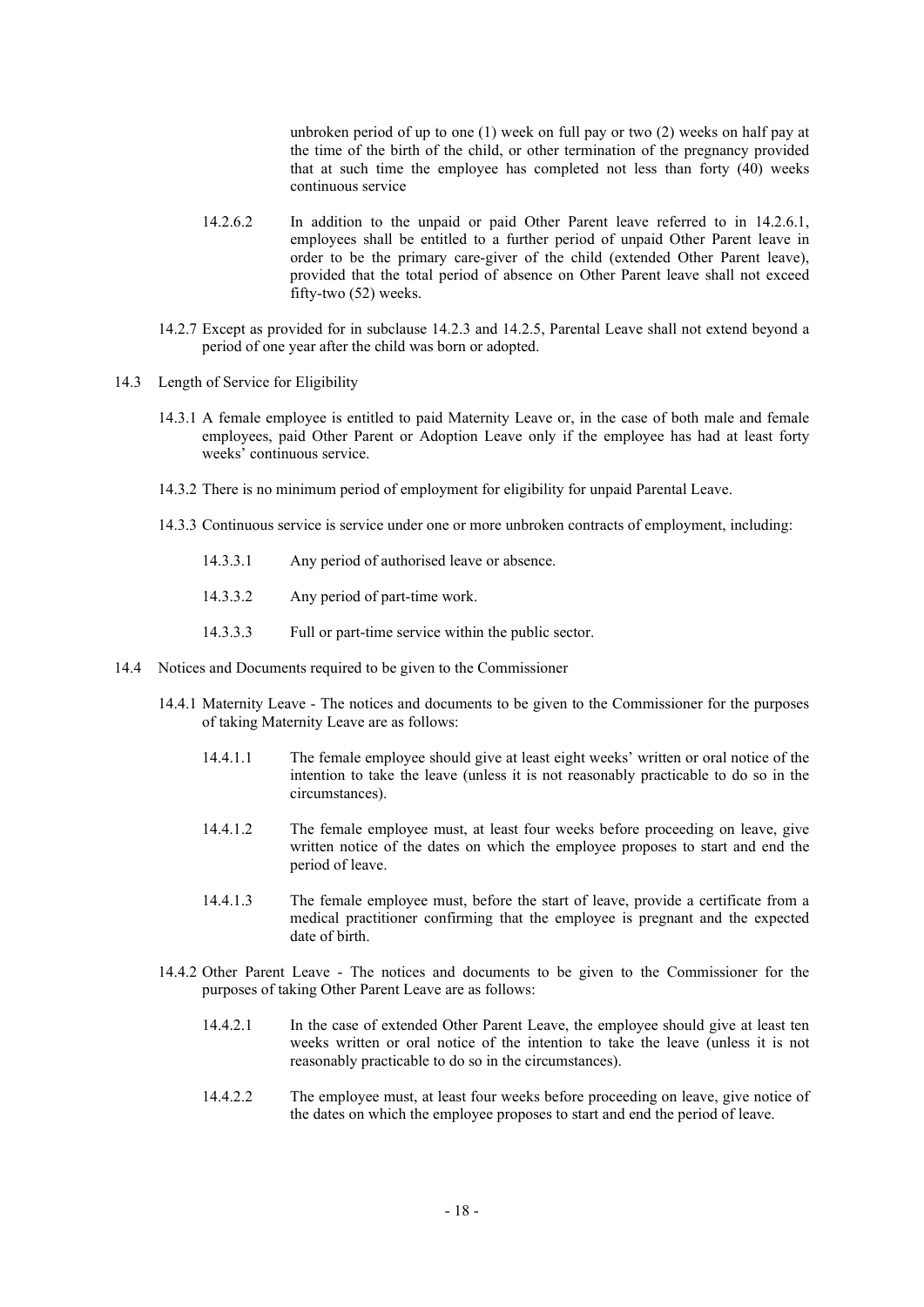- 14.4.2.3 The employee must, before the start of leave, provide a certificate from a medical practitioner confirming that the employee's spouse is pregnant and the expected date of birth.
- 14.4.2.4 In the case of extended Other Parent leave, the employee must, before the start of leave, provide a statutory declaration by the employee stating:
	- 14.4.2.4.1 Any period of Maternity Leave sought or taken by their spouse.
	- 14.4.2.4.2 That they are seeking that period of extended Other Parent Leave to become the primary care-giver of the child.
- 14.4.3 Adoption Leave The notices and documents to be given to the Commissioner for the purposes of taking Adoption Leave are as follows:
	- 14.4.3.1 In the case of extended Adoption Leave, the employee should give written or oral notice of any approval or other decision to adopt a child at least ten weeks before the expected date of placement (unless it is not reasonably practicable to do so in the circumstances).
	- 14.4.3.2 The employee must give written notice of the dates on which the employee proposes to start and end the period of leave, as soon as practicable after the employee is notified of the expected date of placement of the child but at least fourteen days before proceeding on such leave.
	- 14.4.3.3 The employee must, before the start of leave, provide a statement from an adoption agency or another appropriate body of the expected date of placement of the child with the employee for adoption purposes.
	- 14.4.3.4 In the case of extended Adoption Leave, the employee must, before the start of such leave, provide a statutory declaration by the employee stating:
		- 14.4.3.4.1 Any period of Adoption Leave sought or taken by his or her spouse.
		- 14.4.3.4.2 The employee is seeking that period of extended Adoption Leave to become the primary care-giver of the child.
- 14.4.4 An employee does not fail to comply with this clause if the failure was caused by:
	- 14.4.4.1 The child being born (or the pregnancy otherwise terminating) before the expected date of birth.
	- 14.4.4.2 The child being placed for adoption before the expected date of placement.
	- 14.4.4.3 Other compelling circumstances.
- 14.4.5 In the case of the birth of a living child, notice of the period of leave is to be given within two weeks after the birth and the certificate of the medical practitioner is to state that the child was born and the date of birth. In the case of the adoption of a child, notice of the period of leave is to be given within two weeks after the placement of the child.
- 14.4.6 An employee must notify the Commissioner of any change in the information provided under this clause within two weeks after the change.
- 14.4.7 If required by the Commissioner, an employee who applies for Parental Leave is to give the Commissioner a statutory declaration, or enter into an agreement with the Commissioner, that for the period of the leave the employee will not engage in any conduct inconsistent with the employee's contract of employment.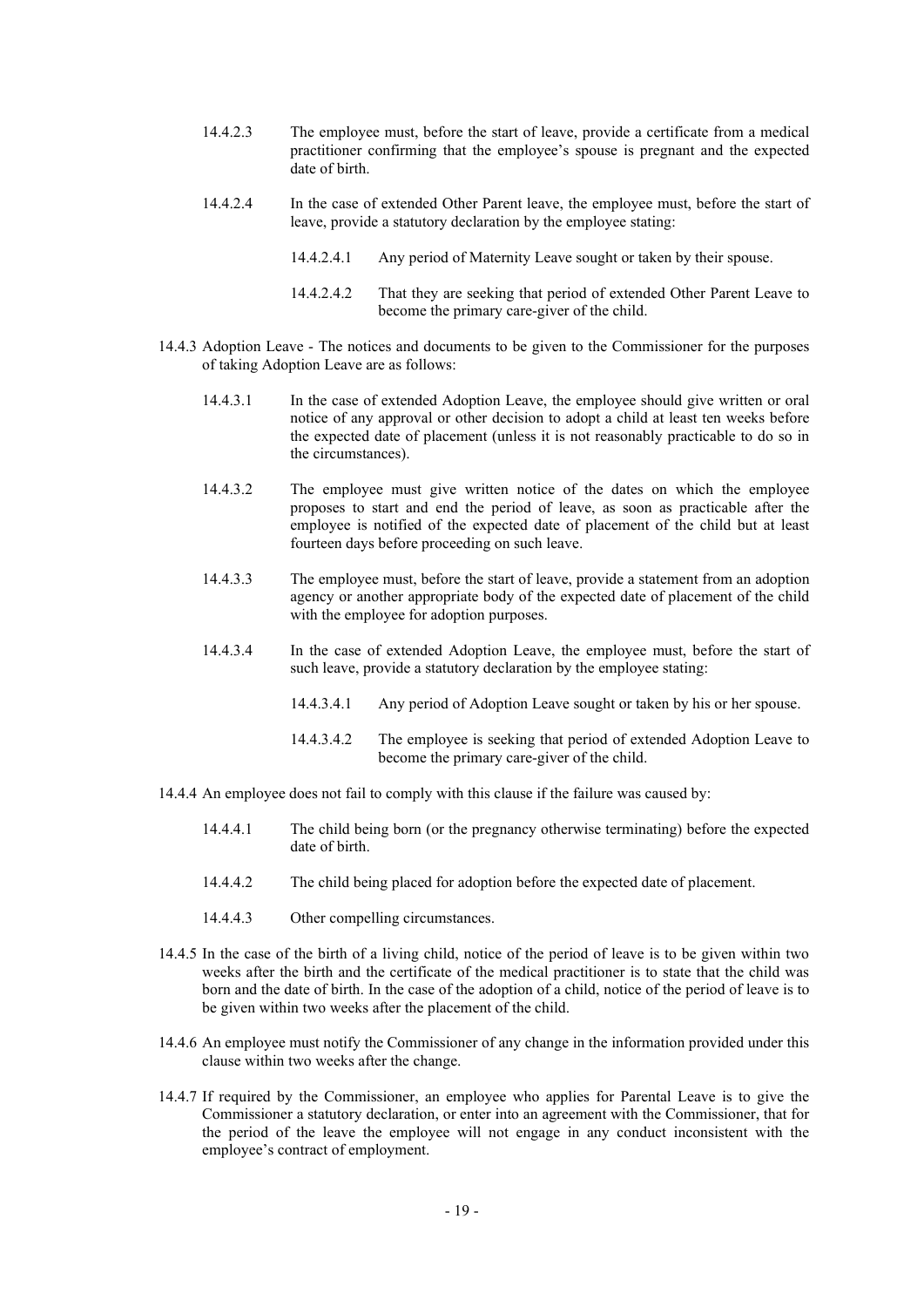# 14.5 Continuity of Service

Parental leave does not break an employee's continuity of service, but subject to subclauses 14.5.1, 14.5.2 and 14.5.3 is not to be taken into account in calculating an employee's period of service for any other purposes.

- 14.5.1 Any period of paid Adoption, paid Maternity or paid Other Parent Leave shall count as full service for the purposes of determining progression either within a classification or from one classification to another. However, unpaid Parental Leave shall not count as service for determining such progression.
- 14.5.2 Adoption Leave on full pay, Maternity Leave at full pay and Other Parent Leave at full pay shall count as full service for the purposes of determining all forms of leave.
- 14.5.3 Unpaid Parental Leave shall not count as service for determining any form of leave entitlement, except for Long Service Leave in cases where at least ten years of service has been completed and unpaid Parental Leave does not exceed six months.
- 14.6 Simultaneous taking of Parental Leave

Subject to subclause 14.20.1.1, Parental Leave is to be available to only one parent at a time, in a single unbroken period, except that both parents may simultaneously take:

- 14.6.1 For maternity and Other Parent leave, an unbroken period of up to one week at the time of the birth of the child;
- 14.6.2 For adoption leave, an unbroken period of up to three weeks at the time of the placement of the child.
- 14.7 Cancellation of Parental Leave
	- 14.7.1 Before starting leave Parental leave applied for but not commenced is automatically cancelled if:
		- 14.7.1.1 The employee withdraws the application for leave by written notice to the Commissioner.
		- 14.7.1.2 The pregnancy concerned terminates other than by the birth of a living child or the placement of the child concerned does not proceed.
	- 14.7.2 After starting leave
		- If:
		- 14.7.2.1 The pregnancy of the employee or the employee's spouse terminates other than by the birth of a living child while the employee or spouse is on parental leave, provided:
			- 14.7.2.1.1 If a child is still-born the female employee may elect to take available Sick Leave or Maternity Leave.
			- 14.7.2.1.2 In the event of a miscarriage any absence from work is to be covered by the current Sick Leave provisions.
		- 14.7.2.2 The child in respect of whom an employee is then on Parental Leave dies, or
		- 14.7.2.3 The placement of a child for adoption purposes with an employee then on adoption leave does not proceed or continue, the employee is entitled to resume work at a time nominated by the Commissioner within two weeks after the date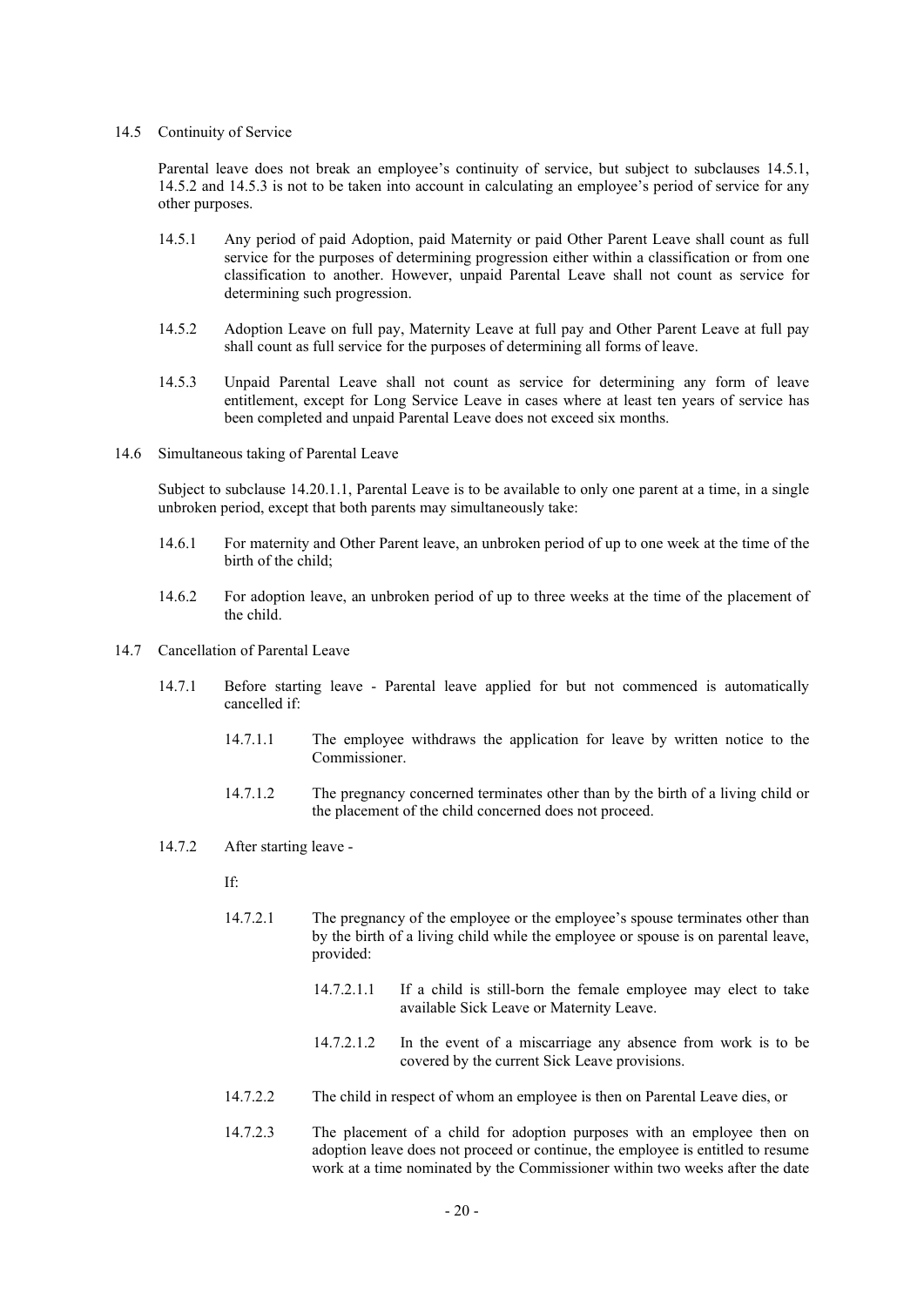on which the employee gives the Commissioner a notice in writing stating that the employee intends to resume work and the reason for the intended resumption.

- 14.7.3 The provisions of subclause 14.7 do not affect an employee's entitlement to special maternity leave or special adoption leave.
- 14.8 Parental Leave and other Leave
	- 14.8.1 An employee may take any annual leave or long service leave to which the employee is entitled instead of, or in conjunction with parental leave.
	- 14.8.2 However, the total period of leave cannot be so extended beyond the maximum period of Parental Leave authorised by this clause.
	- 14.8.3 The maximum period of Parental Leave authorised by this clause is reduced by any period of paid sick leave taken by the employee while on Maternity Leave.
	- 14.8.4 Any paid absence authorised by law or by an award, enterprise agreement or contract of employment is not available to an employee on Parental Leave, except if the paid absence is:
		- 14.8.4.1 Annual Leave or Long Service Leave.
		- 14.8.4.2 In the case of Maternity Leave Sick Leave.
- 14.9 Employee and Commissioner may agree to interruption of Parental Leave by return to work
	- 14.9.1 An employee on Parental Leave may, with the agreement of the Commissioner, break the period of leave by returning to work for the Department, provided that:
		- 14.9.1.1 A female employee who gives birth to a living child shall not resume duty until six weeks after the birth of the child, unless special arrangements for early return are made at the request of the female employee and supported by a certificate from a qualified medical practitioner.
		- 14.9.1.2 A female employee who has returned to full-time duty after less than her full entitlement to maternity leave, shall be entitled to revert to maternity leave either on a full-time or part-time basis if she so elects. This election may be exercised only once and a minimum of four weeks notice (or less if acceptable to the Commissioner) of her intention to resume maternity leave must be given.
	- 14.9.2 The period of leave cannot be extended by such a return to work beyond the maximum period of leave authorised by this clause.
- 14.10 Extension of period of Parental Leave
	- 14.10.1 An employee may extend the period of parental leave once only, by giving the Commissioner notice in writing of the extended period at least fourteen days before the start of the extended period. The period of leave cannot be extended by such a notice beyond the maximum period of leave authorised by this clause.
	- 14.10.2 Subject to the provisions of subclause 14.20, an employee may extend the period of parental leave at any time with the agreement of the Commissioner. The period of leave can be extended by such an agreement beyond the maximum period of leave authorised by this clause.
	- 14.10.3 This subclause applies to an extension of leave whilst the employee is on leave or before the employee commences leave.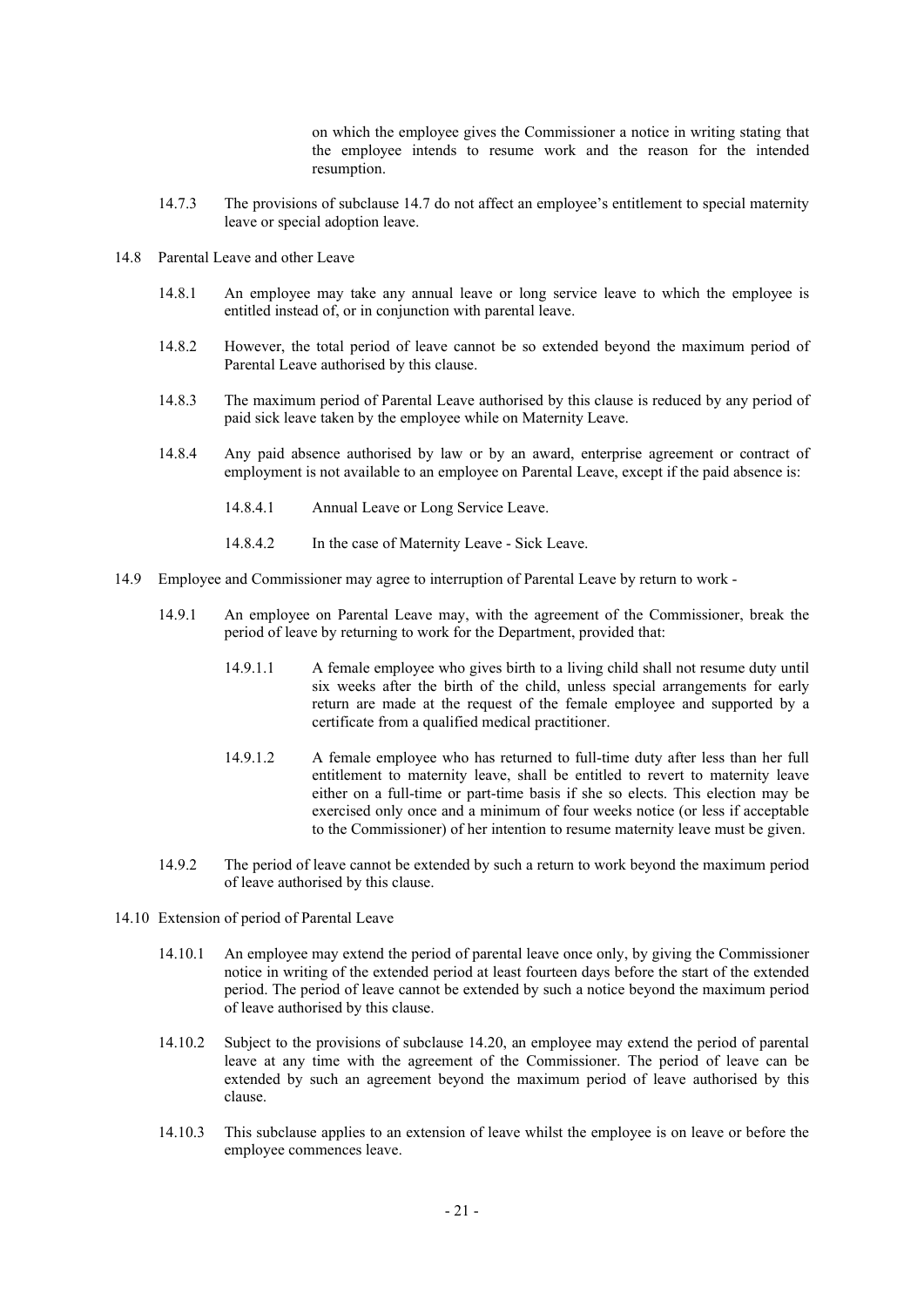- 14.11 Shortening of period of Parental Leave
	- 14.11.1 An employee may shorten the period of Parental Leave with the agreement of the Commissioner and by giving the Commissioner notice in writing of the shortened period at least fourteen days before the leave is to come to an end.
- 14.12 Return to work after Parental Leave
	- 14.12.1 An employee returning to work after a period of Parental Leave is entitled to be employed in:
		- 14.12.1.1 The classification (if possible, at the same location) held by the employee immediately before proceeding on that leave.
		- 14.12.1.2 If the employee was transferred to a safe job before proceeding on Maternity Leave - the classification (if possible, at the same location) held immediately before the transfer.
	- 14.12.2 If the classification no longer exists but there are other classifications available that the employee is qualified for and is capable of performing, the employee is entitled to be employed in a classification as comparable as possible in status and pay to that of the employee's former classification.
	- 14.12.3 The provisions of subclause 14.12 extend to a female employee returning to work after a period of Special Maternity Leave and Sick Leave.
- 14.13 Payment
	- 14.13.1 Payment for the fourteen (14) weeks on full pay or twenty-eight (28) weeks on half pay paid Maternity Leave may be made:
		- 14.13.1.1 In advance in a lump sum.
		- 14.13.1.2 On a normal fortnightly basis.
		- 14.13.1.3 Payment for such period of leave shall be calculated on the weekly average of the total amount paid by the Department to the employee for the twelve months immediately prior to the date on which leave is commenced excluding any periods of Special Leave Without Pay, unpaid leave and/or suspension. For the purposes of this subclause, "total amount" shall include all payments made to the employee by the Department excluding the RTAS Allowance and payments made as compensation or reimbursement for expenses (eg. payments for meals, accommodation and for kilometres travelled).
	- 14.13.2 Payment to eligible employees for the fourteen (14) weeks on full pay or twenty-eight (28) weeks on half pay paid Adoption Leave may be made:
		- 14.13.2.1 In advance in a lump sum.
		- 14.13.2.2 On a normal fortnightly basis.
		- 14.13.2.3 Payment for such period of leave shall be calculated on the weekly average of the total amount paid by the Department to the employee for the twelve months immediately prior to the date on which leave is commenced excluding any periods of Special Leave Without Pay, unpaid leave and/or suspension. For the purposes of this subclause "total amount" shall include all payments made to the employee by the Department excluding payments made as compensation or reimbursement for expenses (eg. payments for meals, accommodation and for kilometres travelled).
- 14.14 Commissioner's Obligations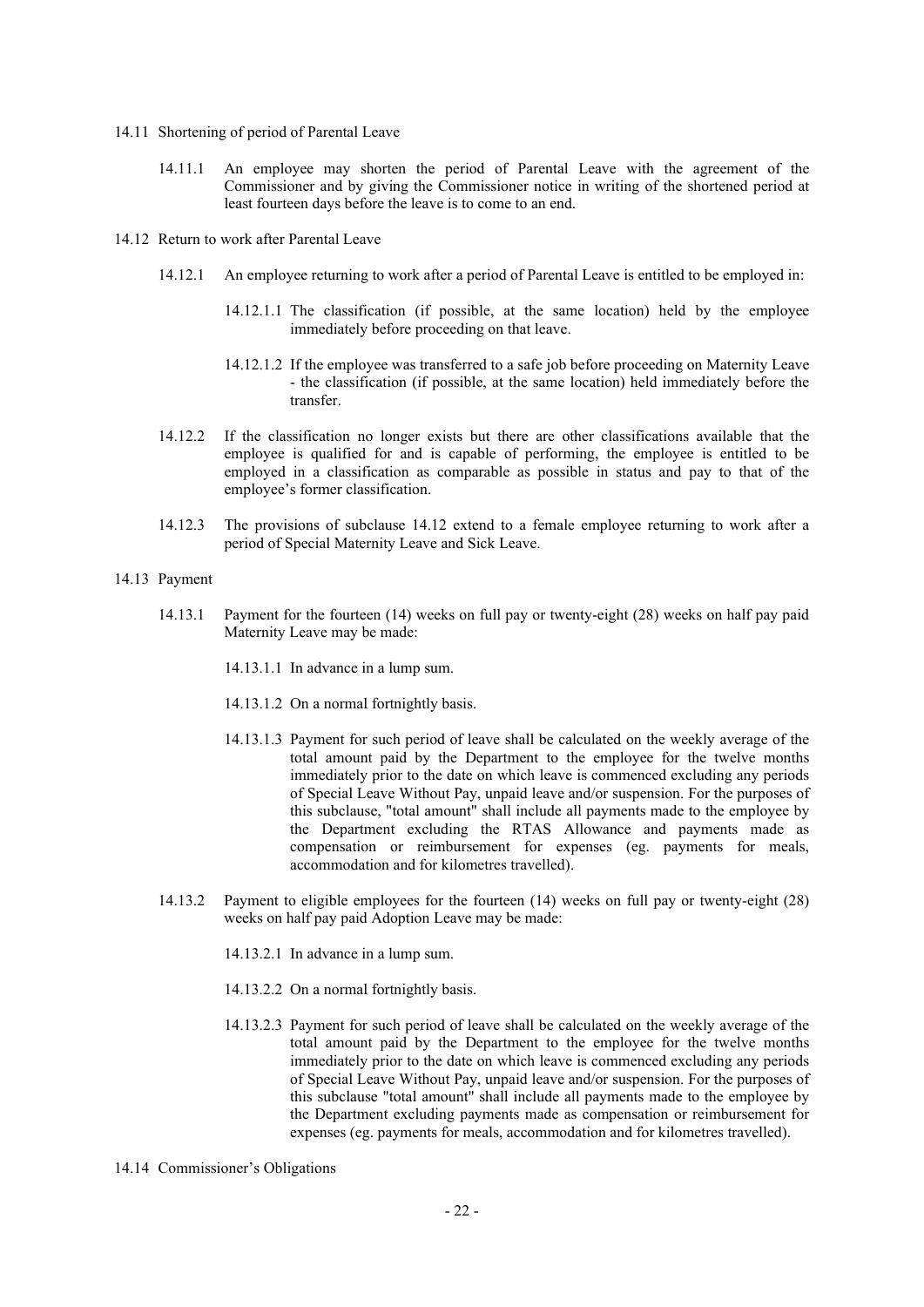- 14.14.1 Information to Employees On becoming aware that an employee (or an employee's spouse) is pregnant, or that an employee is adopting a child, the Commissioner must inform the employee of:
	- 14.14.1.1 The employee's entitlements to Parental Leave under this clause.
	- 14.14.1.2 The employee's obligations to notify the Commissioner of any matter under this clause.
- 14.14.2 Records The Commissioner must keep for at least six years, a record of Parental Leave granted under this clause to employees and all notices and documents given under this clause by employees or the Commissioner.
- 14.15 Termination of Employment because of Pregnancy etc
	- 14.15.1 The Commissioner must not terminate the employment of an employee because:
		- 14.15.1.1 The employee is pregnant or has applied to adopt a child.
		- 14.15.1.2 The employee has given birth to a child or has adopted a child.
		- 14.15.1.3 The employee has applied for, or is absent on Parental Leave, but otherwise the rights of the Commissioner in relation to termination of employment are not affected by this clause.
	- 14.15.2 For the purposes of establishing such a termination of employment, it is sufficient if it is established that the alleged reason for termination was a substantial and operative reason for termination.
	- 14.15.3 This clause does not affect any other rights of a dismissed employee.
- 14.16 Replacement Employees
	- 14.16.1 A replacement employee is a person who is specifically employed as a result of an employee proceeding on Parental Leave (including as a replacement for an employee who has been temporarily promoted or transferred in order to replace the employee proceeding on parental leave).
	- 14.16.2 Before a replacement employee is employed, the Commissioner must inform the person of the temporary nature of the employment and of the rights of the employee on Parental Leave to return to work.
	- 14.16.3 A reference in this clause to an employee proceeding on leave includes a reference to a pregnant employee exercising a right to be transferred to a safe job.
- 14.17 Transfer to a Safe Job
	- 14.17.1 This subclause applies whenever the present work of a female employee is, because of her pregnancy or breastfeeding, a risk to the health or safety of the employee or of her unborn or new born child. The assessment of such a risk is to be made on the basis of a medical certificate supplied by the employee and of the obligations of the Commissioner under the *Work Health and Safety Act* 2011.
	- 14.17.2 The Commissioner is to temporarily adjust the employee's working conditions or hours of work to avoid exposure to risk as follows: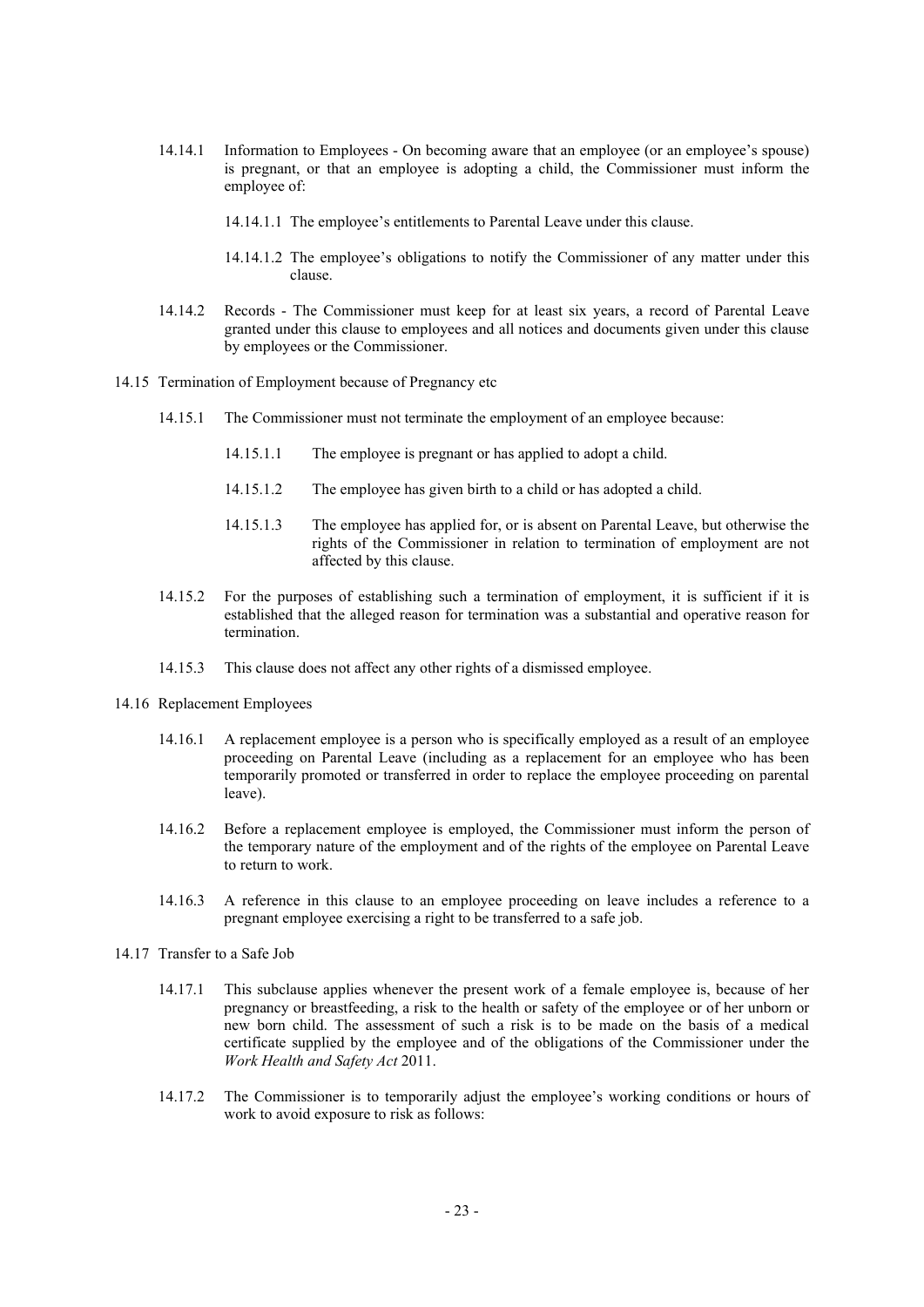- 14.17.2.1 Where a female employee is confirmed pregnant she is to notify the Regional Commander or Officer-in-Charge as soon as possible who will, in turn, direct that she be withdrawn from operational firefighting duties.
- 14.17.2.2
- 14.17.2.2.1 The standard issue uniform is to be worn by members until the pregnancy becomes apparent prior to the birth and from the tenth week, if practicable, following the birth.
- 14.17.2.2.2 Employees will be provided with a maternity uniform for use when appropriate.
- 14.17.2.3 An employee on maternity leave who gives birth to a living child shall not resume operational firefighting duties until thirteen weeks have elapsed after the birth of the child, unless a special request for early return is made by the employee supported by a medical certificate from a qualified medical practitioner, subsequently endorsed by the Department's Occupational Health Physician.
- 14.17.2.4 Duties other than fire fighting may be undertaken after six weeks following the birth of the child, if endorsed by the Occupational Health Physician.
- 14.17.2.5
- 14.17.2.5.1 Upon withdrawal from operational firefighting duties alternate work of a suitable nature is to be provided.
- 14.17.2.5.2 Allocation of duties will be determined by the Department following consultation between the Department's Occupational Health Physician, the employee's Officer-in-Charge and the employee.
- 14.17.3 If such an adjustment is not feasible or cannot reasonably be required to be made, the Commissioner is to transfer the employee to other work where she will not be exposed to that risk.
- 14.17.4 If such a transfer is not feasible or cannot reasonably be required to be made, the Commissioner is to grant the employee Maternity Leave under this clause (or any available paid Sick Leave) for as long as is necessary to avoid exposure to that risk, as certified by a medical practitioner.
- 14.18 Special Maternity Leave and Sick Leave
	- 14.18.1 If the pregnancy of an employee not then on maternity leave terminates before the expected date of birth (other than by the birth of a living child) or she suffers illness related to her pregnancy:
		- 14.18.1.1 The employee is entitled to such period of unpaid leave (to be known as special Maternity Leave) as a medical practitioner certifies to be necessary before her return to work.
		- 14.18.1.2 The employee is entitled to such paid sick leave (either instead of or in addition to special Maternity Leave) as she is then entitled to and as a medical practitioner certifies to be necessary before her return to work.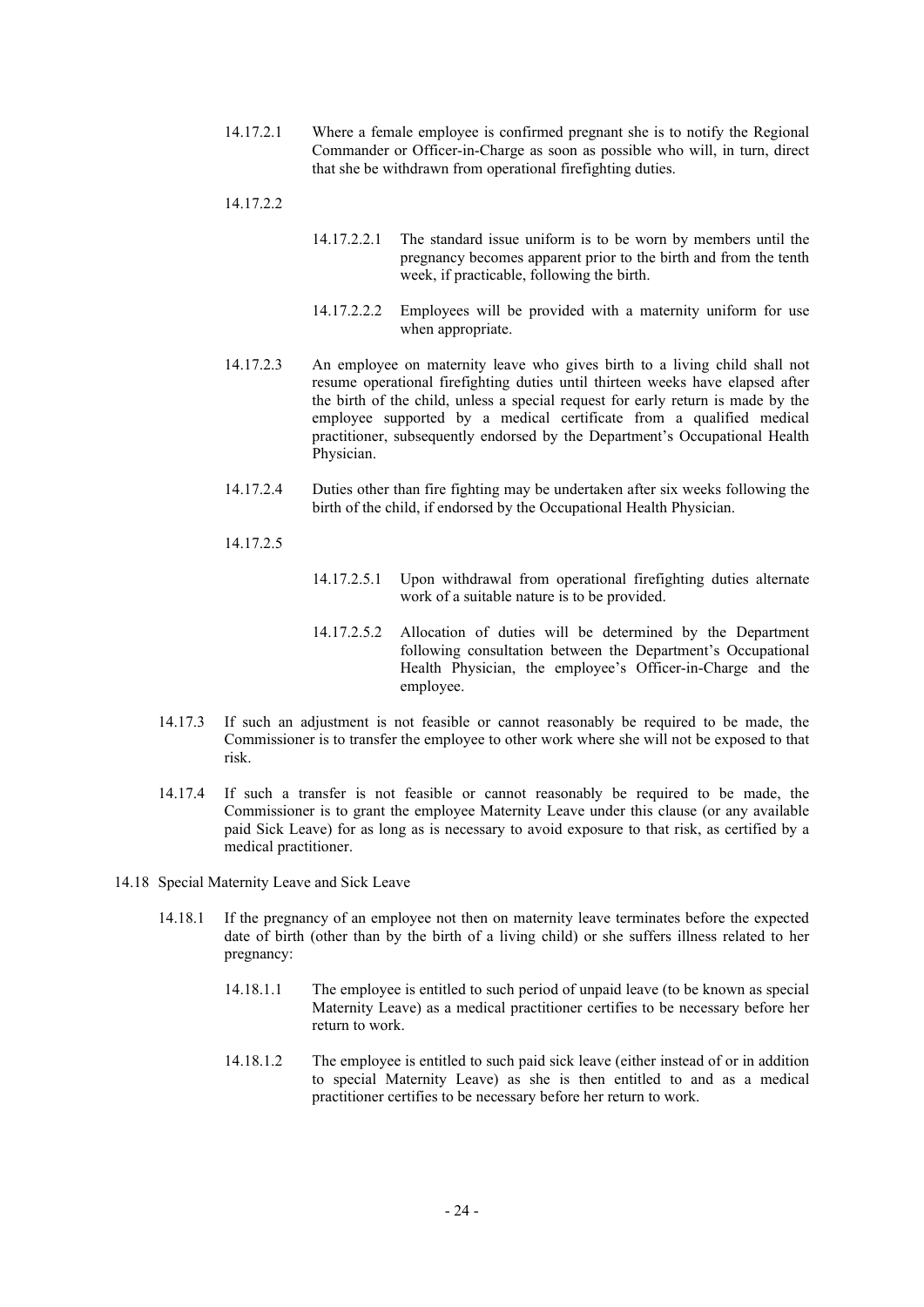# 14.19 Special Adoption Leave

14.19.1 An employee who is seeking to adopt a child is entitled to up to two days unpaid leave if the employee requires that leave to attend compulsory interviews or examinations as part of the adoption procedure.

#### 14.20 Right to request

- 14.20.1 An employee entitled to parental leave may request the employer to allow the employee:
	- 14.20.1.1 to extend the period of simultaneous parental leave up to a maximum of eight weeks;
	- 14.20.1.2 to extend the period of unpaid parental leave for a further continuous period of leave not exceeding 12 months;

to assist the employee in reconciling work and parental responsibilities.

- 14.20.2 The employer shall consider the request having regard to the employee's circumstances and, provided the request is genuinely based on the employee's parental responsibilities, may only refuse the request on reasonable grounds related to the effect on the workplace or the employer's business.
- 14.20.3 Employee's request and the employer's decision to be in writing:

The employee's request and the employer's decision made under 14.20.1 and 14.20.2 must be recorded in writing.

- 14.21 Communication during parental leave
	- 14.21.1 Where an employee is on parental leave and a definite decision has been made to introduce significant change at the workplace, the employer shall take reasonable steps to:
		- 14.21.1.1 make information available in relation to any significant effect the change will have on the status or responsibility level of the position the employee held before commencing parental leave; and
		- 14.21.1.2 provide an opportunity for the employee to discuss any significant effect the change will have on the status or responsibility level of the position the employee held before commencing parental leave.
	- 14.21.2 The employee shall take reasonable steps to inform the employer about any significant matter that will affect the employee's decision regarding the duration of parental leave to be taken and whether the employee intends to return to work.
	- 14.21.3 The employee shall also notify the employer of changes of address or other contact details which might affect the employer's capacity to comply with subclause 14.21.1.

#### **15. Carer's Leave**

#### 15.1 Use of Sick Leave

15.1.1 An employee with responsibilities in relation to a class of person set out in subclause 15.1.3.2, who needs the employee's care and support shall be entitled to use, in accordance with this clause, any current or accrued Sick Leave entitlement, provided for at clause 15, for absences to provide care and support for such persons when they are ill. Such leave may be taken for part of a single day.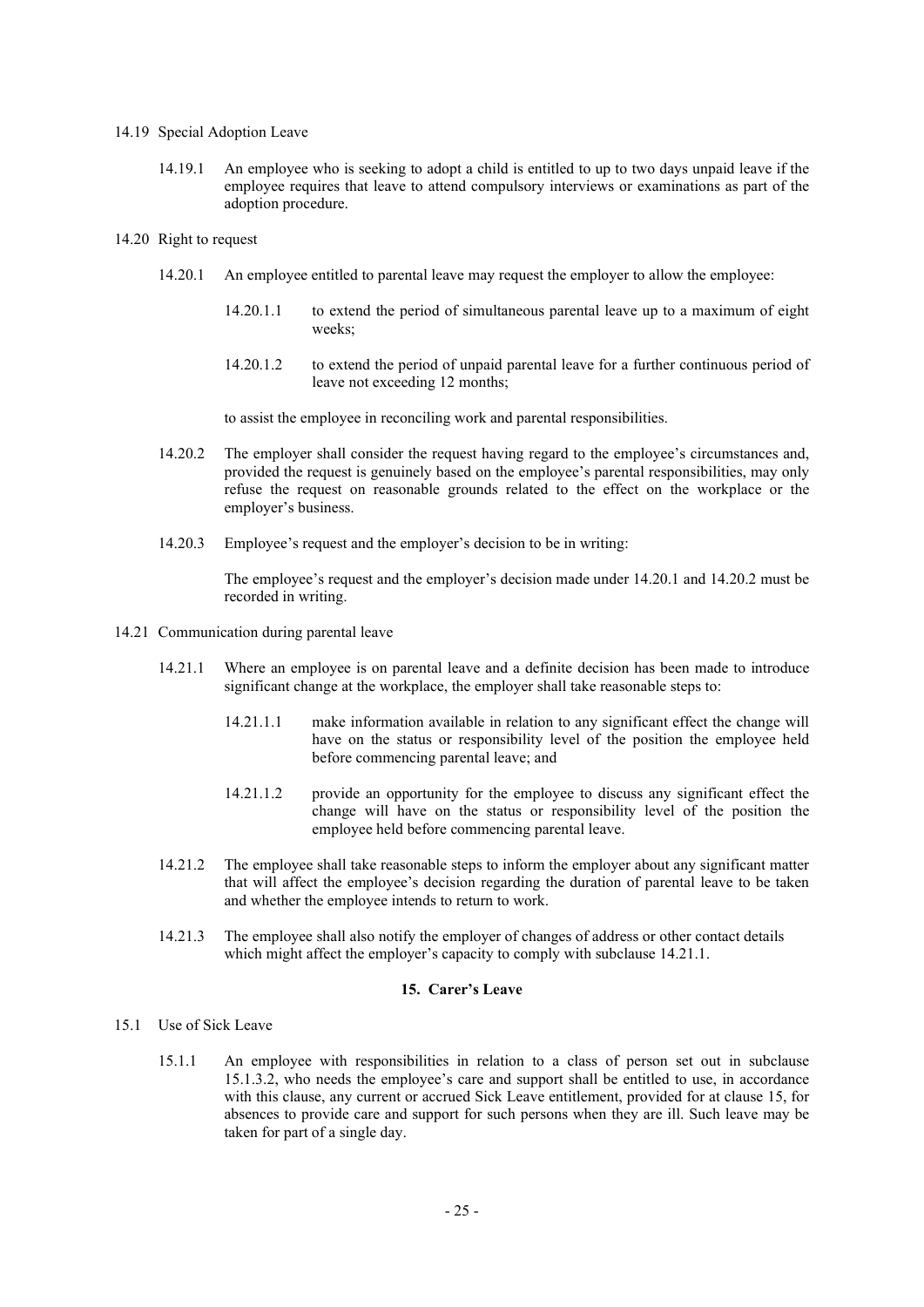- 15.1.2 The employee shall, if required, establish by production of a medical certificate or statutory declaration, the illness of the person concerned and that the illness is such as to require care by another person. In normal circumstances an employee must not take Carer's Leave under this clause where another person has taken leave to care for the same person.
- 15.1.3 The entitlement to use Sick Leave in accordance with this clause is subject to:
	- 15.1.3.1 The employee being responsible for the care of the person concerned.
	- 15.1.3.2 The person concerned being:
		- 15.1.3.2.1 A spouse of the employee.
		- 15.1.3.2.2 A de facto spouse who, in relation to a person, is a person of the same or opposite sex to the first mentioned person and who lives with the first mentioned person as the husband or wife of that person on a bona fide domestic basis, although not legally married to that person.
		- 15.1.3.2.3 A child or an adult child (including an adopted child, a stepchild, a foster child or an ex-nuptial child), parent (including a foster parent and legal guardian), grandparent, grandchild or sibling of the employee or spouse or de facto spouse of the employee.
		- 15.1.3.2.4 A relative of the employee who is a member of the same household where, for the purposes of this subclause:
			- 15.1.3.2.4.1 "Relative" means a person related by blood, marriage or affinity.
			- 15.1.3.2.4.2 "Affinity" means a relationship that one spouse, because of marriage, has to blood relatives of the other.
			- 15.1.3.2.4.3 "Household" means a family group living in the same domestic dwelling.
- 15.1.4 An employee shall, wherever practicable, give the Department notice, prior to the absence, of the intention to take leave, the name of the person requiring care and their relationship to the employee, the reasons for taking such leave and the estimated length of absence. If it is not practicable for the employee to give prior notice of absence, the employee shall notify the Department by telephone of such absence at the first opportunity on the day of absence.
- 15.2 Unpaid Leave for Family Purpose
	- 15.2.1 An employee may elect, with the consent of the Department, to take unpaid leave for the purpose of providing care and support to a class of person, as set out in subclause 15.1.3.2, who is ill.
- 15.3 Annual Leave
	- 15.3.1 An employee may elect, with the consent of the employer to take annual leave not exceeding ten days in single-day periods, or part thereof, in any calendar year at a time or times agreed by the parties.
	- 15.3.2 An employee may elect with the employers agreement to take annual leave at any time within a period of 24 months from the date at which it falls due.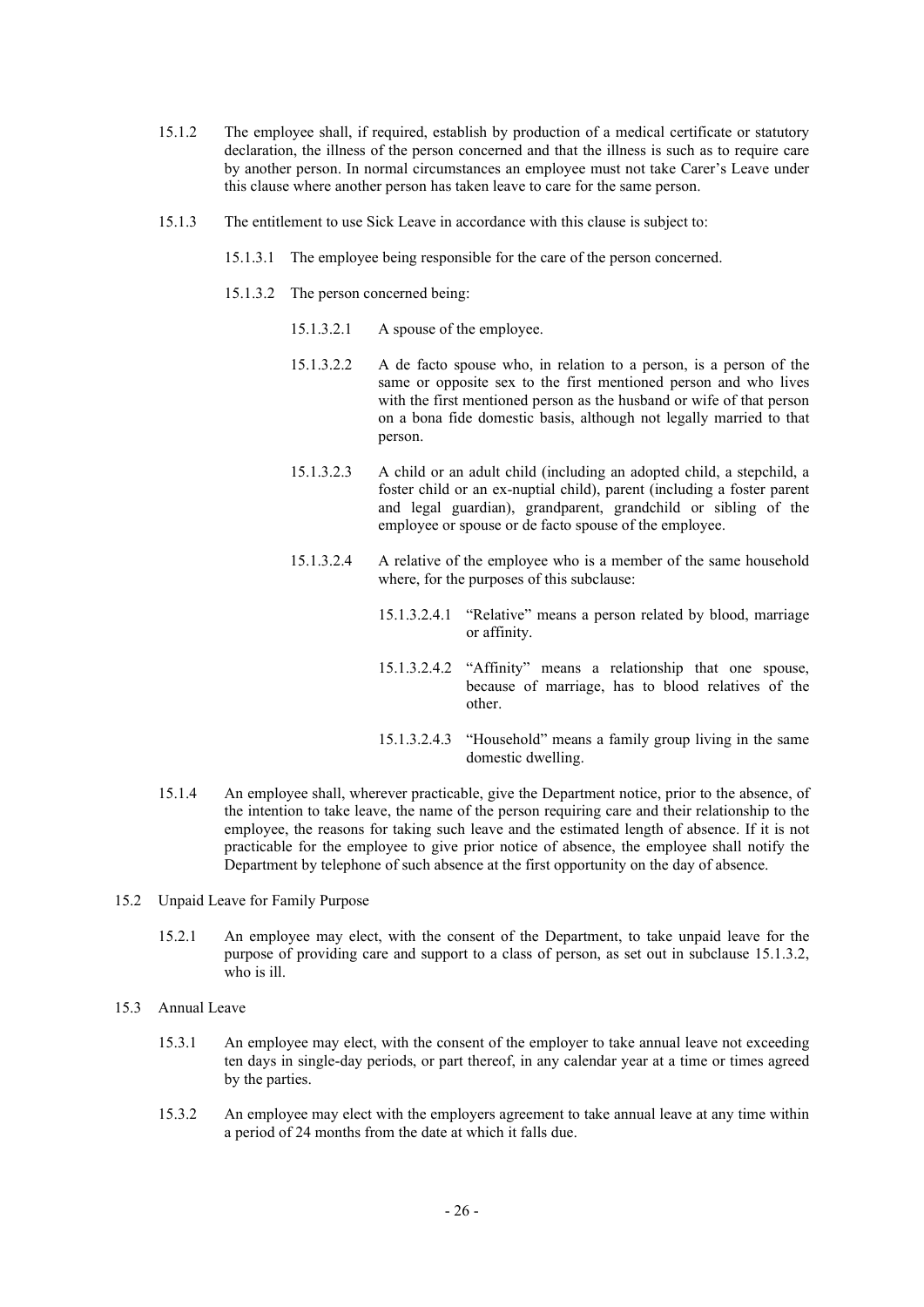# **16. Sick Leave**

- 16.1 In every case of illness or incapacity sustained by an employee whilst off duty, the following conditions shall apply.
- 16.2 Such employee shall, as soon as practicable, inform their immediate supervisor of such inability to attend for duty and as far as possible, shall state the estimated duration of their absence.
- 16.3 Subject to the provisions of subclause 16.8, such employee shall forward to their immediate supervisor, a medical certificate stating the nature of the illness or incapacity and, if known, the date the employee is fit to resume duty. If a medical certificate does not specify the date the employee is fit to resume duty, the employee must, before being entitled to resume duty, furnish a further medical certificate to the effect that the employee has recovered from the illness or incapacity and is fit for duty, unless a person authorised by the Commissioner dispenses with this requirement.
- 16.4 If so required, such employee shall submit to an examination by, or arranged by, the Department's medical officer.
- 16.5 Every employee who is absent from duty for a period of more than twenty-eight days will have their case reviewed by the Department's medical officer, or a medical officer nominated by the Department, and must be certified by such medical officer as fit for duty prior to being permitted to resume duty. An employee who is required to attend the Department's medical officer or nominated medical officer shall be reimbursed any out of pocket expenses reasonably and necessarily incurred. The Department shall meet the cost of any such consultation.
- 16.6 The granting of Sick Leave, the duration thereof and the pay, if any, for the same shall be on the following basis:
	- 16.6.1 One week paid sick leave for each year of service, cumulative, less any paid Sick Leave taken, to a maximum of twenty six weeks.
	- 16.6.2 Sick Leave beyond that provided for in subclause 16.6.1 shall be Sick Leave without pay.
	- 16.6.3 Payment for Sick Leave shall be calculated on the weekly average of the total amount paid by the Department to the employee for the twelve months immediately prior to the date on which leave is commenced excluding any periods of Special Leave Without Pay, unpaid leave and/or suspension. For the purposes of this subclause, "total amount" shall include all payments made to the employee by the Department excluding the RTAS Allowance and payments made as compensation or reimbursement for expenses (eg. payments for meals, accommodation and for kilometres travelled).
- 16.7 Where payment has been made for sick leave, under this clause, to an employee whose sick leave entitlement has already been exhausted, or whose right to sick leave is not established, the Department may deduct the amount overpaid from any future payments made to the employee concerned in accordance with the provisions of subclause 6.13.
- 16.8 Employees are entitled to take unsupported sick leave absences, where no medical certificate is required, subject to the following provisions:
	- 16.8.1 Such absences may not exceed 3 separate days in any calendar year; and 16.8.2 Such absences may not be taken on consecutive days; and
	- Such absences may not be taken on consecutive days; and
	- 16.8.3 Such absences may not be taken on public holidays; and
	- 16.8.4 Such absences may not be taken in relation to any matter that may be covered by workers' compensation.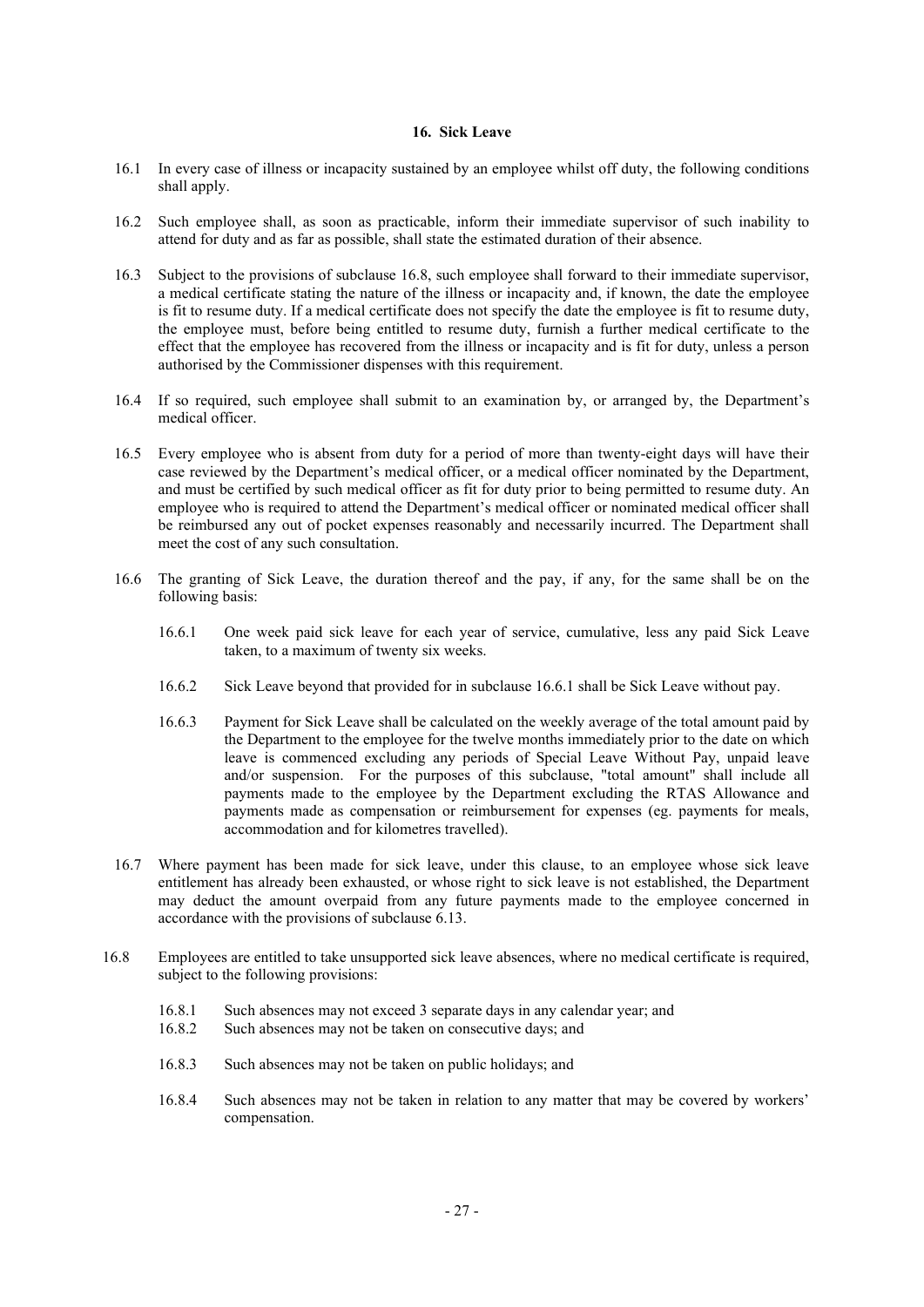# **16a. Domestic and Family Violence Leave**

- 16a.1 The definition of domestic violence is found in clause 4, Definitions of this Award;
- 16a.2 Employees experiencing domestic violence are entitled to 10 days paid domestic and family violence leave per calendar year (non-cumulative and able to be taken in part-days, single days, or consecutive days). The leave is to be available for employees experiencing domestic and family violence, for purposes including:
	- i. seeking safe accommodation;<br>ii. attending medical, legal police
		- attending medical, legal police or counselling appointments relating to their experience of domestic and family violence;
	- iii. attending court and other legal proceedings relating to their experience of domestic and family violence;
	- iv. organising alternative care or education arrangements for their children; or
	- v. other related purposes approved by the employer.
- 16a.3 The leave entitlement can be accessed without the need to exhaust other existing leave entitlements first.
- 16a.4 When approving leave, the Department needs to be satisfied, on reasonable grounds, that domestic and family violence has occurred, and may require proof such as:
	- i. an agreed document issued by the Police Force, a court, a domestic violence support service or a member of the legal profession;
	- ii. a provisional, interim or final Apprehended Violence Order (AVO), certificate of conviction or family law injunction; or
	- iii. a medical certificate.
- 16a.5 Part-time employees will be entitled to the leave on a pro-rata basis
- 16a.6 Where the entitlements provided by this clause have been exhausted, other available leave entitlements provided for under this Award may be applied for by employees experiencing domestic and family violence.
- 16a.7 Personal information concerning domestic and family violence will be kept confidential by the Department
- 16a.8 The Department where appropriate, may facilitate flexible working arrangements subject to operational requirements, including changes to working times and changes to work location, telephone number and email address.

#### **17. Special Leave for Union Activities**

- 17.1 Attendance at Union Conferences/Meetings
	- 17.1.1 Employees who are members of the Union and accredited by the Union as a delegate (including persons who have been elected to office of the Union) are entitled to special leave with pay to attend the following:
		- 17.1.1.1 Annual or bi-annual conferences of the Union.
		- 17.1.1.2 Annual conferences of the United Firefighters Union of Australia;
		- 17.1.1.3 Meetings of the Union's Executive/Committee of Management;
		- 17.1.1.4 Annual conference of Unions NSW;
		- 17.1.1.5 Bi-annual conference of the Australian Council of Trade Unions; and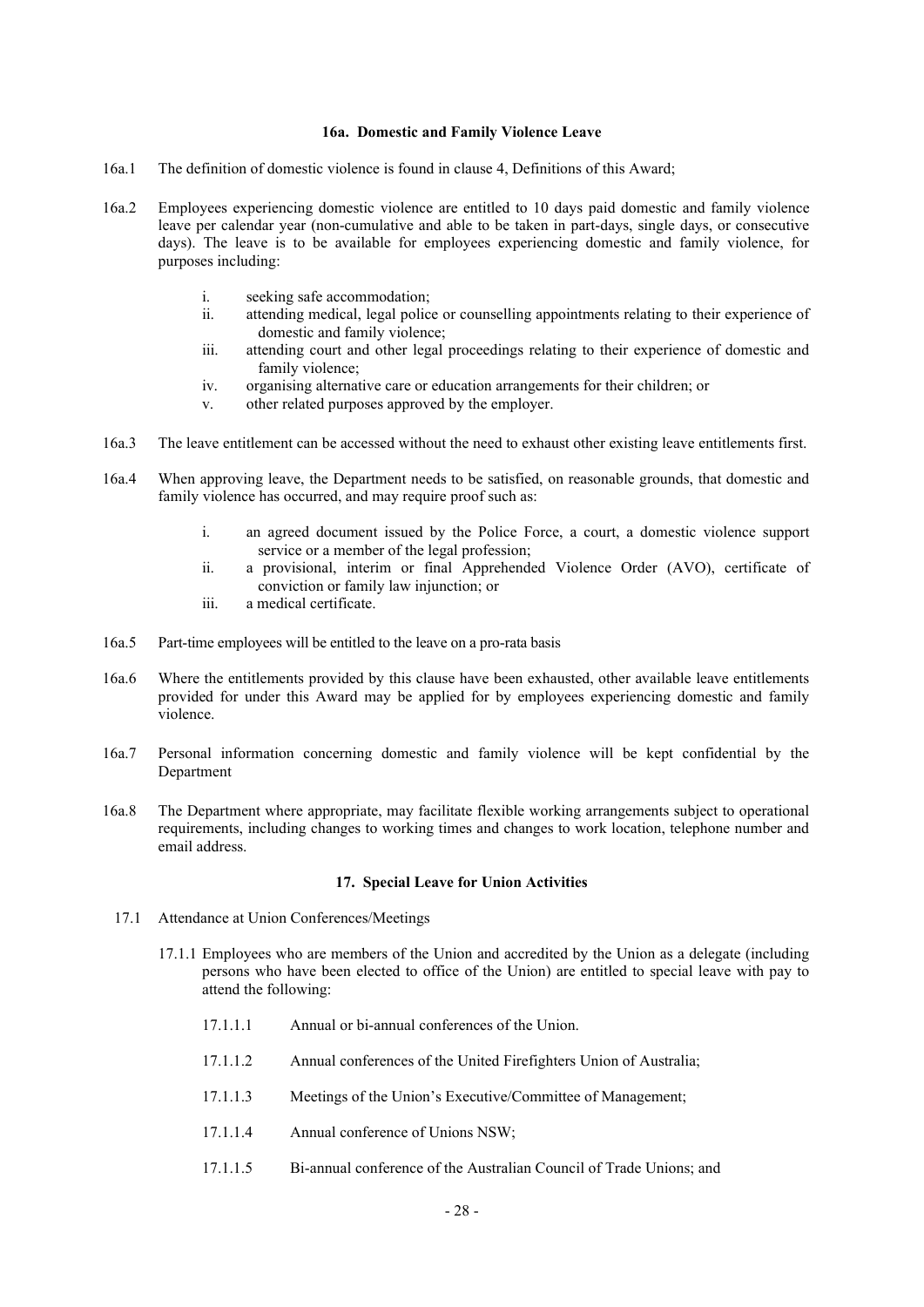- 17.1.1.6 Meetings of the Death and Disability Board of directors.
- 17.1.2 While there is no limit on special leave for Union activities, such leave is to be kept to a minimum and is subject to the employee:
	- 17.1.2.1 Establishing accreditation as a delegate with the Union.
	- 17.1.2.2 Providing sufficient notice of absence to the Department.
	- 17.1.2.3 Lodging a formal application for special leave.
- 17.1.3 Such leave is also subject to the Union:
	- 17.1.3.1 Providing documentary evidence to the Department about an accredited delegate in sufficient time to enable the Department to make arrangements for performance of duties.
	- 17.1.3.2 Meeting all travelling, accommodation and any other costs incurred for the accredited delegate.
	- 17.1.3.3 Providing the Department with confirmation of attendance of the accredited delegate.
- 17.1.4 Providing the provisions of this clause are satisfied by both the employee and the Union, the Department shall:
	- 17.1.4.1 Release the accredited delegate for the duration of the conference or meeting.
	- 17.1.4.2 Grant special leave (with pay).
	- 17.1.4.3 Ensure that the duties of the absent delegate are performed in his/her absence, if appropriate.
- 17.1.5 Period of Notice
	- 17.1.5.1 Generally, dates of conferences or meetings are known well in advance and it is expected that the Department would be notified as soon as accreditation has been given to a delegate, or at least two weeks before the date of attendance.
	- 17.1.5.2 Where extraordinary meetings are called at short notice, a shorter period of notice would be acceptable, provided such notice is given to the Department as soon as advice of the meeting is received by the accredited delegate.
- 17.1.6 Travel Time
	- 17.1.6.1 Where a delegate has to travel to Sydney, inter or intra State, to attend a conference or meeting, special leave will also apply to reasonable travelling time to and from the venue of the conference or meeting.
- 17.1.7 Payment
	- 17.1.7.1 An employee entitled to special leave in terms of this clause shall, for the period of such special leave, be deemed to have attended any incident, drill or other authorised duties which occurred at the employee's Brigade during such leave, and be paid accordingly.
- 17.1.8 Special leave in terms of this clause shall count as service for all purposes.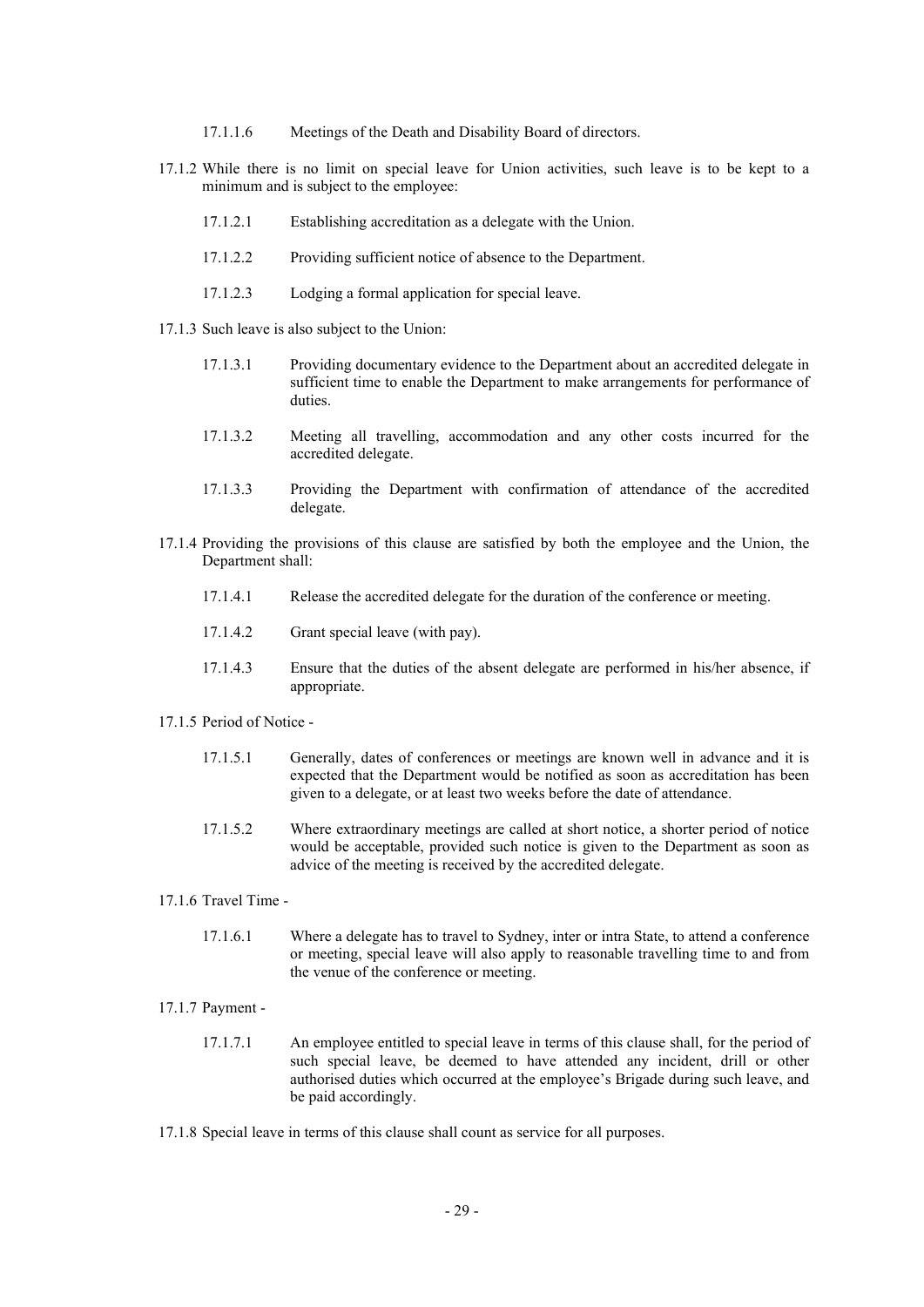- 17.1.9 Availability of Special Leave
	- 17.1.9.1 Special leave shall not be available to employees whilst they are on any period of other leave.
- 17.2 Attendance at Courses/Seminars Conducted or Supported by Trade Union Education Foundation (TUEF).
	- 17.2.1 Except where inconsistent with the provisions of subclause 17.2, the provisions of subclause 17.1 of this clause shall also apply to attendance at courses or seminars conducted or supported by TUEF.
	- 17.2.2 Up to a maximum of twelve days in any period of two years may be granted to employees who are members of the Union.
	- 17.2.3 The grant of leave to attend courses or seminars conducted or supported by TUEF, is subject to the following conditions:
		- 17.2.3.1 Departmental operating requirements permit the grant of leave and the absence does not result in working of overtime by other employees.
		- 17.2.3.2 Expenses associated with attendance at such courses or seminars, eg. fares, accommodation, meal costs, etc., will be required to be met by the employee concerned but, subject to the maximum prescribed in subclause 17.2.2, special leave may include travelling time necessarily required to attend courses or seminars.
		- 17.2.3.3 Applications for leave must be accompanied by a statement from the Union that it has nominated the employee concerned for such a course or seminar and supports the application.
- 17.3 Union officers and staff
	- 17.3.1 Employees who are selected, by election or appointment, to hold a position of full time employment with the Union or an honorary office on the Union's State Committee of Management may, upon request, have such dates and times as were reasonably necessary for them to perform their Union duties excluded in accordance with subclause 28.2 when determining their levels of attendance.

#### **18. Court Attendance Entitlements**

- 18.1 The provisions of this clause shall apply to employees attending Court (which term shall include any related conferences) as a:
	- 18.1.1 Result of the duties performed by the employee in the employee's position with the Department, including attendance at an incident.
	- 18.1.2 Witness for the Crown but not as a result of the duties performed by the employee in the employee's position with the Department.
	- 18.1.3 Witness in a private capacity.
- 18.2 Attendance at Court as a result of the duties performed by an employee in the employee's position with the Department, including attendance at an incident.
	- 18.2.1 Such attendance shall be regarded as attendance in an official capacity and uniform must be worn.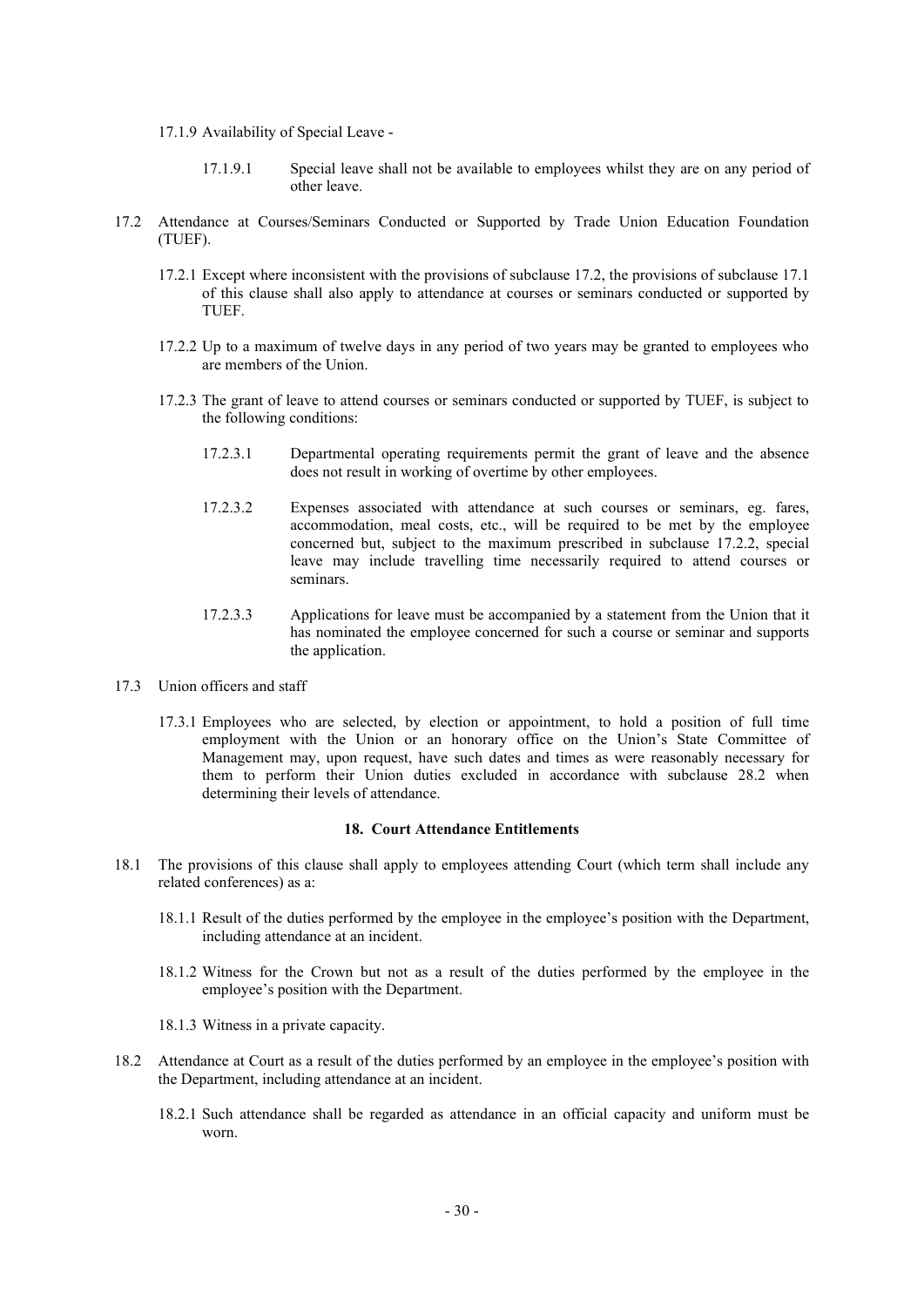- 18.2.2 Other than monies paid as reimbursement for loss of income as an employee of the Department, employees may retain all monies paid in connection with their attendance as a witness.
- 18.2.3 In addition to any monies to which an employee may be entitled pursuant to subclause 18.2.2, employees shall be paid at the rate applicable to the employee's classification, from the time the employee is required to attend Court to the time on that day that the employee is no longer required by the Court.
- 18.2.4 Travelling time and travel expenses in excess of any compensation therefor paid by the Court or other party shall be compensated in accordance with clause 19, Travelling Compensation.
- 18.2.5 Where the employee is recalled to duty to attend Court while on Annual or Long Service Leave, such employee shall be recredited with a full days leave, for each day or part thereof.
- 18.2.6 Where an employee is subpoenaed to attend Court while on Sick Leave it is the responsibility of the employee to ensure that the circumstances are communicated to the Court. If the employee is still required to and does attend Court, the sick leave debited for that period shall be recredited and the entitlements provided for in subclauses 18.2.2, 18.2.3 and 18.2.4 shall apply.
- 18.3 Where an Employee Attends Court
	- 18.3.1 As a Witness for the Crown but not as a result of the duties performed by the employee in the employee's position with the Department; or as a witness in a Private Capacity, (i.e., not subpoenaed by the Crown):
		- 18.3.1.1 The employee shall only be entitled to Special Leave Without Pay from the Department to attend Court.
		- 18.3.1.2 Any claim for reimbursement of expenses, compensation for travelling time, lost income etc. is to be made by the employee to the Court and/or the party issuing the subpoena. The employee may retain all monies paid as a consequence of such claims.
- 18.4 An employee who attends jury duty is entitled to Special Leave Without Pay for the duration of the jury duty if attending court affects their availability to turn out. This leave is available whether or not the employee accepts jury fees.

# **19. Training Course Attendance Entitlements**

- 19.1 The provisions of this clause shall apply to attendance at training programs (other than regular drills) delivered by, on behalf of, or approved by the Department.
- 19.2 Accommodation
	- 19.2.1 The Commissioner (or delegate) shall approve appropriate accommodation for an employee, if it can be demonstrated that an unreasonable amount of travelling time and/or distance is involved when travelling to and from the employee's residence to the training venue.
	- 19.2.2 Where Departmental accommodation is not provided to an employee with an entitlement to accommodation, the relevant accommodation provisions prescribed by clause 20, Travelling Compensation, shall be paid.
	- 19.2.3 Where it is not possible for an employee to travel to the training venue on the first day of the course or where the travelling time would be unreasonable to travel on the first day of the course, the employee shall be entitled to appropriate accommodation on the evening prior to the start of the course. If it is not possible for an employee to travel from the training venue to his or her residence at the conclusion of the course or if the travelling time would be unreasonable, the employee shall be entitled to appropriate accommodation on the evening of the last day of the course. Approval must be obtained from the Commissioner (or delegate) prior to bookings being made.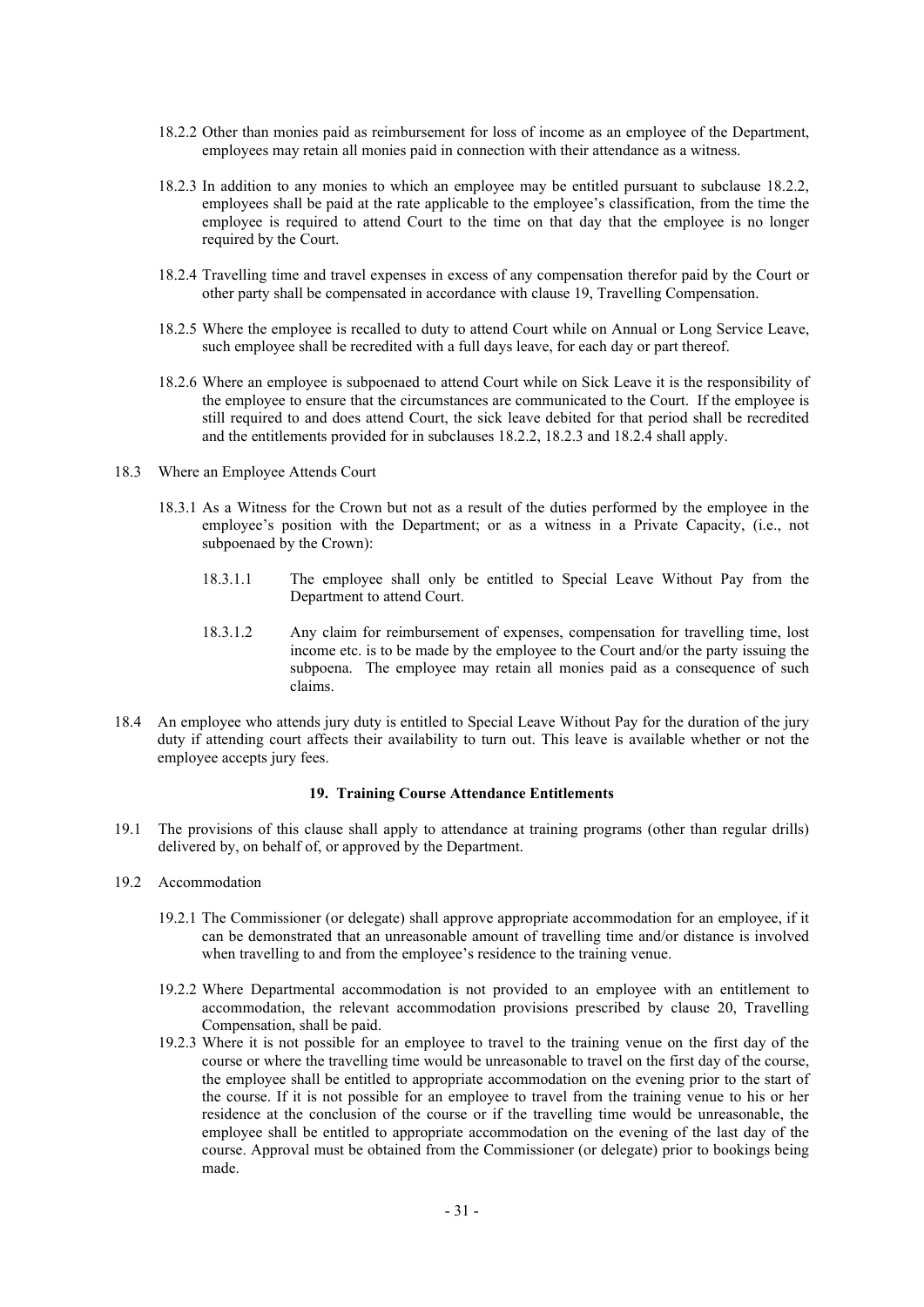19.2.4 Notwithstanding the provisions of this subclause, any employee who considers that these criteria would cause undue hardship etc. may make application for special consideration. All such applications will be considered on their individual merits according to the program content and the starting and completion times, on a daily basis.

#### 19.3 Meals

- 19.3.1 All employees attending training programs which extend for a whole day shall be provided with morning/afternoon tea and lunch.
- 19.3.2 Where employees have been granted approval for overnight accommodation and when such accommodation is provided by the Department, expenses reasonably and properly incurred shall be reimbursed in accordance with clause 20, Travelling Compensation.
- 19.3.3 Employees who are not required to accommodate themselves overnight shall, where appropriate, be paid the relevant meal allowances prescribed by clause 20, Travelling Compensation.
- 19.3.4 Meal allowances are not payable during times at which an accommodation allowance (as prescribed in subclause 19.2.2) has been paid. A component of the accommodation allowance compensates for the costs associated with breakfast, lunch and evening meals.

# 19.4 Incidentals

- 19.4.1 Employees who are provided with Departmental accommodation shall be entitled to claim the appropriate incidental allowance as prescribed by clause 20, Travelling Compensation.
- 19.4.2 The incidental allowance cannot be claimed for any day during which an accommodation allowance referred to in subclause 19.2.2, is paid. The incidental allowance forms a component of the accommodation allowance and amongst other things, recognises the cost associated with personal telephone calls, etc.
- 19.5 Travelling Time
	- 19.5.1 Compensation shall be in accordance with Clause 20, Travelling Compensation.

# **20. Travelling Compensation**

- 20.1 Travelling Time When an employee is required to travel for purposes other than attending regular drills or incidents, the employee may apply for payment, at the rate applicable to the employees' classification, for time spent travelling subject to the following:
	- 20.1.1 Where the employee has travelled overnight but has been provided with sleeping facilities, the travelling time shall not include travel between 2300 hours on one day and 0730 hours on the next day.
	- 20.1.2 Travelling time does not include time spent taking a meal when the employee stops a journey to take the meal.
	- 20.1.3 Travelling time shall be calculated by reference to the use of the most practical and economic means of transport.
	- 20.1.4 Payment will not be made or allowed for more than eight hours in any period of twenty-four hours.
	- 20.1.5 Where an employee is in receipt of the kilometre allowance prescribed at Entitlement Code "KM" of Table 3 of Part B, such employee shall not be entitled to claim compensation for travelling time.
- 20.2 Meal Allowances When an employee is required to perform official duty at a temporary work location, other than attendance at incidents or regular drills, and is not required to reside away from home (a one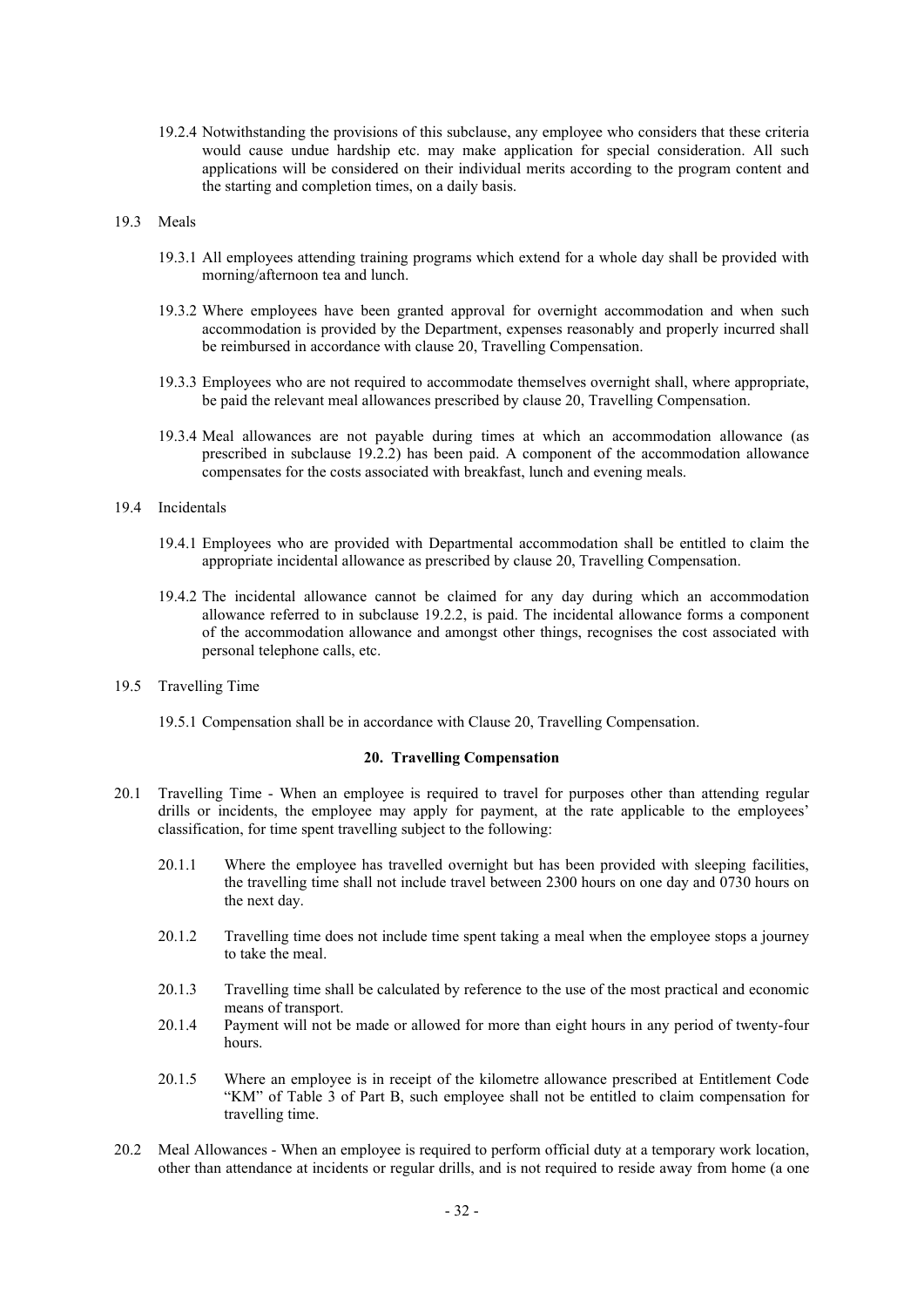day journey), the employee shall be eligible to be paid the following meal allowances, subject to the following conditions:

- 20.2.1 For breakfast when required to commence travel at/or before 0600 hours, the amount set at Item 1 of Table 5 of Part B.
- 20.2.2 For lunch when, by reason of the journey, an employee is unable to take lunch at the place or in the manner in which the employee ordinarily takes lunch and is put to additional expense, the amount set at Item 2 of Table 5 of Part B, or an amount equivalent to the additional expense, whichever is the lesser.
- 20.2.3 For an evening meal when required to work or travel until or beyond 1830 hours, an amount set at Item 3 of Table 5 of Part B.
- 20.2.4 Meal Allowances shall not be paid where the employee is provided with an adequate meal.
- 20.3 Accommodation Allowances When an employee is required to perform official duty at a temporary work location, other than attendance at incidents or regular drills, which requires the employee to reside away from home and the employee is not provided with accommodation by the Government, the employee shall be eligible to be paid the following accommodation (sustenance) allowances subject to the conditions set out below:
	- 20.3.1 For the first thirty five calendar days, the appropriate amounts set at Item 4 of Table 5 of Part B.
	- 20.3.2 The actual necessary expenses for meals and accommodation (actuals), together with incidental expenses as appropriate, set at Item 5 of Table 5 of Part B. The necessary expenses do not include morning and afternoon tea.
	- 20.3.3 After the first thirty five calendar days and for up to six months an employee shall be paid an allowance at the rate set at Item 6 of Table 5 of Part B provided the allowance paid to an employee, temporarily located in Broken Hill shall be increased by 20%. The allowance is not payable in respect of:
		- 20.3.3.1 Any period during which the employee returns home on weekends or public holidays, commencing with the time of arrival at the residence and ending at the time of departure from the residence.
		- 20.3.3.2 Any other period during which the employee is absent from the temporary work location (including leave) otherwise than on official duty, unless approved by the Commissioner.
	- 20.3.4 The capital city rate shall apply to Sydney as bounded by the GSA.
	- 20.3.5
- 20.3.5.1 Where an employee proceeds directly to a temporary work location in a Capital city and returns direct, the Capital city rate applies to the whole absence.
- 20.3.5.2 Where an employee breaks the journey, other than for a meal, in a centre that is not a Capital city, the Capital city rate applies only in respect of the time spent in the Capital city, the elsewhere rate applies to the remainder of the absence.
- 20.4 Incidental Expenses Allowances Government Provided Accommodation When an employee is required to perform official duty at a temporary work location which requires that the employee reside away from home and is provided with accommodation by the Government, the employee shall be eligible to be reimbursed expenses properly and reasonably incurred during the time actually spent away from the employee's residence in order to perform that duty and in addition be paid an allowance at the rate set at Item 7 of Table 5, of Part B as appropriate. Such expenses are limited to costs in relation to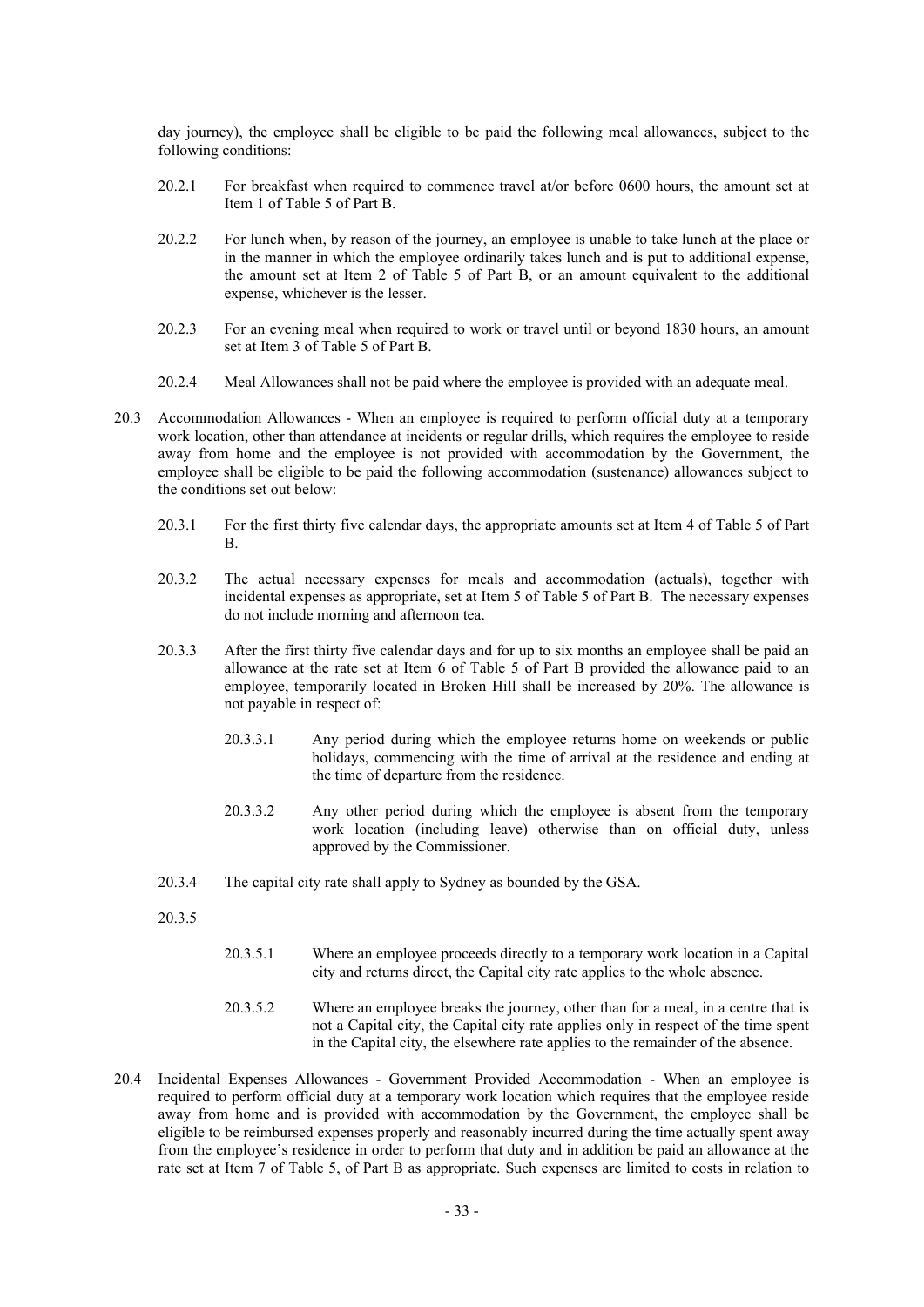food, laundry and accommodation that exceed what would normally have been incurred at home. Any meal taken at a Government establishment is to be paid for and appropriate reimbursement sought.

- 20.5 Additional Provisions
	- 20.5.1 Unless specifically provided for in Clause 19, Training Course Attendance Entitlements or Clause 18, Court Attendance Entitlements, the provisions of this clause shall not apply in the circumstances provided for by those clauses.
	- 20.5.2 When an employee is required to travel to a temporary work location or to attend a training course or conference on what would normally be regarded as a one day journey and the total time of absence will exceed 13 hours, the employee may be directed or may request that the employee reside temporarily at a place other than the employee's residence. In such cases, employees shall be entitled to the accommodation allowances or reimbursement of expenses, as appropriate.
	- 20.5.3 The claim for an accommodation allowance or reimbursement of expenses shall be for the whole of the period of absence and cannot be dissected into part of the time of the absence by way of allowance and part of the absence being compensated by reimbursement.
	- 20.5.4 When an employee in receipt of an accommodation allowance is granted leave to return home from a temporary work location, the employee shall be reimbursed for the cost of the return rail fare or, if a first class rail service is reasonably available, the cost of a first class return rail fare. No taxi fares or other incidental expenses are payable.
	- 20.5.5 Employees shall be entitled, subject to Departmental approval, to use either their private vehicle or public transport on the following basis:
		- 20.5.5.1 Reimbursement is not to be paid for a journey if an official motor vehicle is used for the journey.
		- 20.5.5.2 Where employees are granted approval to use their private vehicles, such employees shall receive the kilometre rate, set at Entitlement Code "KM" of Table 3 of Part B, for the actual distance necessarily and reasonably travelled. Employees in receipt of the rate set at Entitlement Code "KM" of Table 3 of Part B, shall not be entitled to the provisions of subclause 20.1, Travelling Time.
		- 20.5.5.3 Employees who are required to utilise public transport shall be reimbursed the necessary costs incurred.
		- 20.5.5.4 The Commissioner is to consider the convenience of the employee when an employee is required to travel to a temporary work location.
		- 20.5.5.5 Unless special circumstances exist, the employee's work, the mode of transport used and the employee's travel itineraries are to be organised and approved in advance so that compensation for travel time and payment of allowances is reasonably minimised.
	- 20.5.6 Where a meal allowance or an accommodation allowance is insufficient to adequately reimburse the employee for expenses properly and reasonably incurred, a further amount may be paid so as to reimburse the employee for the additional expenses incurred, subject to the following:
		- 20.5.6.1 The Commissioner may require the production of receipts or other proof that expenditure was incurred.
		- 20.5.6.2 If any expense in respect of which an allowance is payable was not properly and reasonably incurred by the employee in the performance of official duties,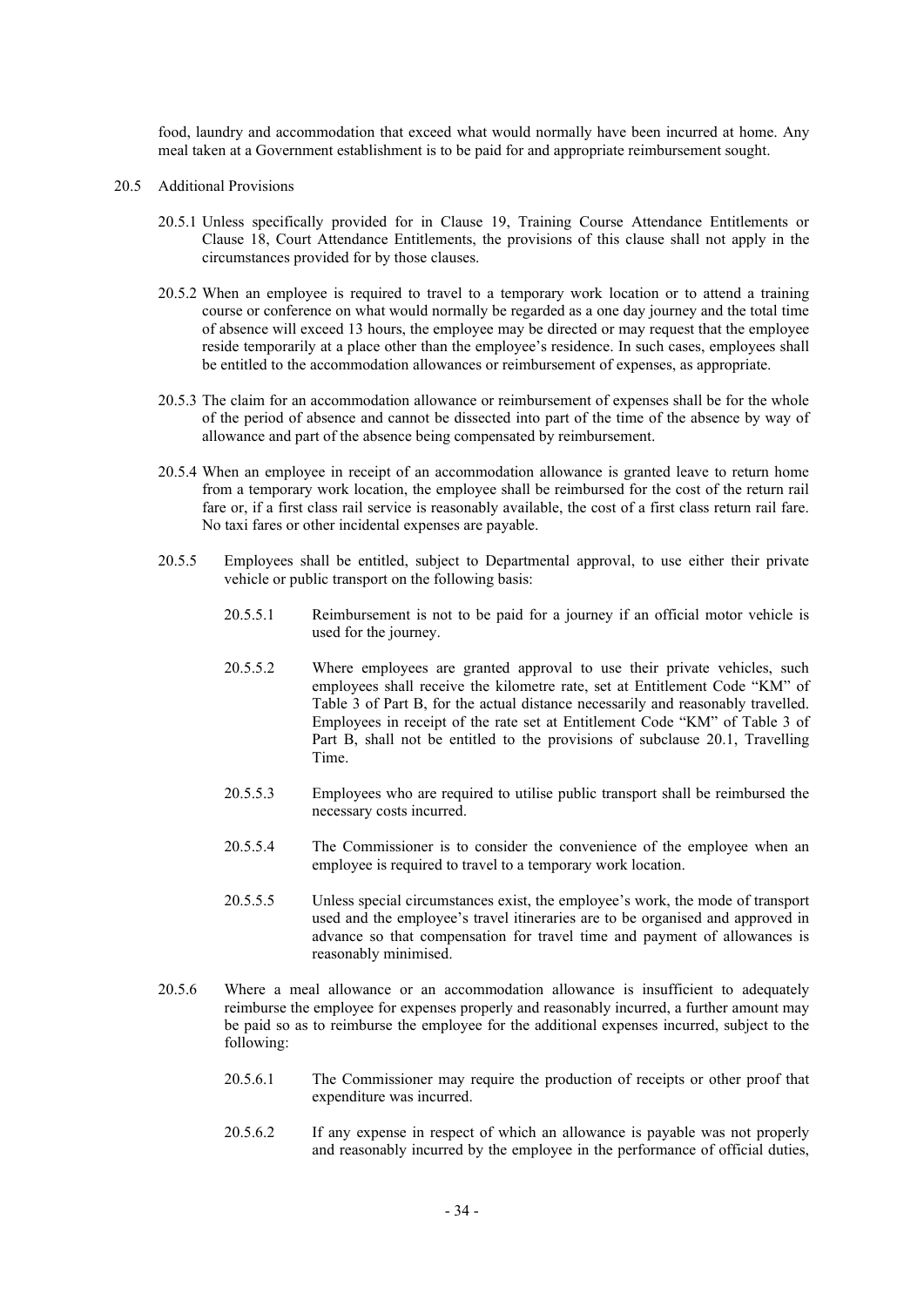payment of the allowance may be refused or the amount of the allowance may be reduced.

- 20.5.6.3 If any purported expense was not incurred by the employee, payment of the allowance may be refused or the amount of the allowance may be reduced.
- 20.6 Claims Claims should be submitted promptly, i.e., within one month from the completion of the work or within such time as the Commissioner determines.
	- 20.6.1 The Commissioner may approve applications for advance payments of travelling and sustenance allowances. Such applications should detail the appropriate expenditure anticipated and be in accordance with In Orders 1982/34.
	- 20.6.2 In assessing claims for travelling time and payment of allowances, reference should be made to the time that might reasonably have been taken by the particular mode of transport used. Provided that where an employee can demonstrate that the use of the means of transport proposed by the Department is unreasonable in the circumstances, the employee may apply to the Commissioner for a review of the Department's decision. Where an employee does not wish to use the means of transport proposed by the Department, eg. air travel as against train or car travel, travelling time and allowances should be assessed on the basis that the most practical and economical means of transport is used.
	- 20.6.3 Where an allowance is payable at a daily rate and a claim is made for a portion of the day, the amount to be paid is to be calculated to the nearest half hour.
- 20.7 The amounts set at Items 1 to 7 in Table 5 of Part B, shall be adjusted on 1 July in line with the corresponding reasonable allowance amounts for the appropriate financial year as published by the Australian Taxation Office (ATO).

# **21. Transfers**

- 21.1 Subject to satisfactory attendance and service and the employee meeting Departmental residential guidelines, an employee may apply for a transfer from one Retained Brigade to another Retained Brigade.
- 21.2 In the event that the station to which the transfer is sought does not have a vacancy, the Department may appoint such employee as a supernumerary. Where an employee is not appointed as a supernumerary, such employee shall be placed on an eligibility list for appointment at the station when a vacancy arises.
- 21.3 Where a transfer does not result in a break in service, the employee's service shall be regarded as continuous.
- 21.4 Any employee transferred from one Retained Brigade to another Retained Brigade shall not be entitled to compensation or reimbursement of expenses in relation to that transfer.
- 21.5 When an employee is transferred to a new brigade, the employee's seniority in the new brigade will be determined as if that employee had always been with the new brigade, that is, by length of continuous service with FRNSW.
- 21.6 Employees holding the rank of Captain or Deputy Captain must relinquish that rank before they transfer, whereupon they will be placed in the new brigade in accordance with subclause 21.5.

# **22. Procedures Regarding Reports and Charges**

22.1 When an employee is summoned to appear before the employee's Senior Officer or before the Department on a charge, appeal or formal inquiry, the employee shall be given particulars in writing of the charge or allegation, if any, against the employee, at least 48 hours before the hearing of the charge or appeal or the opening of the said inquiry. The employee shall be allowed access personally or by a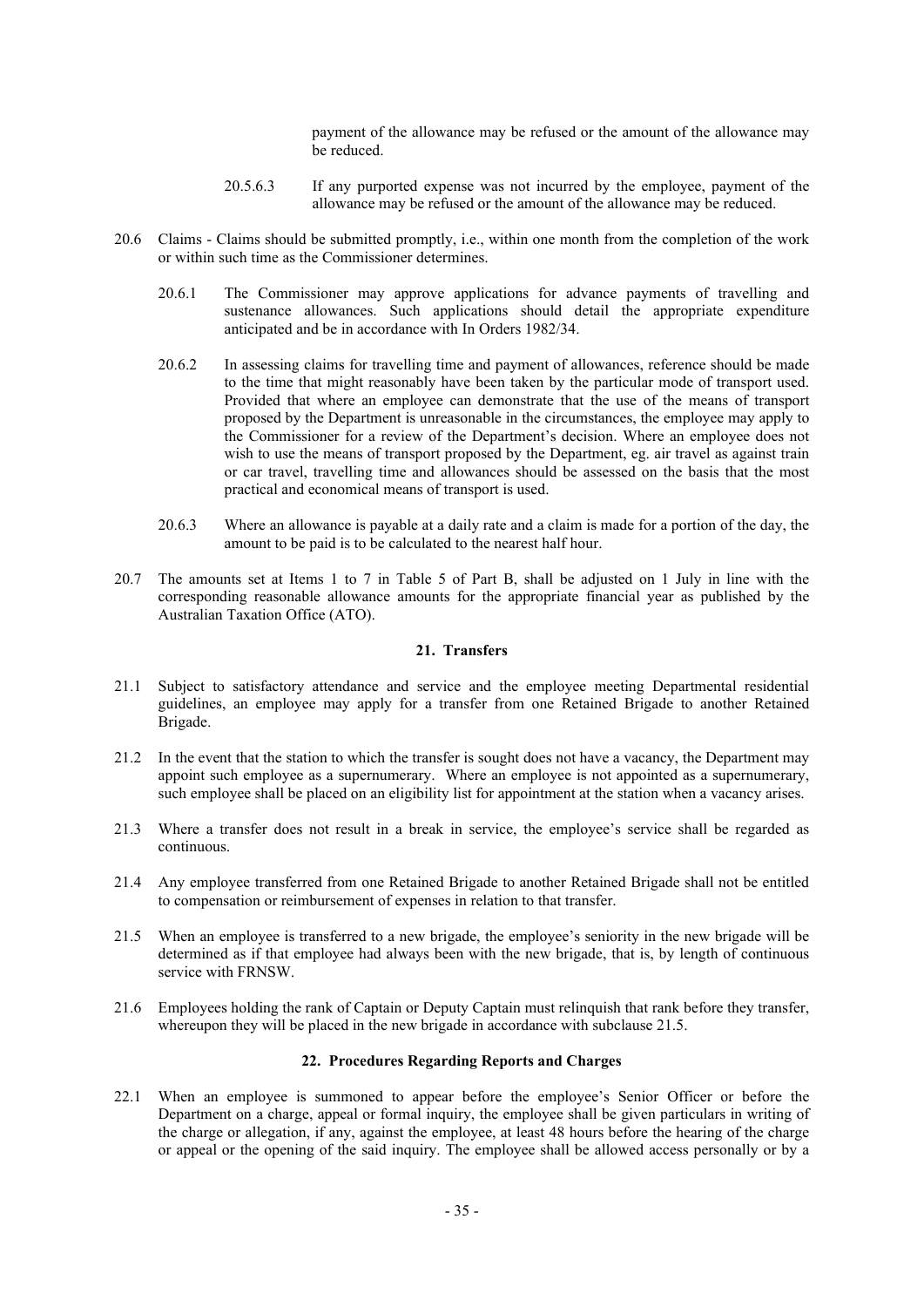representative duly authorised in writing by the employee, to all or any of the official papers, correspondence or reports of the Department relating to the charge, appeal, or subject of the said inquiry.

- 22.2 The employee also shall be allowed to give and to call evidence on the employee's own behalf and to hear review all evidence given.
- 22.3 If an employee so requests, the employee may be represented by an officer of the Union before the employee's Senior Officer or the Department on all such occasions.
- 22.5 Where the Department has for its own purposes, arranged for a transcript to be taken of proceedings on a charge, appeal or formal inquiry, a copy of such transcript shall be supplied free of cost to the employee concerned if, during the hearing or at the termination of the proceedings, a request therefor, in writing, is made by the employee.
- 22.6 After the Senior Officer has announced the recommendation or when the Department has made its decision as the result of a charge or an appeal, the employee concerned shall be informed thereof, in writing, within seven days after such announcement or decision has been made or has been given, as the case may be.
- 22.7 For the purposes of this clause "Senior Officer" means the employee's Senior Officer or an Officer of a higher rank.

# **23. Acknowledgment of Applications and Reports**

- 23.1 When an employee makes an application or a report in writing to the proper officer, the employee shall be sent a memorandum or email acknowledging its receipt and noting the matter contained therein.
- 23.2 The result of an application shall be communicated to the employee no later than fourteen days after a decision has been reached. In cases where no decision has been reached within one month, the reason for the delay shall be communicated in writing, by memorandum or email, to the employee.
- 23.3 The provisions of this clause shall not apply in cases where other procedures are specifically stipulated (eg. in Standing Orders or Commissioners Orders).

# **24. Training and Staff Development**

- 24.1 The parties confirm their commitment to training and staff development for employees of the Department.
- 24.2 Employees covered by this Award shall be required to complete appropriate training to improve the productivity and efficiency of the Department's operations.
- 24.3 Employees shall be required to complete training in accordance with competency requirements as determined by the Commissioner.
- 24.4 An employee may be directed to carry out any duties appropriate to the employee's classification that are within the employee's level of skill, competence and training, provided that such direction does not promote deskilling.
- 24.5 Training Review Committee (TRC)
	- 24.5.1 The TRC shall provide advice to the Commissioner on an effective and equitable system of training in Fire and Rescue NSW using the principles of Competency Based Training.
	- 24.5.2 The structure of the TRC will consist of 3 representatives of the Department and 3 representatives of the Union.
	- 24.5.3 The Chairperson of the Committee will alternate every 12 months between a nominee of the Department and the Union.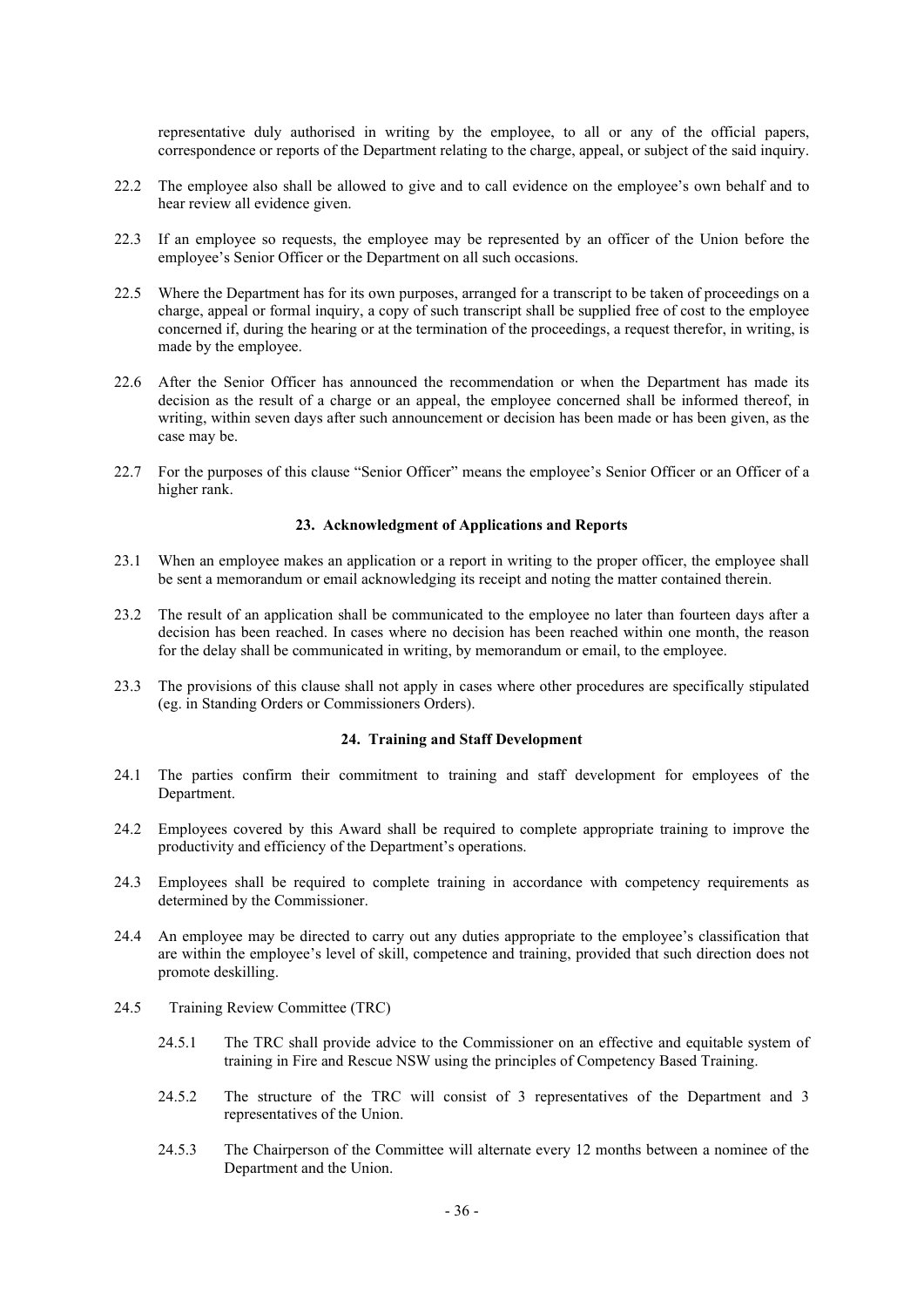- 24.5.4 The role of the TRC will include (but not be limited to):
	- 24.5.4.1 advising the Commissioner on the further development of training throughout Fire and Rescue NSW;
	- 24.5.4.2 overseeing the implementation of a Competency Based Training regime throughout Fire and Rescue NSW;
	- 24.5.4.3 considering Recognised Prior Learning (RPL) policy generally and in particular, it will consider individual applications for RPL.
- 24.5.5 Procedure
	- 24.5.5.1 The TRC will meet at least once every four weeks, or as otherwise agreed between the parties.
	- 24.5.5.2 Members of the TRC shall be released from day to day operations, except in the event of an incident or other emergency circumstances, for the purposes of fulfilling the above roles.
	- 24.5.5.3 The TRC will be adequately resourced by the Department so that it can effectively fulfil the above roles.
- 24.5.6 The Commissioner is not bound to accept the advice of the TRC and may act independently of the TRC to implement changes to training within Fire and Rescue NSW provided that notice of any such decision to implement change is notified in accordance with clause 27.6, in which case clauses 27.7 to 27.9 inclusive shall apply.

# **25. Protective Clothing and Uniforms**

- 25.1 For the purpose of this Clause:
	- 25.1.1 "Personal Protective Equipment" means external clothing designed for personal protection at an incident.
	- 25.1.2 "Duty Wear" means duty wear trousers and duty wear shirt.
	- 25.1.3 "Dress Uniform" is limited to Dress Trousers, Slacks, Culottes, Skirts, Galatea and Pullover.
- 25.2 The Department shall supply to all employees two sets of appropriate Personal Protective Equipment and Duty Wear which shall meet relevant National and/or International Standards, or as otherwise agreed to with the Union.
- 25.3 Employees supplied with the above clothing shall wear it in accordance with Departmental instructions.
- 25.4 The provision of wet weather gear shall be in accordance with existing practice.
- 25.5 Where any Personal Protective Equipment or Duty Wear is supplied by the Department and is required to be worn by its employees, and such Personal Protective Equipment or Duty Wear becomes soiled or damaged in the execution of duty as to require cleaning or repairs, such cleaning or repairs shall be done at the expense of the Department. Provided that the above Dress Uniform items shall also be cleaned or repaired at the expense of the Department.
- 25.6 When an employee retires, resigns or is terminated, the Personal Protective Equipment issued to that employee shall be returned to the station to which the employee was attached. As much of that returned Personal Protective Equipment shall be retained at the station as is necessary to maintain an emergency supply of spare Personal Protective Equipment, provided that only properly fitting, cleaned and treated structure coats and overtrousers may be re-issued to another employee and further, that all new employees will be supplied with at least one new complete set of PPE regardless.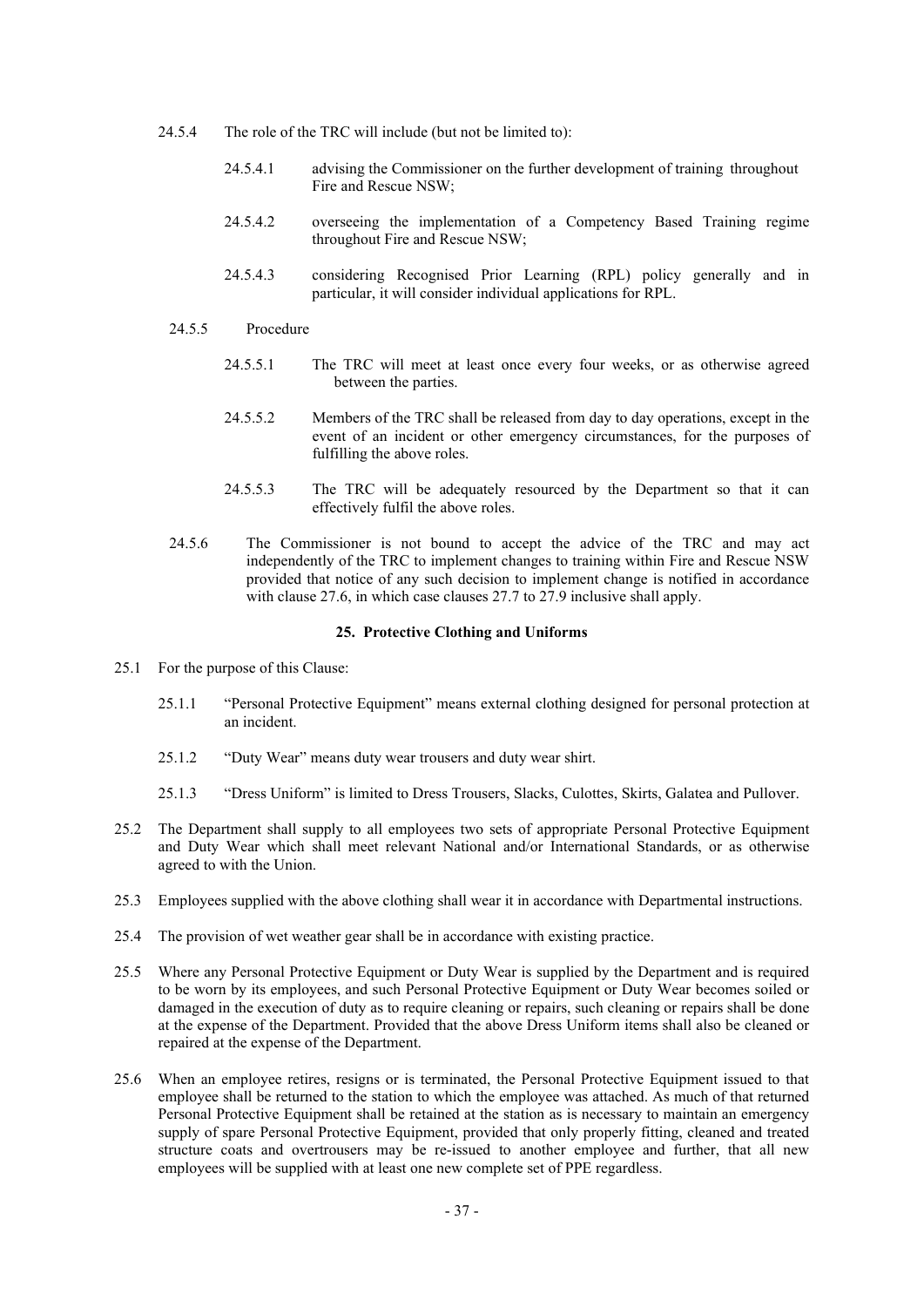# **26. Disputes Avoidance Procedures**

- 26.1 Subject to the provisions of the Industrial Relations Act 1996, and Clause 27.2, and to enable claims, issues and disputes to be resolved while work proceeds normally, the following procedures are to apply.
- 26.2 Employee(s) and/or Union representatives will place the matter before the immediate supervisor. The immediate supervisor will take all reasonable steps to reply to the employee(s) and/or Union representatives as soon as possible, and will at least provide a progress report before the close of ordinary business on the next working day.
- 26.3 Failing agreement, employee(s) and/or Union representatives will place the claim, issue or dispute before the next higher officer in charge of the relevant zone or region. That officer will take all reasonable steps to reply to the employee(s) and/or Union representatives as soon as possible, and will at least provide a progress report before the close of ordinary business on the next working day.
- 26.4 Failing agreement, employee(s) and/or Union representatives will place the claim, issue or dispute before the Director Human Resources. The Director Human Resources will take all reasonable steps to reply to the employee(s) and/or Union representatives as soon as possible, and will at least provide a progress report before the close of ordinary business on the next working day.
- 26.5 Failing agreement, employee(s) and/or Union representatives will place the claim, issue or dispute before the Commissioner. The claim, issue or dispute and all relevant circumstances relating to it will be fully reviewed by the Commissioner and the Union and all reasonable steps shall be taken in an attempt to resolve the matter.
- 26.6 No action is to be taken by the Union which would affect the Department's operations whilst a dispute is under investigation.
- 26.7 Failing agreement the claim, issue or dispute may be referred to the appropriate Industrial Tribunal.

# **27. Organisational Change under subclause 27.2**

27.1. This clause recognises the capacity of the Commissioner to make decisions to effect change within the Department.

# 27.2

- 27.2.1 This clause applies to consultation and decisions regarding clause 24 (Training and Staff Development) and clause 30 (Alcohol and Other Drugs), to the exclusion of the procedures under clause 26.
- 27.2.2 This clause also applies in circumstances where the Commissioner decides to amend, revoke or replace the Procedural Guidelines specified in Part 4 of the Fire Brigades Regulation 2014.
- 27.2.3 This clause also applies to any proposal by the Department which will result in, or is likely to result in, a substantial and ongoing reduction in the work collectively available to a brigade's employees.
- 27.3 Prior to making any decision to effect change under the specified clauses the Commissioner must consult with the Union.
- 27.4 Consultation will commence with a written notification to the Union regarding the proposed change(s). Thereafter there will be a reasonable opportunity for the Union to present its views in relation to the proposed changes.
- 27.5 If, during the consultation process, there is a reasonable basis for the Commissioner to conclude that the consultation process has been exhausted, the Commissioner shall advise the Union accordingly and the following procedures shall then operate.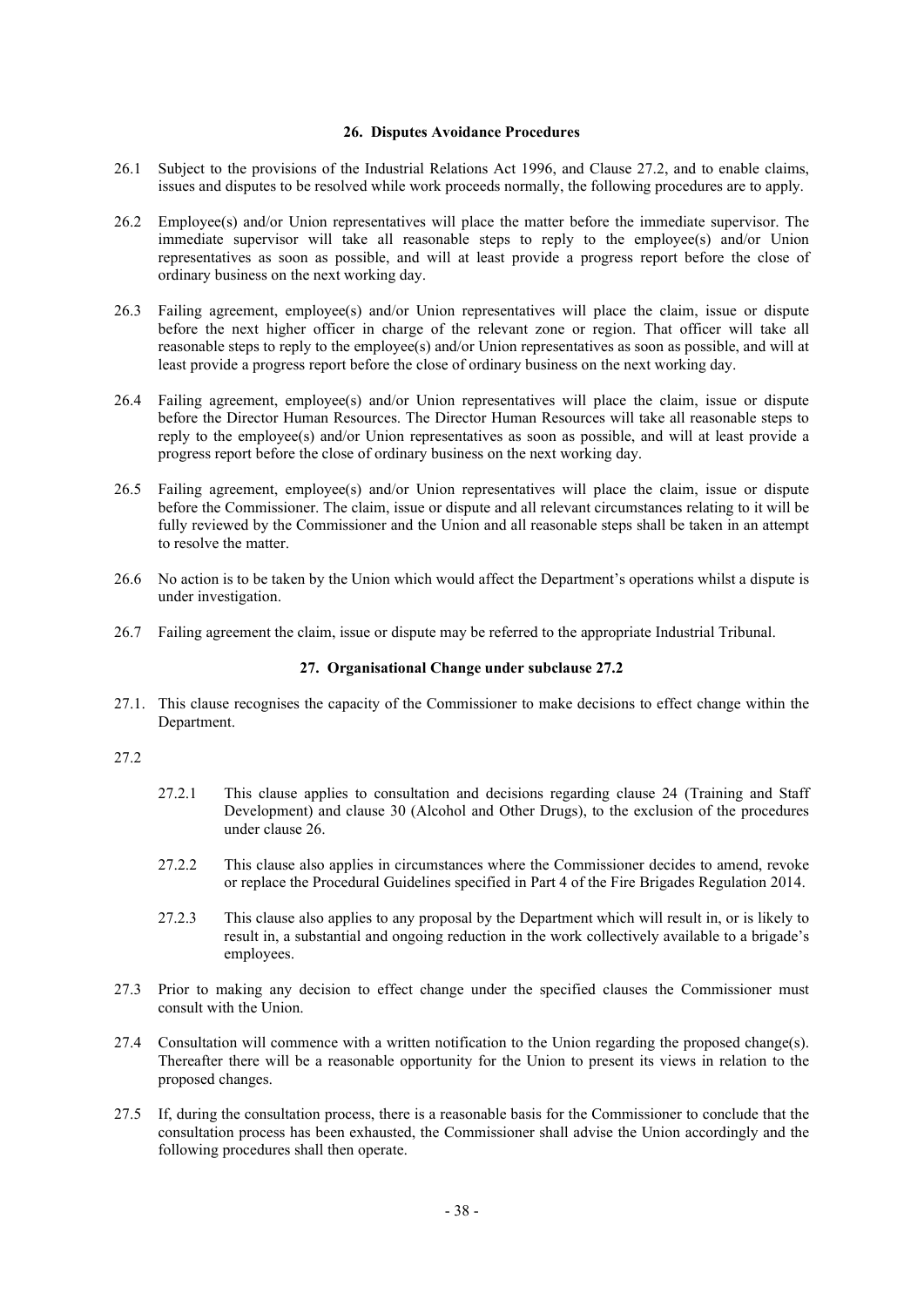- 27.6 The Commissioner will notify the Union and the workforce affected by the proposed change of his/her decision in relation to the subject of the proposed change as well as the process and timetable for its implementation.
- 27.7 If the matter remains in dispute and is referred by the Union to the Industrial Relations Commission within 7 days of the notification of the decision under clause 27.6, there will be no implementation of the change for a further 14 days from the date of notification, subject to any orders of the Industrial Relations Commission.
- 27.8 The Union and the Commissioner shall be bound by any order or determination of the Industrial Relations Commission in relation to the dispute.
- 27.9 If Industrial action is engaged in at any stage in the operation of the process under this clause, then the prohibition on implementation under clause 27.7 ceases to operate.

## **28. Attendance and Availability Requirements**

- 28.1 The following attendance guidelines shall apply to employees covered by this Award:
	- 28.1.1 Attendance at Incidents
		- 28.1.1.1 Employees are required to attend a minimum of 33% of all calls received by the employee's brigade in any six month period.
		- 28.1.1.2 Employees are also required to attend a minimum of 80% of all calls received by the employee's brigade during periods of compulsory availability in any four week period.
	- 28.1.2 Attendance at Drills Employees are required to attend a minimum of 75% of all regular drills conducted at their brigade in any six month period.
- 28.2 Any calls received or drills conducted during a period of approved leave or authorised absence will not be included as part of any relevant minimum levels as outlined in subclause 28.1. In effect, attendance percentages will be paused completely during any period of approved leave or authorised absence.
- 28.3 In cases where an employee's attendance falls below the requirements prescribed by subclause 28.1, the employee's Area Commander shall notify the employee in writing of such deficiency and inform the employee that his/her attendance will be monitored over the next 3 months. If the employee's attendance does not meet the required levels pursuant to subclause 28.1.1 for that 3 month period then disciplinary action may be initiated.
- 28.4 Employees who have been notified in terms of subclause 28.3 may make application to the Commissioner for special consideration.
- 28.5 The attendance requirements referred to in subclause 28.1 may be altered by agreement between the Department and the Union.
- 28.6 Compulsory Availability
	- 28.6.1 Employees are required to declare a minimum number of hours during which they will be available to respond over the course of the coming week, and the days and times upon which this declared availability will apply. The minimum number of hours required of each employee shall be known as compulsory availability, and shall be determined by their current Retainer as provided at subclause 6.3.1.1.
	- 28.6.2 Subject to subclauses 28.6.3 and 28.6.4, the day(s) and time(s) of any period(s) of compulsory availability shall be determined by the firefighter in consultation with their Captain and the other employees attached to their brigade and confirmed by each employee using an agreed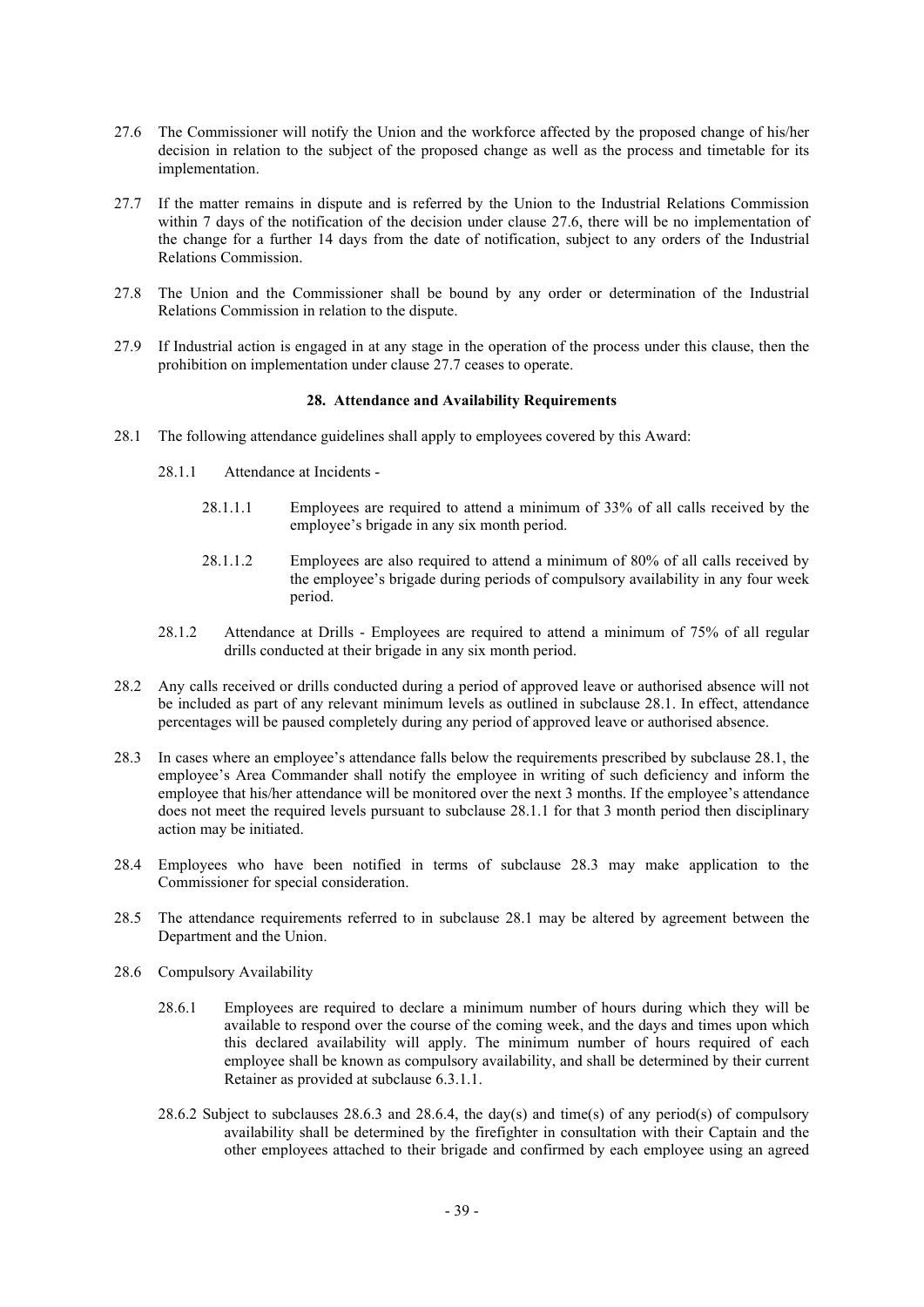system or, if the Department and Union are not agreed, a system determined by the Industrial Relations Commission.

- 28.6.3 Employees who have not declared their compulsory availability for the requisite number of hours for the week commencing 0001 hours Friday by 1800 hours on the Wednesday immediately beforehand may be allocated the day(s) and time(s) of their period(s) of compulsory availability for the coming week by the Duty Commander in consultation, if practicable, with the brigade's Captain, provided that an employee on the Standard Retainer cannot be assigned to a Weekday Retainer period without their consent.
- 28.6.4 If by 1800 hours on the Wednesday it is found that a surplus number of employees have declared their availability for a particular period then the Duty Commander may select the surplus employee(s) and allocate alternate  $day(s)$  and time(s) of compulsory availability for the employee(s) in consultation, if practicable, with them and the brigade's Captain, provided that an employee on the Standard Retainer may not be reassigned to a Weekday Retainer period without their consent.
- 28.6.5 The surplus number of employees referred to in subclause 28.6.4 shall be determined by reference to the following table:

| Minimum number of employees required to<br>maintain safe and effective staffing | Surplus number of employees for the<br>purpose of subclause 28.6.4 |
|---------------------------------------------------------------------------------|--------------------------------------------------------------------|
|                                                                                 | 3 or more                                                          |
|                                                                                 | 6 or more                                                          |
|                                                                                 | 8 or more                                                          |
|                                                                                 | 10 or more                                                         |

- 28.6.6 An employee who has declared a particular day(s), time(s) and/or period(s) of availability for the coming week may subsequently arrange a mutual exchange with another employee provided that the minimum number of hours required of the employee by subclause 28.6.1 will still be met and further, that the exchange receives the prior approval of the brigade's Captain or Deputy Captain.
- 28.6.7 An employee who has been allocated a particular day(s), time(s) and/or period(s) of availability for the coming week pursuant to subclause  $28.6.3$  may apply to have such day(s), time(s) and/or period(s) varied, either in whole or in part, by written application to the Duty Commander, but must maintain that allocated availability unless and until advised otherwise by the Duty Commander.

# **29. Attendance at Major Emergencies**

- 29.1 The provisions of this clause shall apply to those employees who attend a Major Emergency which has, following specification as such by the Commissioner, been deemed to attract such entitlements.
- 29.2 Travel Entitlements
	- 29.2.1 Employees who are required to collect their firefighting uniform from the station shall be paid in accordance with subclause 9.1.1.1.
	- 29.2.2 Employees who are required to use their private vehicle to attend the incident or a "pick up point" that is not at their station, shall be paid at the rate prescribed at Entitlement Code "KM" of Table 3 of Part B, for the return distance from the station to the incident or pick up point.
	- 29.2.3 Employees who are provided with transport for any part of the forward and return journeys between their residence and the incident shall be entitled to be paid travelling time at the appropriate rate of pay for the employee's classification for the time spent travelling, provided that: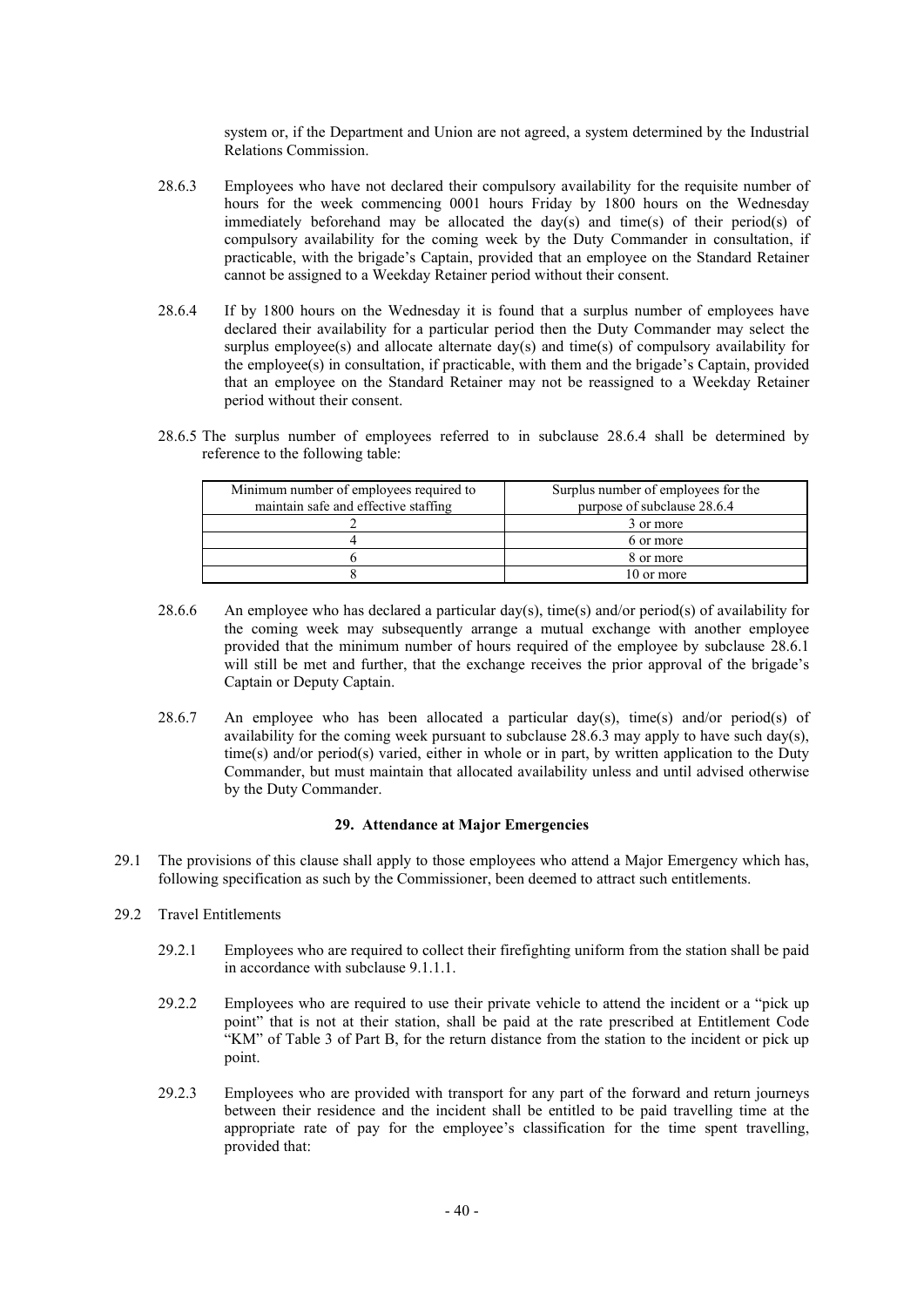- 29.2.3.1 Travelling Time shall not be paid for any part of a journey where the employee received payment under subclauses 29.2.1 or 29.2.2 of this Award; and
- 29.2.3.2 Travelling Time for the forward journey shall be calculated as being the total time between departure from the station or pick up point to arrival at the incident; and
- 29.2.3.3 Travelling Time for the return journey shall be calculated as being the total time between departure from the incident to arrival at the pick up point or station.

# 29.3 Accommodation Entitlements

- 29.3.1 Employees who reside further than 50 kilometres from the scene of the major emergency shall be entitled to be provided with appropriate accommodation where their attendance at the emergency extends beyond a single day or in such cases where it would be unreasonable to travel at the conclusion of duty.
- 29.3.2 Notwithstanding the provisions of subclause 29.3.1, the Commissioner may grant approval to provide appropriate accommodation to employees who reside within 50 kilometres of the scene of a major emergency.
- 29.3.3 Employees who are provided with accommodation shall be entitled to claim the incidental allowance prescribed at Item 7 of Table 5 of Part B, for each day of attendance.
- 29.3.4 Employees who have an entitlement to accommodation but are not provided with appropriate accommodation shall be entitled to claim an accommodation allowance in accordance with subclause 20.3.
- 29.4 Meals
	- 29.4.1 Employees shall be provided with substantial meals for breakfast, lunch and dinner throughout the period of attendance at a major emergency.
	- 29.4.2 Where meals are not provided to employees in accordance with subclause 29.4.1, an allowance set at Entitlement Code "MA" of Table 3 of Part B shall be paid.
	- 29.4.3 Where employees are required to work between the meals provided for in subclause 29.4.1, such employees shall be entitled to the refreshments and meals prescribed by subclause 8.1.
- 29.5 Payment for time spent in Attendance
	- 29.5.1 Where an employee's period of attendance at a major emergency is less than 48 hours, such employee shall be paid at the appropriate rate of pay for the employee's classification for the entire period of attendance.
	- 29.5.2 Where an employee's period of attendance at a major emergency is greater than 48 hours, such employee shall be paid at the appropriate rate of pay for the employee's classification for the following periods:
		- 29.5.2.1 on the day of departure from the employees' residence, the period from the time of departure to 2400 Hrs; and
		- 29.5.2.2 on the day of arrival at the employees' residence following attendance at the major emergency, the period from 0000 Hrs to the time of arrival; and
		- 29.5.2.3 for the period between the day of departure to and the day of return from attendance at a major emergency, all time less any periods of down time, provided that employees will receive payment of a minimum of 16 hours per day.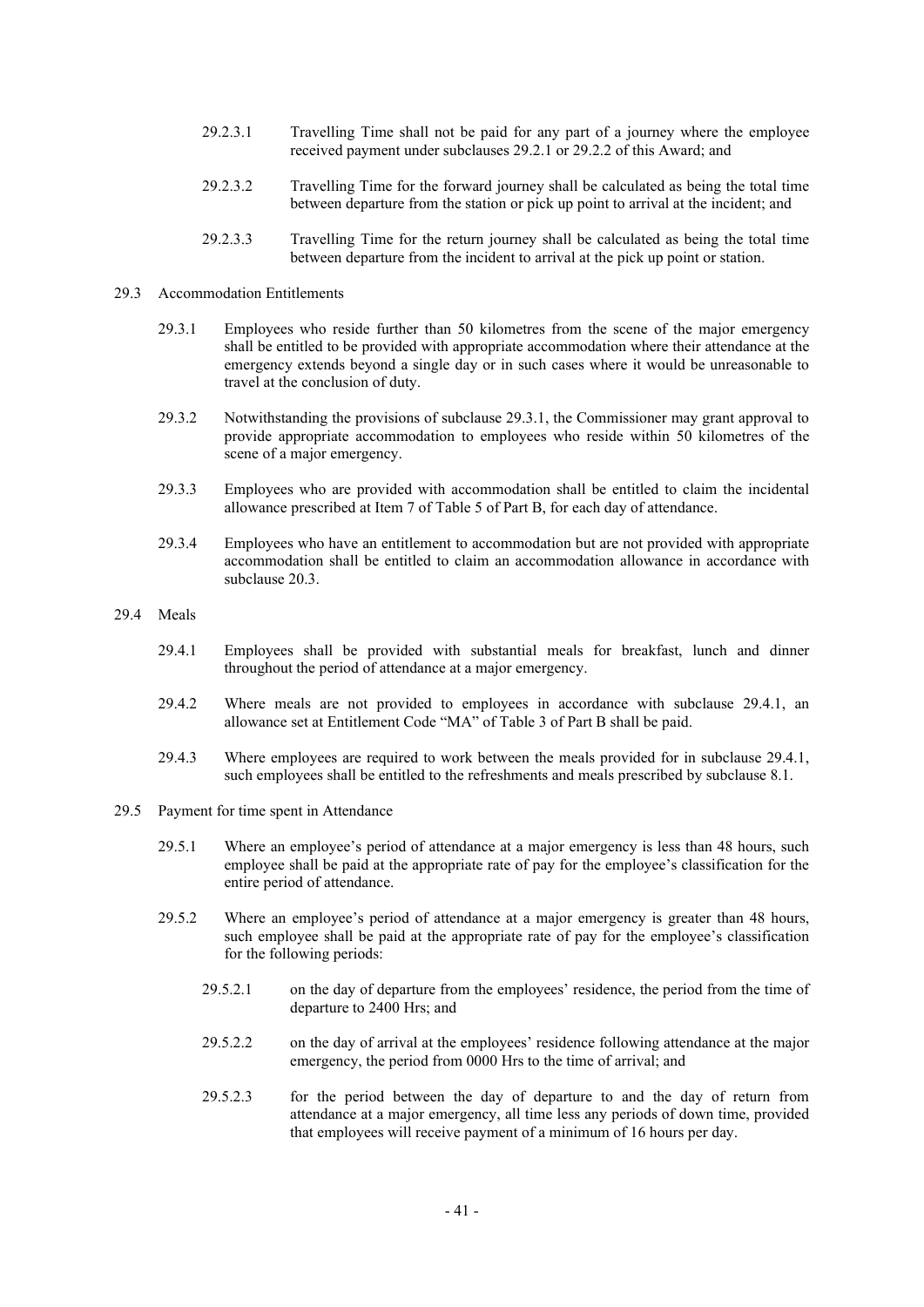- 29.5.3 For the purposes of this subclause the "period of attendance at a major emergency" shall mean the entire period from the time of departure from the employee's residence until the time of return to the employee's residence following attendance at the emergency.
- 29.5.4 For the purposes of this subclause "periods of down time" shall mean periods of not less than 8 consecutive hours where employees are neither performing operational duties nor on stand by to perform such duties.

# **30. Alcohol and Other Drugs**

- 30.1 The joint Protocol on Drug and Alcohol Safety and Rehabilitation in the Workplace, signed by the Department and the Union on 18 March 1998, shall apply to all employees covered by this Award until 4 September 2013, when it will be replaced by the FRNSW Alcohol and Other Drugs Policy and associated FRNSW Alcohol and Other Drugs Testing Procedures which shall thereafter then apply to all employees covered by this Award.
- 30.2 The Department may develop a new Protocol, or revised policy or procedures following consultation between the Department and the Union.

## **31. Salary Packaging Arrangements, Including Salary Sacrifice to Superannuation**

- 31.1 The entitlement to salary package in accordance with this clause is available to permanent part-time employees.
- 31.2 For the purposes of this clause:
	- 31.2.1 "salary" means the salary or rate of pay prescribed for the employee's classification by clause 6, Rates of Pay and Allowances, Part B of this Award, and any other payment that can be salary packaged in accordance with Australian taxation law.
	- 31.2.2 "post compulsory deduction salary" means the amount of salary available to be packaged after payroll deductions required by legislation or order have been taken into account. Such payroll deductions may include, but are not limited to, taxes, compulsory superannuation payments, HECS payments, child support payments, and judgement debtor/garnishee orders.
- 31.3 By mutual agreement with the Commissioner, an employee may elect to package a part or all of their post compulsory deduction salary in order to obtain:
	- 31.3.1 a benefit or benefits selected from those approved by the Industrial Relations Secretary; and
	- 31.3.2 an amount equal to the difference between the employee's salary, and the amount specified by the Industrial Relations Secretary for the benefit provided to or in respect of the employee in accordance with such agreement.
- 31.4 An election to salary package must be made prior to the commencement of the period of service to which the earnings relate.
- 31.5 The agreement shall be known as a Salary Packaging Agreement.
- 31.6 Except in accordance with subclause 31.7, a Salary Packaging Agreement shall be recorded in writing and shall be for a period of time as mutually agreed between the employee and the Commissioner at the time of signing the Salary Packaging Agreement.
- 31.7 Where an employee makes an election to sacrifice a part or all of their post compulsory deduction salary as additional employer superannuation contributions, the employee may elect to have the amount sacrificed:
	- 31.7.1 paid into the superannuation fund established under the First State Superannuation Act 1992; or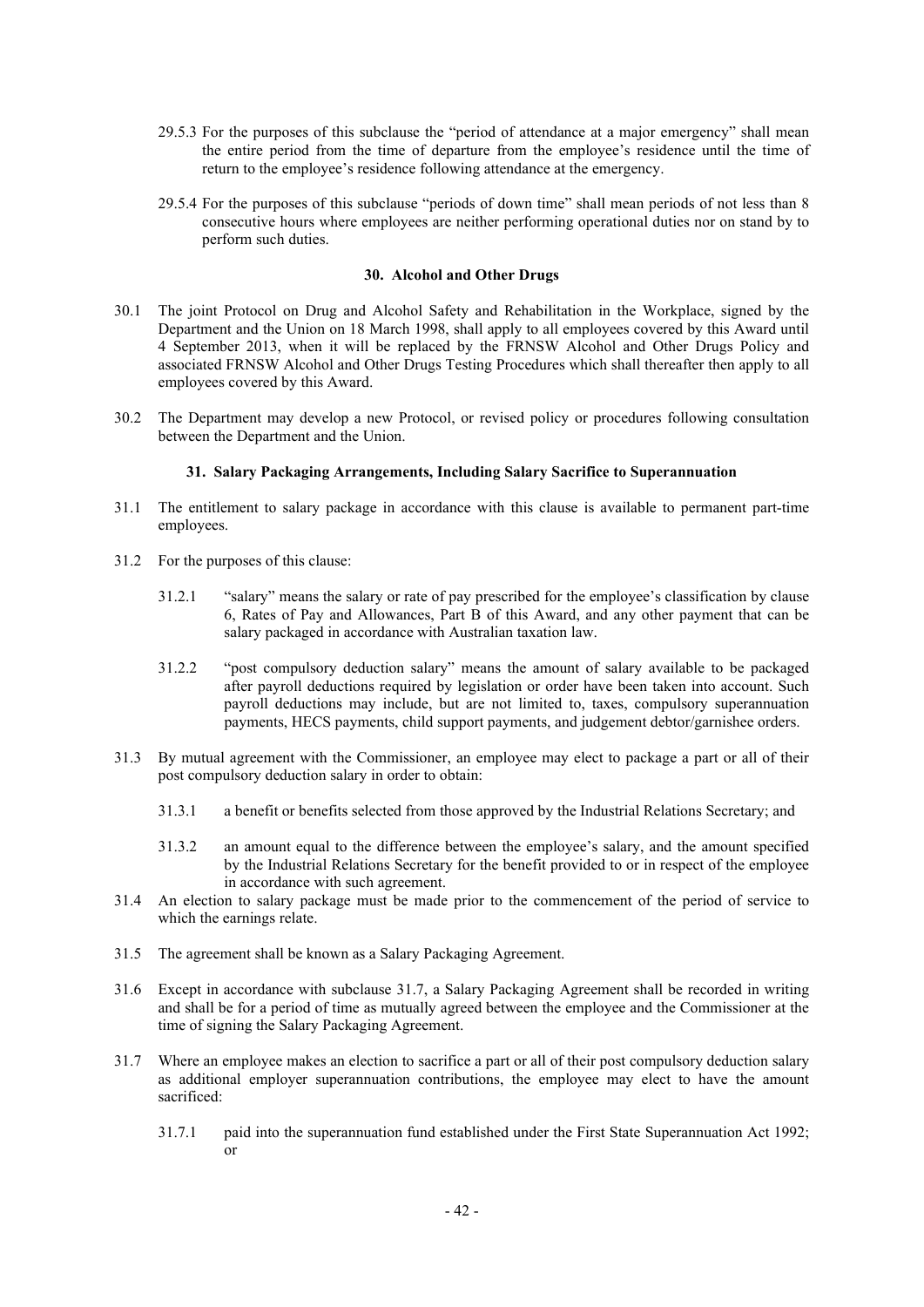- 31.7.2 where the Department is making compulsory employer superannuation contributions to another complying superannuation fund, paid into the same complying fund; or
- 31.7.3 subject to the Department's agreement, paid into another complying superannuation fund.
- 31.8 Where the employee makes an election to salary sacrifice, the Department shall pay the amount of post compulsory deduction salary, the subject of election, to the relevant superannuation fund.
- 31.9 Where the employee makes an election to salary package and where the employee is a member of a superannuation scheme established under the:
	- 31.9.1 *Police Regulation (Superannuation) Act* 1906;
	- 31.9.2 *Superannuation Act* 1916;
	- 31.9.3 *State Authorities Superannuation Act* 1987; or
	- 31.9.4 *State Authorities Non-contributory Superannuation Act* 1987,

the Department must ensure that the employee's superable salary for the purposes of the above Acts, as notified to the SAS Trustee Corporation, is calculated as if the Salary Packaging Agreement had not been entered into.

- 31.10 Where the employee makes an election to salary package, and where the employee is a member of a superannuation fund other than a fund established under legislation listed in subclause 31.9 of this clause, the Department must continue to base contributions to that fund on the salary payable as if the Salary Packaging Agreement had not been entered into. This clause applies even though the superannuation contributions made by the Department may be in excess of superannuation guarantee requirements after the salary packaging is implemented.
- 31.11 Where the employee makes an election to salary package:
	- 31.11.1 subject to Australian Taxation law, the amount of salary packaged will reduce the salary subject to appropriate PAYG taxation deductions by the amount packaged; and
	- 31.11.2 any allowance, penalty rate, payment for unused leave entitlements, weekly worker's compensation or other payment, other than any payments for leave taken in service, to which an employee is entitled under this Award or any applicable Award, Act or statute which is expressed to be determined by reference to the employee's rate of pay, shall be calculated by reference to the rate of pay which would have applied to the employee under clause 6, Rates of Pay and Allowances, or Part B of this Award if the Salary Packaging Agreement had not been entered into.
- 31.12 The Industrial Relations Secretary may vary the range and type of benefits available from time to time following discussion with the Union. Such variations shall apply to any existing or future Salary Packaging Agreement from date of such variation.
- 31.13 The Industrial Relations Secretary will determine from time to time the value of the benefits provided following discussion with the Union. Such variations shall apply to any existing or future Salary Packaging Agreement from the date of such variation. In this circumstance, the employee may elect to terminate the Salary Packaging Agreement.

# **32. Employees' Duties**

- 32.1 An employee may be directed to carry out duties which are within the limits of his or her skills, competence, and training, in such a manner, as may be required by the Department, provided that:
	- 32.1.1 the direction is reasonable, and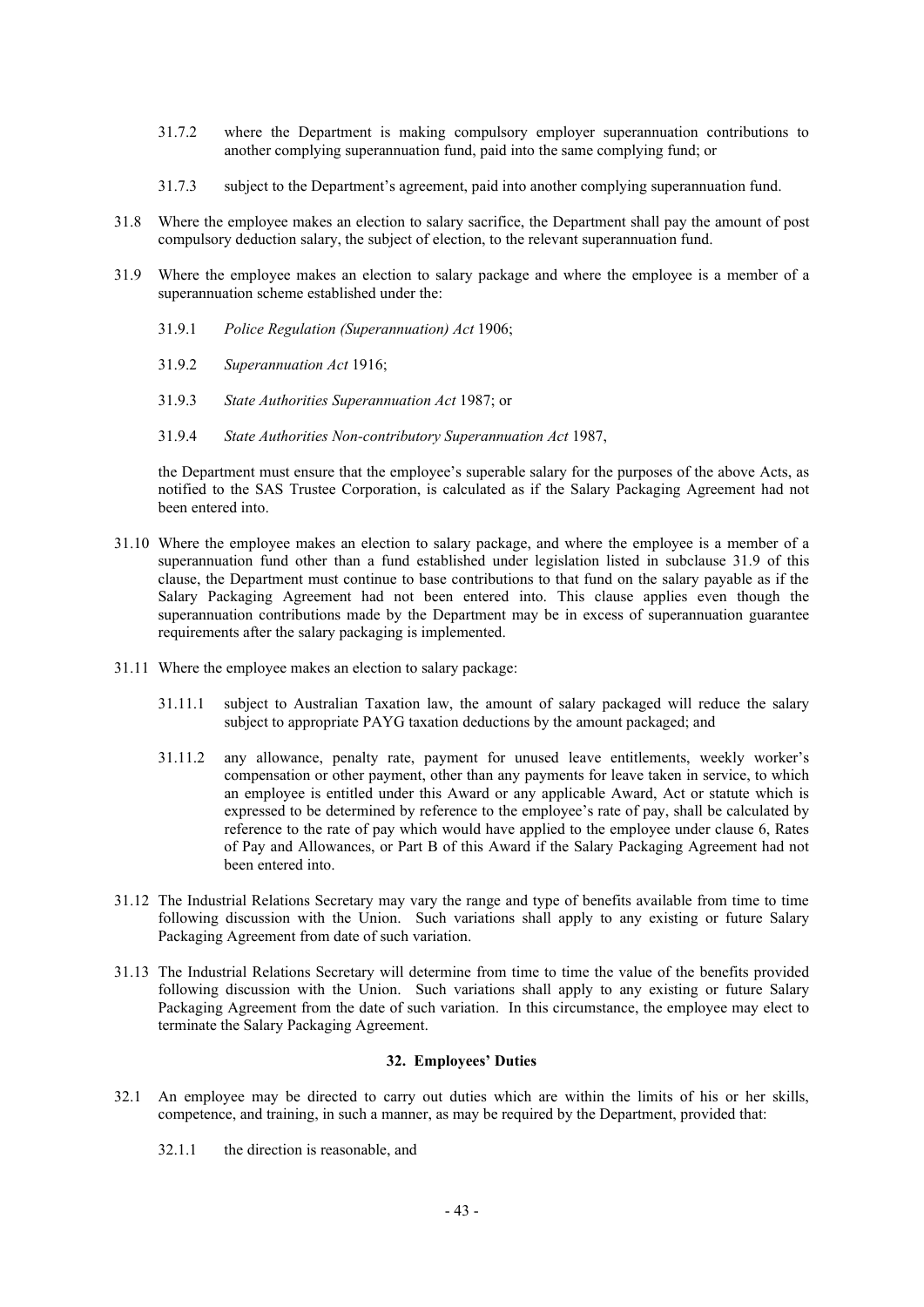- 32.1.2 the direction is not otherwise inconsistent with a provision of this Award.
- 32.2 Any direction issued by the Department pursuant to subclause 32.1 shall be consistent with:
	- 32.2.1 the provision of a safe and health working environment,
	- 32.2.2 ensuring that the Department responds to relevant technological changes and changes in its operating environment in a timely and effective manner.
- 32.3 The parties to this Award shall work collaboratively to ensure the effective and reasonable operation of this clause.

#### **33. Anti-Discrimination**

- 33.1 It is the intention of the parties bound by this Award to seek to achieve the object in 3(f) of the *Industrial Relations Act* 1996 to prevent and eliminate discrimination in the workplace. This includes discrimination on the grounds of race, sex, marital status, disability, homosexuality, transgender identity, age and responsibilities as a carer.
- 33.2 It follows that in fulfilling their obligations under the Disputes Avoidance Procedures prescribed by Clause 26, the parties have obligations to take all reasonable steps to ensure that the operation of the provisions of this Award are not directly or indirectly discriminatory in their effects. It will be consistent with the fulfilment of these obligations for the parties to make application to vary any provision of the Award which, by its terms or operation, has a direct or indirect discriminatory effect.
- 33.3 Under the *Anti-Discrimination Act* 1977, it is unlawful to victimise an employee because the employee has made or may make or has been involved in a complaint of unlawful discrimination or harassment.
- 33.4 Nothing in this Clause is taken to affect:
	- 33.4.1 any conduct or act which is specifically exempted from anti-discrimination legislation;
	- 33.4.2 offering or providing junior rates of pay to persons under 21 years of age;
	- 33.4.3 any act or practice of a body established to propagate religion which is exempted under section 56(d) of the *Anti-Discrimination Act* 1977;
	- 33.4.4 a party to this Award from pursuing matters of unlawful discrimination in any State or Federal jurisdiction.
- 33.5 This Clause does not create legal rights or obligations in addition to those imposed upon the parties by legislation referred to in this Clause.

# **34. No Extra Claims**

- 34.1 The parties agree that, during the term of this award, there will be no extra wage claims, claims for improved conditions of employment or demands made with respect to the employees covered by the award and, further, that no proceedings, claims or demands concerning wages or conditions of employment with respect to those employees will be instituted before the Industrial Relations Commission or any other industrial tribunal.
- 34.2 The terms of subclause 34.1 do not prevent the parties from taking any proceedings with respect to the interpretation, application or enforcement of existing award provisions.

#### **35. Area, Incidence and Duration**

35.1 This Award rescinds and replaces the Crown Employees (Fire and Rescue NSW Retained Firefighting Staff) Award 2020.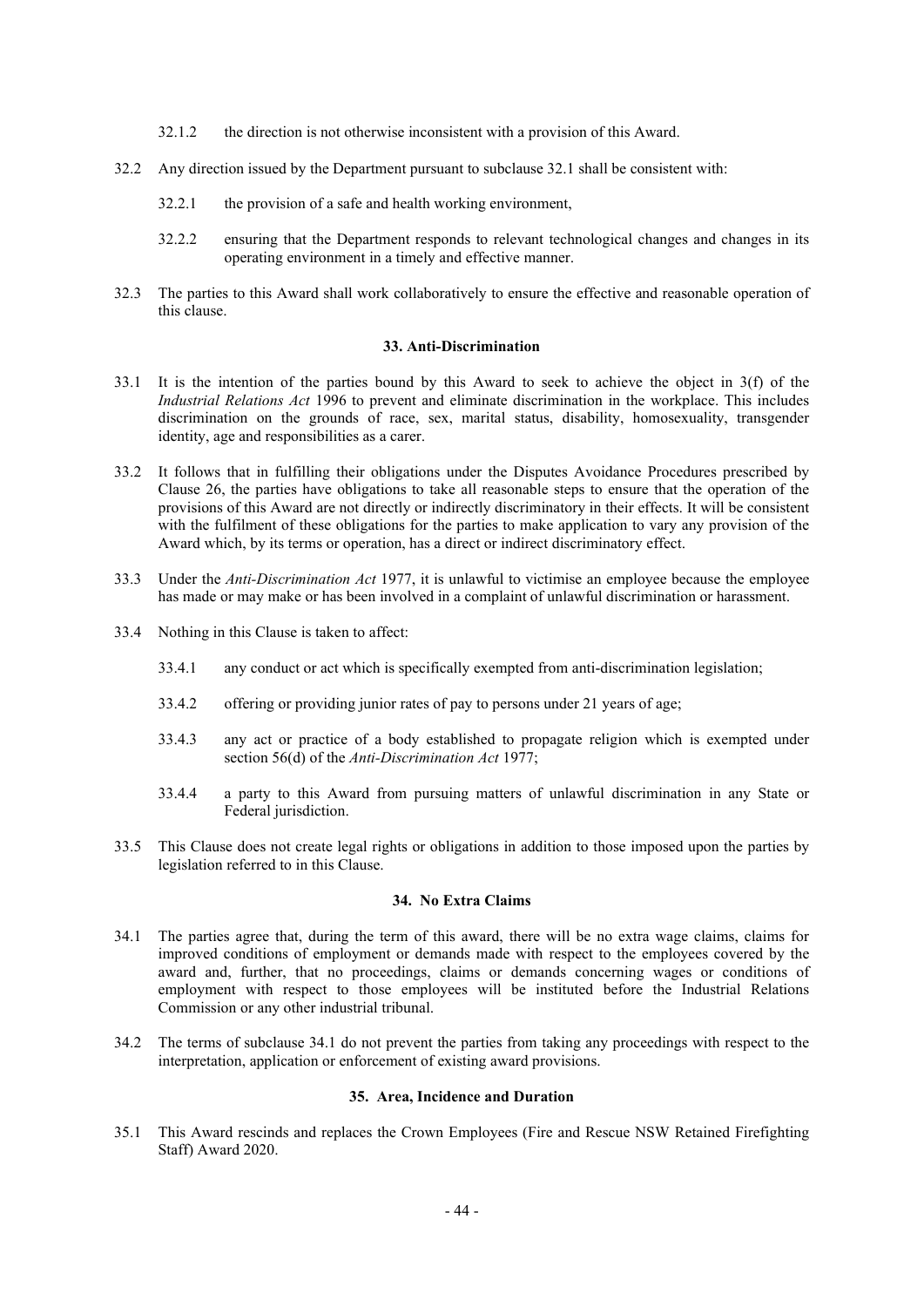35.2 This Award shall take effect on and from 26 February 2021 and shall remain in force until 25 February 2022.

# **PART B**

# **MONETARY RATES**

The following retainers, rates of pay and allowances are effective on and from the dates shown.

| <b>Clause</b> | <b>Retainers per fortnight</b> | <b>Retainer Level</b> | Code | 26<br>February<br>2021\$ |
|---------------|--------------------------------|-----------------------|------|--------------------------|
|               |                                | Base                  | A    | 73.77                    |
|               | Firefighters (all)             | 50%                   | B    | \$147.54                 |
|               |                                | 75%                   | C    | 221.30                   |
|               |                                | 100%                  | D    | 295.07                   |
|               | Deputy Captains (all)          | Base                  | E    | 122.95                   |
|               |                                | 50%                   | F    | 163.93                   |
| 6.3           |                                | 75%                   | G    | 245.90                   |
|               |                                | 100%                  | H    | 327.86                   |
|               |                                | <b>Base</b>           |      | 137.70                   |
|               |                                | 50%                   | J    | 183.61                   |
|               | Captains (all)                 | 75%                   | K    | 275.41                   |
|               |                                | 100%                  |      | 367.21                   |

# **Table 1 – Retainers**

**Table 2 – Rates of Pay**

| <b>Clause</b> | <b>Description</b>  | Code                                    | 26<br>February<br>2021\$ |        |
|---------------|---------------------|-----------------------------------------|--------------------------|--------|
|               | Recruit Firefighter | 1 <sup>st</sup> hour                    | M                        | 31.23  |
|               |                     | Each further $\frac{1}{2}$ hour or part | N                        | 15.62  |
|               |                     | 1 <sup>st</sup> hour                    | $\Omega$                 | 35.14  |
|               | Firefighter         | Each further $\frac{1}{2}$ hour or part | P                        | 17.57  |
|               |                     | 1 <sup>st</sup> hour                    | Q                        | 37.60  |
|               | CFR Firefighter     | Each further $\frac{1}{2}$ hour or part | R                        | 18.80  |
| 6.3           | Deputy Captain      | 1 <sup>st</sup> hour                    | S                        | 39.04  |
|               |                     | Each further $\frac{1}{2}$ hour or part | T                        | 19.52  |
|               | CFR Deputy Captain  | 1 <sup>st</sup> hour                    | U                        | 41.77  |
|               |                     | Each further $\frac{1}{2}$ hour or part | V                        | 20.89  |
|               | Captain             | 1 <sup>st</sup> hour                    | W                        | 43.72  |
|               |                     | Each further $\frac{1}{2}$ hour or part | X                        | 21.86  |
|               |                     | 1 <sup>st</sup> hour                    | Y                        | 46.78  |
|               | CFR Captain         | Each further $\frac{1}{2}$ hour or part | Z                        | 23.39  |
| 6.7.1         | Relief Duties,      | 1 <sup>st</sup> three hours             | RD <sub>3</sub>          | 196.32 |
|               | all ranks           | Each further hour                       | <b>RDH</b>               | 78.54  |
| 6.8.1         | Royal Easter Show   | Firefighters (all) per hour             | <b>RASF</b>              | 54.34  |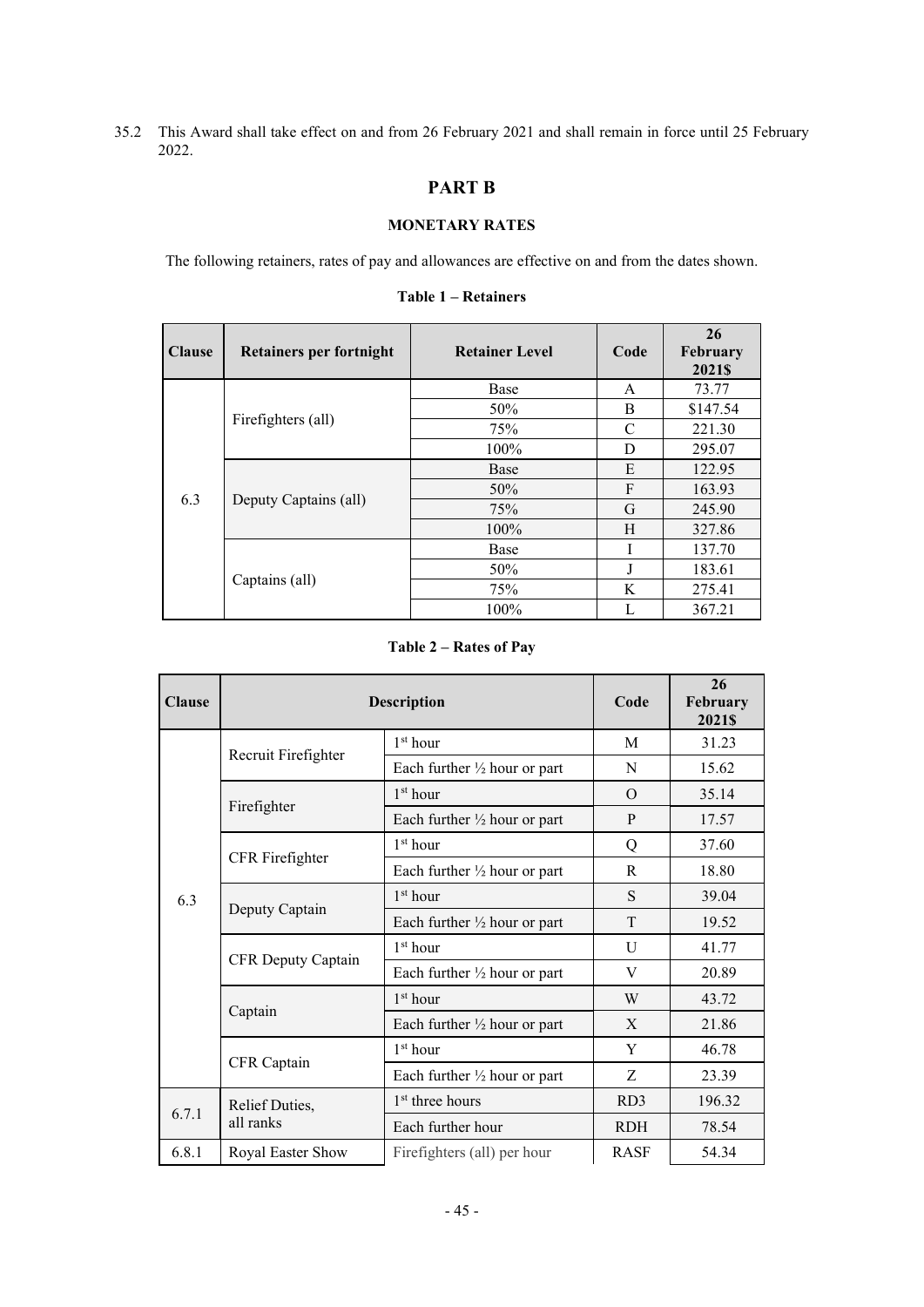|  | Deputy Captains (all) per hour | <b>RASDC</b> | 58.24 |
|--|--------------------------------|--------------|-------|
|  | Captains (all) per hour        | RASC         | 62.92 |

|  | <b>Table 3 - Allowances</b> |
|--|-----------------------------|
|--|-----------------------------|

| <b>Clause</b>                         | <b>Description</b>                      |                | Code        | 26<br>February<br>2021\$ |
|---------------------------------------|-----------------------------------------|----------------|-------------|--------------------------|
| 6.8a.1                                |                                         | ComSafe duties | per hour    | 83.35                    |
| 6.9                                   | <b>RTAAS Allowance</b><br>per fortnight |                | <b>RTAS</b> | 16.51                    |
| 6.7.3,<br>9 (all),<br>20.5.5,<br>29.2 | Kilometre Allowance                     | per kilometre  | KM          | 1.34                     |
| 8.2.2,<br>8.3.1,<br>29.4.2            | Meal Allowance                          | per meal       | MA          | \$31.95                  |
| 8.2.1,<br>8.3.1                       | Refreshment<br>Allowance                | per meal       | <b>RA</b>   | \$16.00                  |

Note 1: The amounts marked (#) are subject to adjustment on 1 July each year in accordance with subclause 8.3.

# **Table 4 - Authorised Duties**

Attendance at:

- Bushfire Management Committee Meetings
- Local/District Emergency Management Committee Meetings
- Local Government Meetings
- Zone/Regional conferences and information days
- Other such meetings as authorised by the Department.
- Completion of Fire Reports where insufficient time available at the conclusion of calls

Testing of Fire Alarms

Attendance at station to enable service and maintenance work to be carried out

Station maintenance (i.e. lawn mowing, cleaning, BA and equipment checks)

Performance of Engine Keeper duties

Transporting FRNSW equipment in private vehicle

Restowing of Firefighter vehicles

Hose Repairs

Transporting a Firefighting Vehicle for servicing and/or repairs from the Station to another location

Recharging of BA cylinders

Participation in selection committees

Attendance at PR activities (i.e. open days, fetes, career markets, information displays, etc.)

Attendance at Public Education activities (i.e. sessions in schools/community groups, smoke alarm campaigns)

Participation in joint training sessions/exercises with other emergency services

Attendance at training exercises/schools additional to the regular drill program

Hydrant Inspections

Pre-incident planning exercises

# **Table 5 - Travelling Compensation Allowances**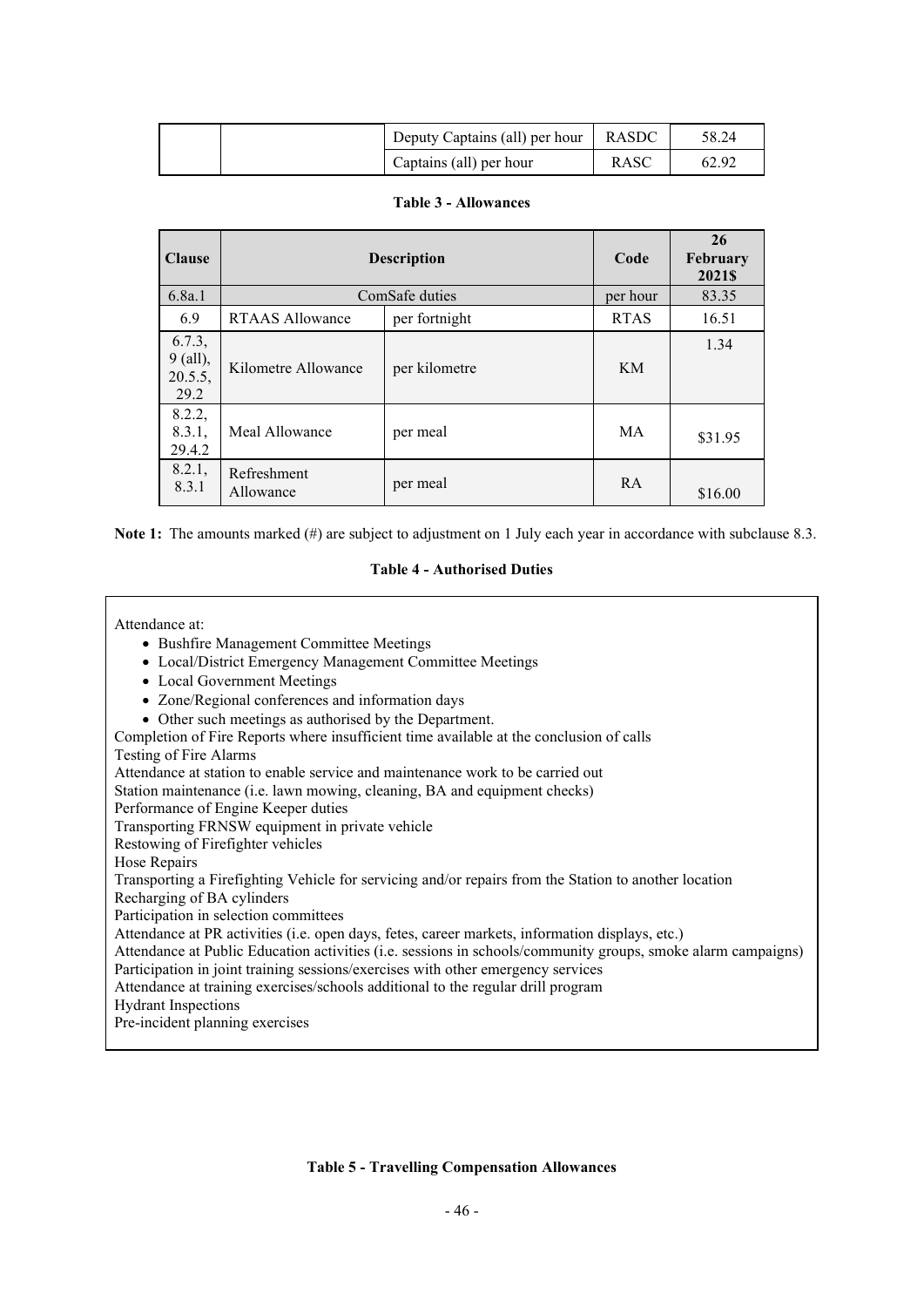| <b>Item</b><br>No. | <b>Clause</b><br>No. | Description                                                             | Unit     | On and from 26 February<br>2021                                                                                                                                                                                                                                                                                                                                                                                                                                                                                                                                                                |                           |
|--------------------|----------------------|-------------------------------------------------------------------------|----------|------------------------------------------------------------------------------------------------------------------------------------------------------------------------------------------------------------------------------------------------------------------------------------------------------------------------------------------------------------------------------------------------------------------------------------------------------------------------------------------------------------------------------------------------------------------------------------------------|---------------------------|
| 1                  | 20.2.1               | <b>Breakfast</b>                                                        | Per meal | $\#\#$<br>\$28.70                                                                                                                                                                                                                                                                                                                                                                                                                                                                                                                                                                              | $\wedge\wedge$<br>\$25.75 |
| 2                  | 20.2.2               | Lunch                                                                   | Per meal | $\# \#$<br>\$32.30                                                                                                                                                                                                                                                                                                                                                                                                                                                                                                                                                                             | $\wedge\wedge$<br>\$29.35 |
| $\overline{3}$     | 20.2.3               | Dinner                                                                  | Per meal | $\#\#$<br>\$55.05                                                                                                                                                                                                                                                                                                                                                                                                                                                                                                                                                                              | $\wedge\wedge$<br>\$50.65 |
|                    |                      | Accommodation first 35 days<br>(includes all meals)<br>- Capital Cities |          | \$324.45 Sydney<br>\$293.45 Adelaide<br>\$311.45 Brisbane<br>\$304.45 Canberra<br>\$356.45 Darwin<br>\$283.45 Hobart<br>\$309.45 Melbourne<br>\$316.45 Perth                                                                                                                                                                                                                                                                                                                                                                                                                                   |                           |
| $\overline{4}$     | 20.3.1               | - High Cost Country Centres<br>Tier 2 Country Centres<br>$\blacksquare$ | Per day  | \$271.45 Bathurst<br>\$281.45 Bega<br>\$301.45 Bourke<br>\$280.45 Broken Hill<br>\$276.45 Coffs Harbour<br>\$276.45 Gosford<br>\$286.45 Mudgee<br>\$284.45 Muswellbrook<br>\$310.45 Newcastle<br>\$326.45 Norfolk Island<br>\$291.45 Orange<br>\$297.45Port Macquarie<br>\$275.45 Queanbeyan<br>\$280.45Wagga Wagga<br>\$291.45Wollongong<br>\$260.15 Albury<br>\$260.15Armidale<br>\$260.15 Cobar<br>\$260.15Cooma<br>\$260.15 Cowra<br>\$260.15Dubbo<br>\$260.15Goulburn<br>\$260.15 Grafton<br>\$260.15Griffith<br>\$260.15Gunnedah<br>\$260.15Lismore<br>\$260.15Nowra<br>\$260.15Tamworth |                           |
|                    |                      | - Other Country Centres                                                 |          | \$240.15                                                                                                                                                                                                                                                                                                                                                                                                                                                                                                                                                                                       |                           |